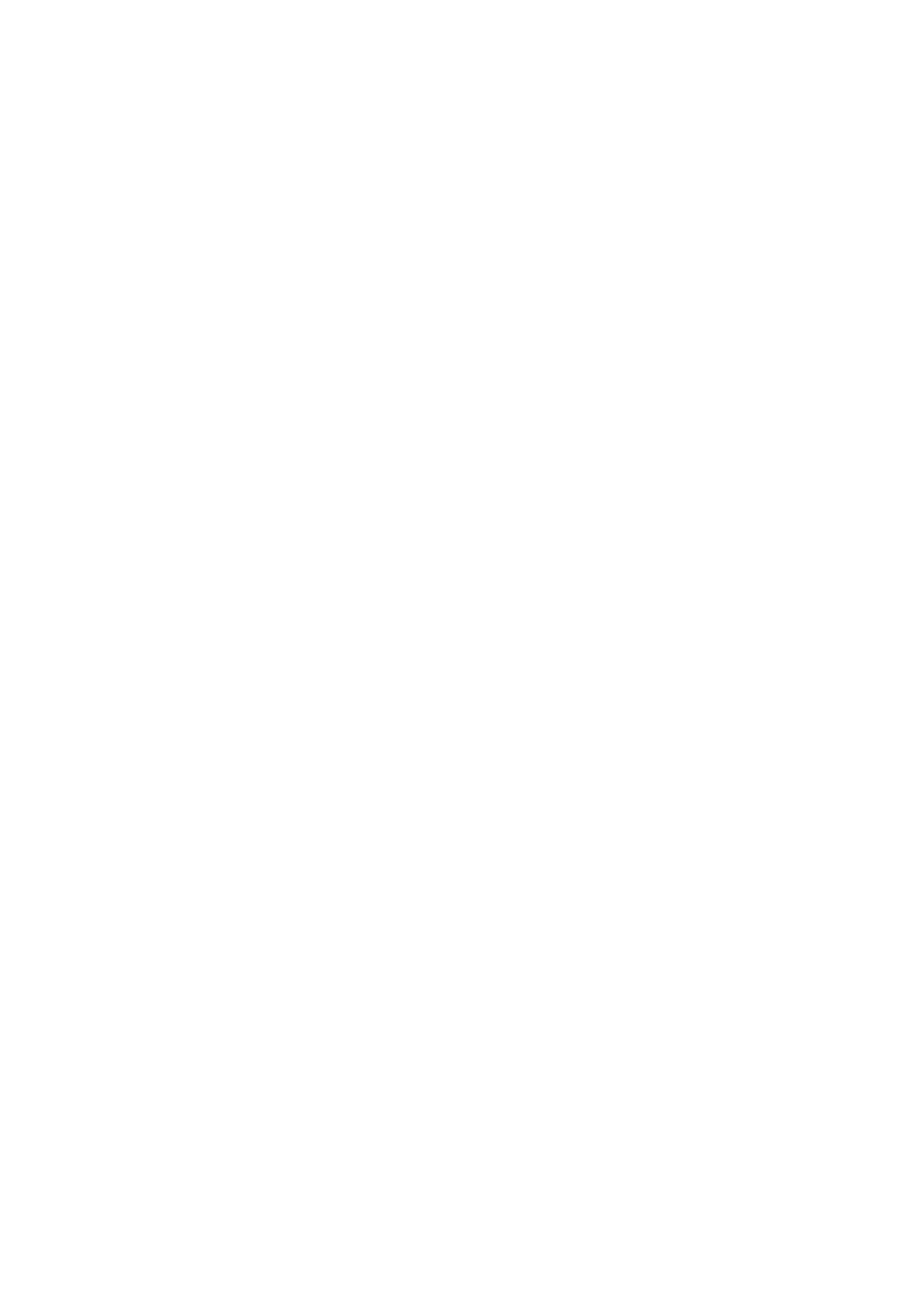# **CONTENTS**

| 1. |                                                                               |     |
|----|-------------------------------------------------------------------------------|-----|
| 2. | CLASSIFICATION OF A NAVAL COMBATANT - THE PROCESS 264                         |     |
|    | 2.1                                                                           |     |
|    | 2.2                                                                           |     |
|    | 2.3                                                                           |     |
|    | 2.4                                                                           |     |
|    | 2.5                                                                           |     |
|    | 2.6                                                                           |     |
|    | 2.7                                                                           |     |
| 3. |                                                                               |     |
|    | 3.1                                                                           |     |
|    | Structural Analysis Process against Environmental Loads  271<br>3.1.1         |     |
|    | Structural Analysis Process against Operational Loads  271<br>3.1.2           |     |
|    | 3.2                                                                           |     |
|    | 3.2.1                                                                         |     |
|    | 3.2.2                                                                         |     |
|    | 3.2.3<br>3.2.4                                                                |     |
|    | 3.2.5                                                                         |     |
|    | 3.2.6                                                                         |     |
|    | STRUCTURAL APPRAISAL PROCESS FOR RULE COMPLIANCE 274<br>3.3                   |     |
|    | 3.3.1                                                                         |     |
|    |                                                                               |     |
| 4. | THE ROLE OF NAVAL STRUCTURAL RESEARCH AND DEVELOPMENT                         |     |
|    |                                                                               |     |
| 5. | APPROACHES TO NAVAL SHIP FATIGUE DESIGN LIFE 276                              |     |
|    | 5.1                                                                           |     |
|    | Operational Profiles, Load Types and Design Life for Naval Vessels 277<br>5.2 |     |
|    | 5.3                                                                           |     |
|    | 5.4                                                                           |     |
| 6. |                                                                               |     |
|    | 6.1                                                                           |     |
|    | 6.2 Current Developments                                                      | 279 |
|    | 6.3                                                                           |     |
|    | Ship Product Management Systems and Lifecycle Management<br>6.4               |     |
|    |                                                                               | 281 |
|    | 6.4.1                                                                         |     |
|    | 6.4.2                                                                         |     |
|    | 6.5                                                                           |     |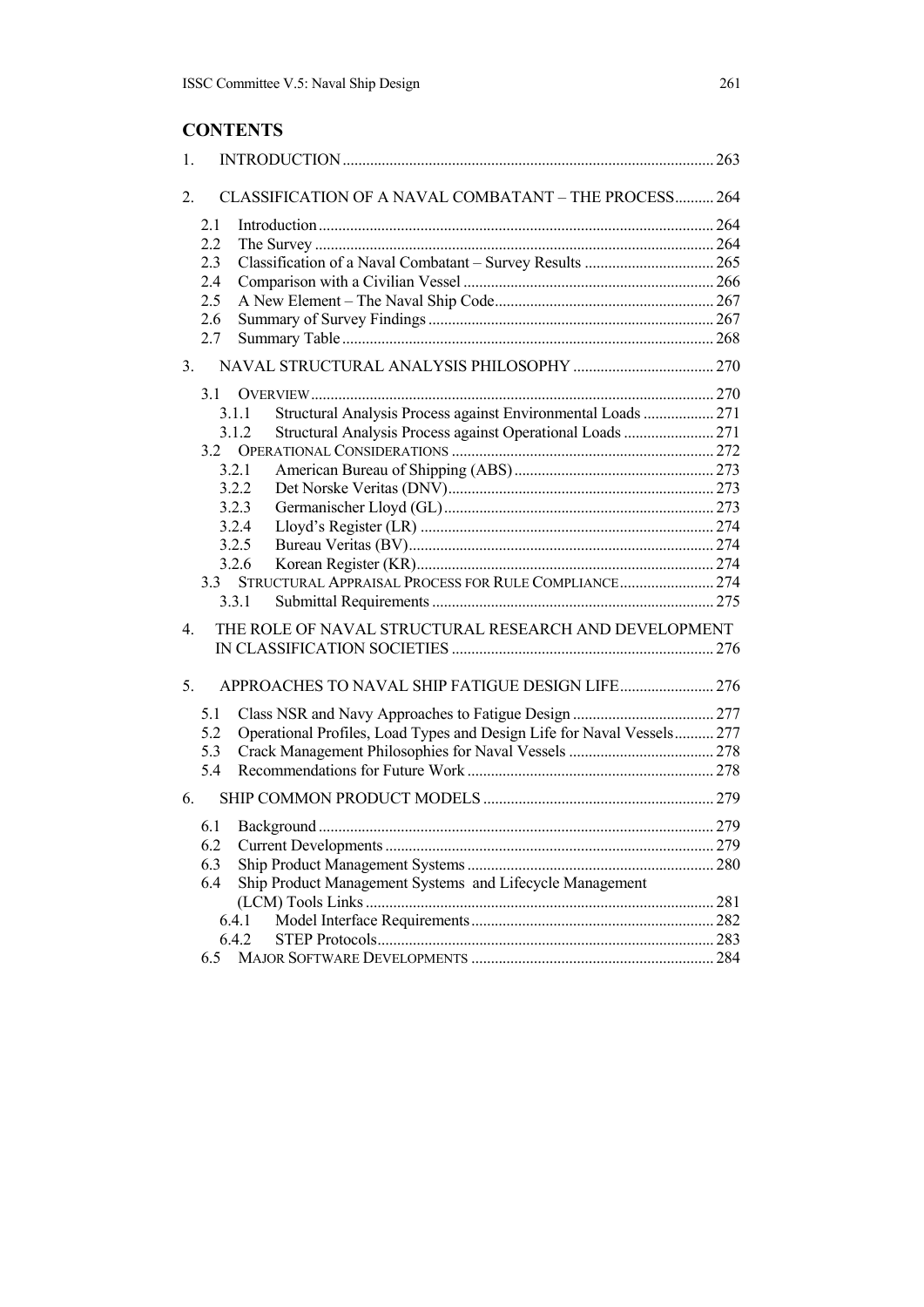|     | 6.5.1 |                                                                     |      |
|-----|-------|---------------------------------------------------------------------|------|
|     | 652   |                                                                     |      |
|     | 6.6   | Achieve an Integrated Design and Production Enterprise (IDPE).  286 |      |
| 7.  |       | STRUCTURAL RELATED ASPECTS OF THE ANEP 77 CODE  286                 |      |
| 7.1 |       |                                                                     |      |
|     | 7.2   |                                                                     |      |
| 7.3 |       |                                                                     |      |
| 7.4 |       |                                                                     |      |
| 7.5 |       |                                                                     |      |
| 7.6 |       |                                                                     |      |
| 7.7 |       |                                                                     |      |
| 7.8 |       | From ANEP-77 to Ship Design via Classification Rules  290           |      |
|     | 7.9   |                                                                     |      |
| 8.  |       | COMPARISON OF STRENGTH CALCULATIONS FOR EXISTING NAVAL              |      |
| 8.1 |       |                                                                     |      |
| 8.2 |       |                                                                     |      |
| 8.3 |       |                                                                     |      |
| 8.4 |       |                                                                     |      |
|     | 8.5   |                                                                     |      |
|     | 8.6   |                                                                     |      |
|     | 8.6.1 |                                                                     |      |
|     | 8.6.2 |                                                                     |      |
|     | 8.6.3 |                                                                     |      |
|     | 8.6.4 |                                                                     |      |
| 9.  |       |                                                                     |      |
| 10. |       |                                                                     |      |
|     |       |                                                                     | .306 |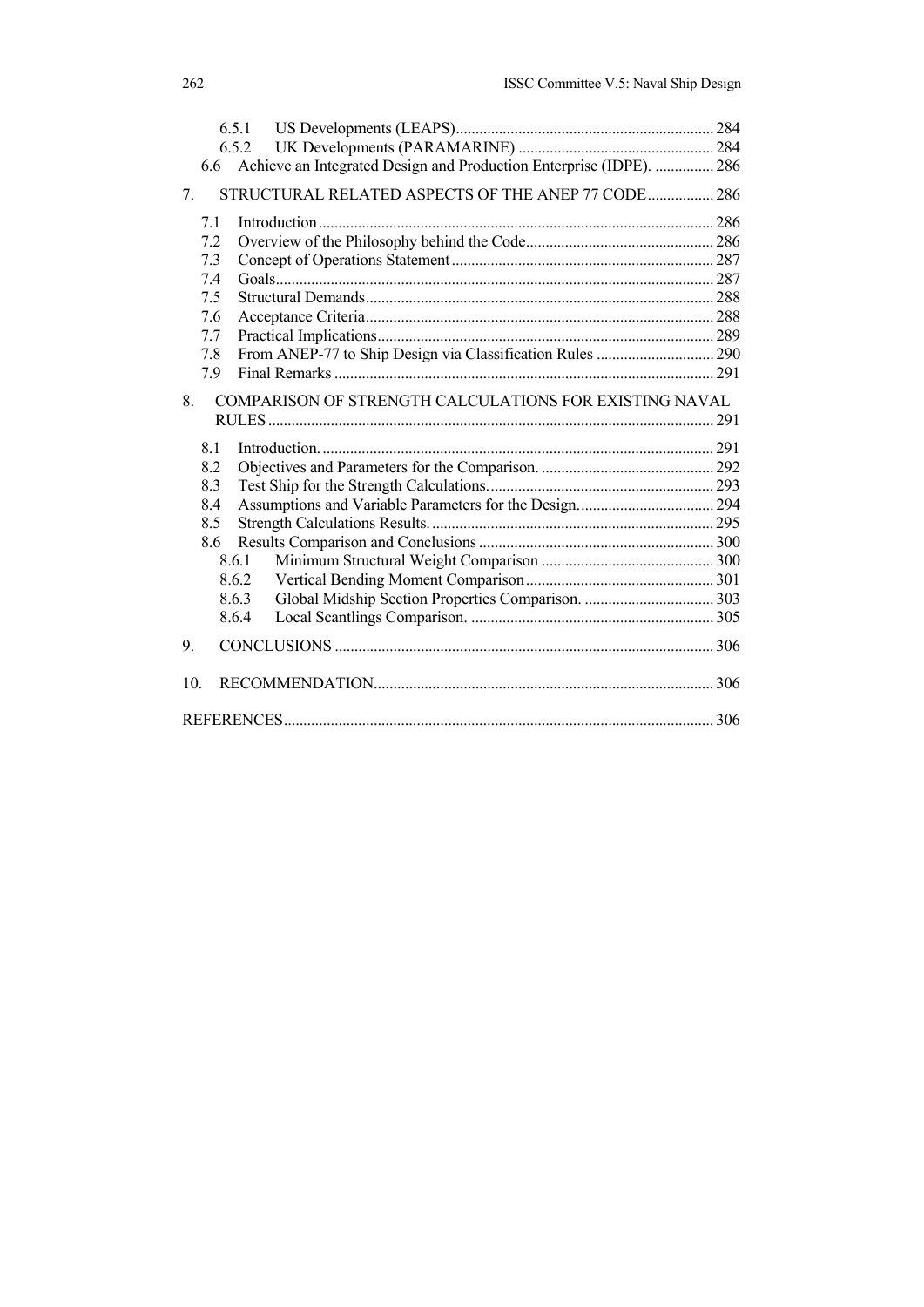## **1. INTRODUCTION**

In the ISSC 2006 report, this Committee explored those aspects of naval structural design which make it unique in the field of naval architecture and attempted to outline the considerations and approaches currently in use. We saw how the state of the art and the power of computing tools available have made it possible to converge many of the techniques and processes for naval structural design with those for commercial vessels. This remains welcome in light of the continuing necessity for most governments to leverage their naval ship acquisition programs with commercial processes. The ensuing three years have seen a great many naval vessel projects which have incorporated to one degree or another commercial practices or have been based on commercial parent designs. A significant contributor to this is the ability to develop and apply classification society Rules which address the criteria relevant to the naval vessel mission and operational expectations. In adopting this approach, navies have worked and continue to partner closely with classification societies both in the development and application of such criteria. In the specific area of ship structures, this approach offers a number of benefits:

- a harmonized certification approach, from design phase to delivery, including surveillance during construction;
- an established method for updating of the criteria to be applied;
- a closer link with International Organizations facilitating technology transfer between naval and commercial communities;
- an established core process for inspection and maintenance planning for the through-life logistic support of vessels; and
- the adoption of civil standards, wherever possible, as well as COTS products and solutions, to contain global costs and ease the logistic support with no impact on reliability and overall quality.

In our last report, we recommended the following for the ensuing effort for the 2009 ISSC report:

- an actual design study comparing application of several Rule sets to a structure.
- reference to the ongoing activities towards a Naval Ship Code and its possible impact on structural design (for example the probabilistic approach to flooding and consequent evaluation of damaged stability and vessel survivability).

We are pleased to report that we have accomplished these goals as well as provide some additional relevant information which we believe will be of value to our community.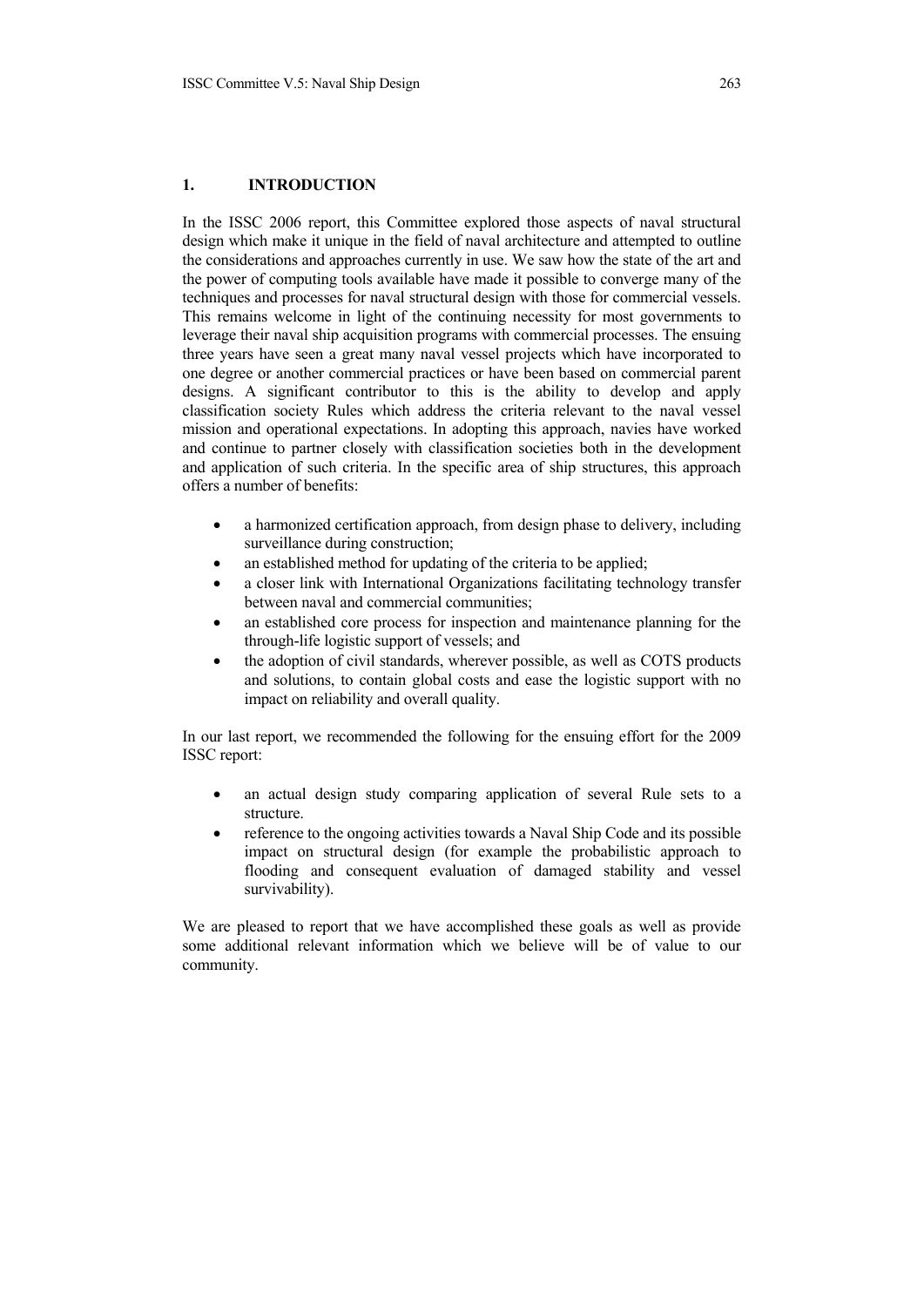# **2. CLASSIFICATION OF A NAVAL COMBATANT – THE PROCESS**

# *2.1 Introduction*

Classification Rules are being used more and more as the design basis for naval ship strength, replacing many of the Navies` Rules & Regulations. In light of this, the structural aspects of naval ships may in many cases be a subject of how Classification Rules are being applied in a naval shipbuilding regime. The technical aspects of Classification Rules are covered in more detail by other chapters of this report, so this chapter will try to highlight some key questions related to the use of Classification Rules as a design basis for naval ships:

- How are the technical requirements applied?
- How much authority are the Classification Societies given to handle the technical aspects of a naval craft?
- Who resolves issues such as "equivalency" and "deviations"?
- Who makes the final technical decisions?

It is apparent that whatever the technical Rules require, the end result depends on how they are being practiced.

The following terms are used in this chapter:

-Naval Flag Authority: the national naval authority responsible for naval ship safety -Flagstate: the civilian national maritime authority

# *2.2 The Survey*

The work on this chapter is based on input from a survey made among the participants in the ISSC Committee V5. The input comes mainly from the Classification Societies in the Committee, all of them involved in classification of naval craft. National security plays an important role in matters related to naval craft, and the survey tried to highlight this by covering relations to both domestic and foreign Classification Societies. In this report the term "domestic" and "foreign" class society is used for these cases. We have looked at both relations described above:

- Navies in this survey with a relation to a "domestic" Classification Society
	- { French Navy Bureau Veritas
	- { German Navy Germanisher Lloyds
	- { Korean Navy Korean Register
	- { Norwegian Navy Det Norske Veritas
	- { Royal Navy Lloyds Register
	- { US Navy American Bureau of Shipping
- Navies in this survey with a relation to a "foreign" Classification Society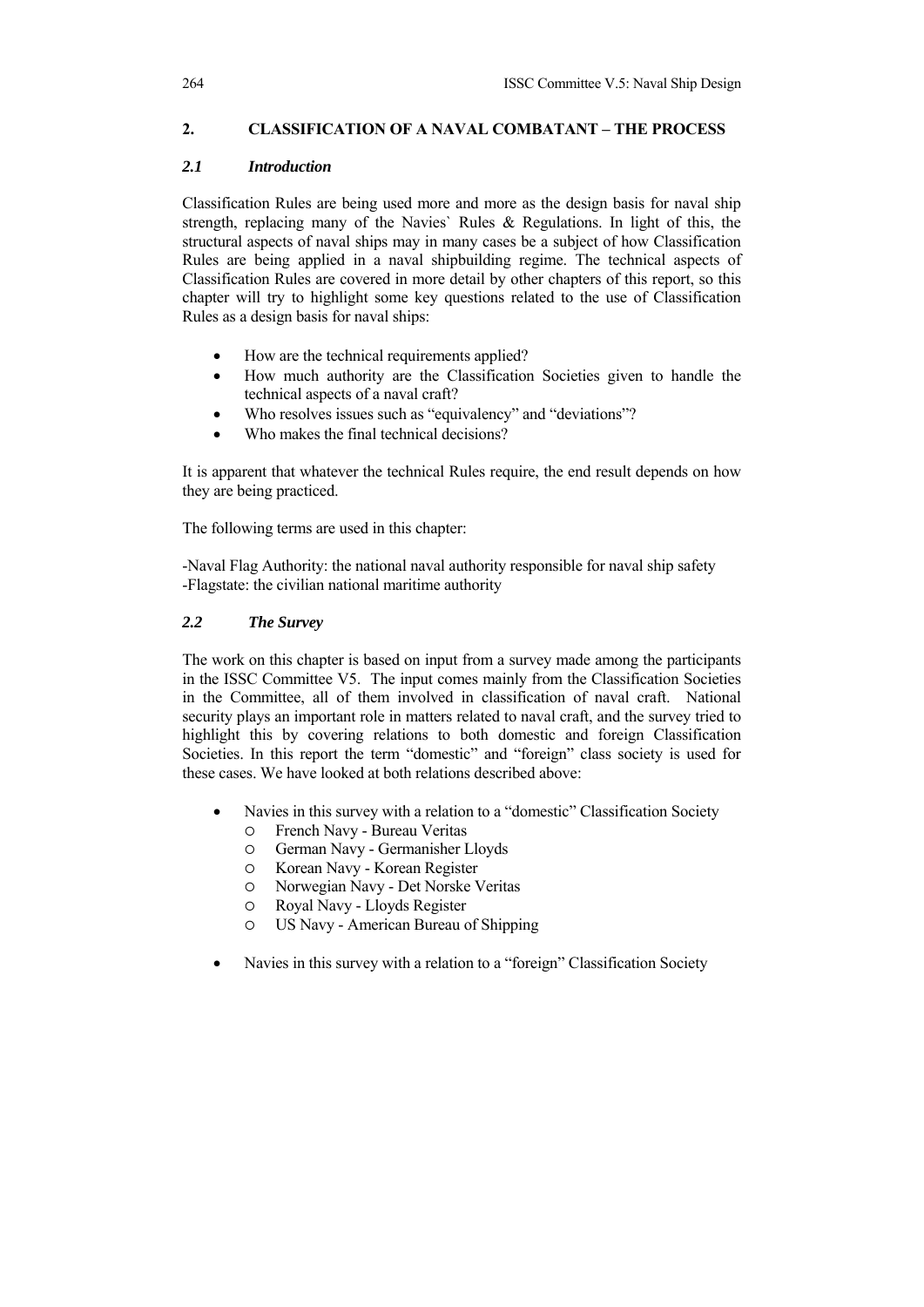- { Australian Navy
- O Canadian Navy<br>O Danish Navy
- { Danish Navy
- { Mexican Navy

The purpose of the survey has not been to study in detail the relation between the individual navy and Class Society, but rather to see the general trends for naval shipbuilding. For this reason, both the identity of the navies and Classification Societies have been neutralised in the report. It should be pointed out that besides the navies mentioned above, there are a number of other navies in the world that use classification as part of their ship acquisition programs. Those navies have not been covered by this survey. The main focus of the survey has been to cover the class process of a combatant. When the report addresses other vessels than combatants, it is indicated in the text.

#### *2.3 Classification of a Naval Combatant – Survey Results*

The results of the survey are shown in the Table 2.1. The description below gives a condensed summary of the results.

### **Question A: The role and responsibility of the Class Society with respect to the Navy**

The majority of navies are using class in a normal class role.

For combatants, one of the navies does not use class at all, in spite of having a Class Society in the country.

For coastguard vessels there is a high use of Classification Societies in a normal class role.

There is a clear trend for navies using a foreign Class Society to use Class Societies in a normal class role.

### **Question B: The role of Classification Rules in relation to Navy Regulations and Standards**

The majority of the listed navies use class rules as their technical standard for their ships.

One of the navies uses Classification Rules as a technical standard without using the Class Society in their approval process.

Again, the trend for navies using a foreign Class Society is to use Classification Rules as part of a normal class role.

#### **Question C: The authority/empowerment conveyed to the Class Society**

There is a clear trend that all the navies in the survey want to have the final word in the relation to a Classification Society.

Navies using foreign class societies have an equal split between giving Class an independent Class role and a final word in the end result.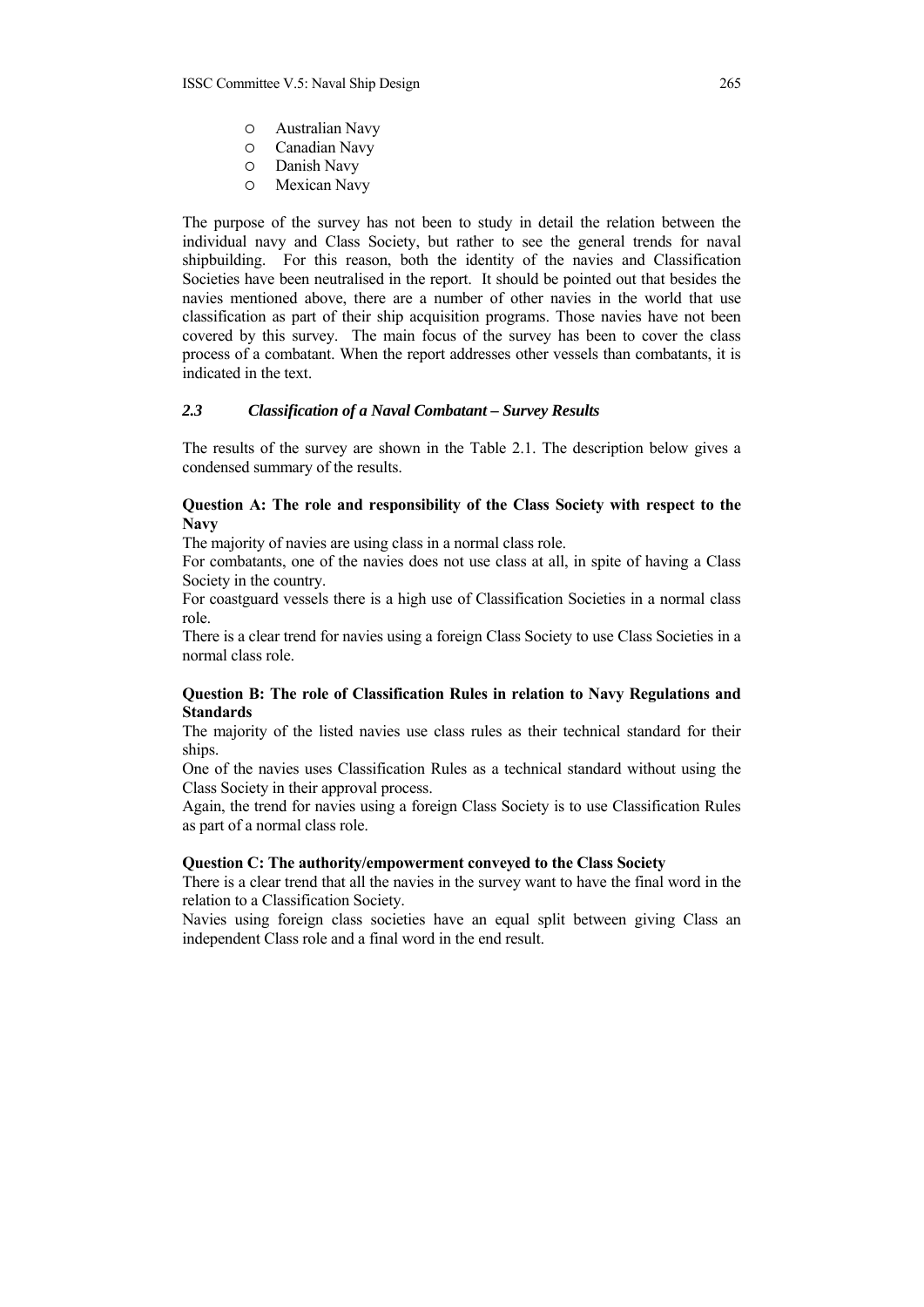#### **Question D: The accountability of the Class Society**

Two of the navies rely on the Class Society within their normal relation as for civilian projects.

In some cases the accountability is given for specific projects, and in one case the Classification Society is not given any accountability by the navy.

For the navies using a foreign Class Society it is an even distribution between navies giving full accountability and navies involving themselves in the final result from the Class Society.

#### **Question E: Lines of contact between the Class Society and the Navy**

The lines of contact between the Class Society and the Navy seem to be consistently through the contact lines in the project. In one case there is direct contact with the Naval Flag Authority. In this case the Classification Society is used as a Recognised Organisation, and the Classification Society acts on direct authority from the Naval Flag Authority.

# **Question F: The processes for interpretation, equivalency determination, waiver and deviation**

In the majority of cases, the Classification Society does interpretations and equivalency considerations, but the navy makes the final decision on this.

For the navies using a foreign Class Society, the majority of navies let the Classification Societies do the class interpretations.

#### **Question G: Who functions as the final point of adjudication?**

In the majority of cases the final point of adjudication lies with the navy. For navies using a foreign Class Society the balance is more even between Class Society and Navy.

#### **Question H: Lessons learned thus far**

Merging traditional naval regime with a class regime is a continuous learning process for all parties.

The list of lessons learned is mainly based on responses from the Class Societies. Here are some of the reported lessons as seen from a Classification Society:

- Navy projects have longer timescales than civilian projects
- Navy projects have more special requirements than civilian projects
- Navy projects need more flexibility from class
- Navy people move more within the organization, meaning more frequent change of contact persons

#### *2.4 Comparison with a Civilian Vessel*

To put the results for naval craft in perspective, an example of the classification of a civilian vessel is listed for reference. When comparing civilian and naval practice of classification one should keep in mind that there is not necessarily a right or wrong way to do things. What is right for civilian vessels does not have to be right for naval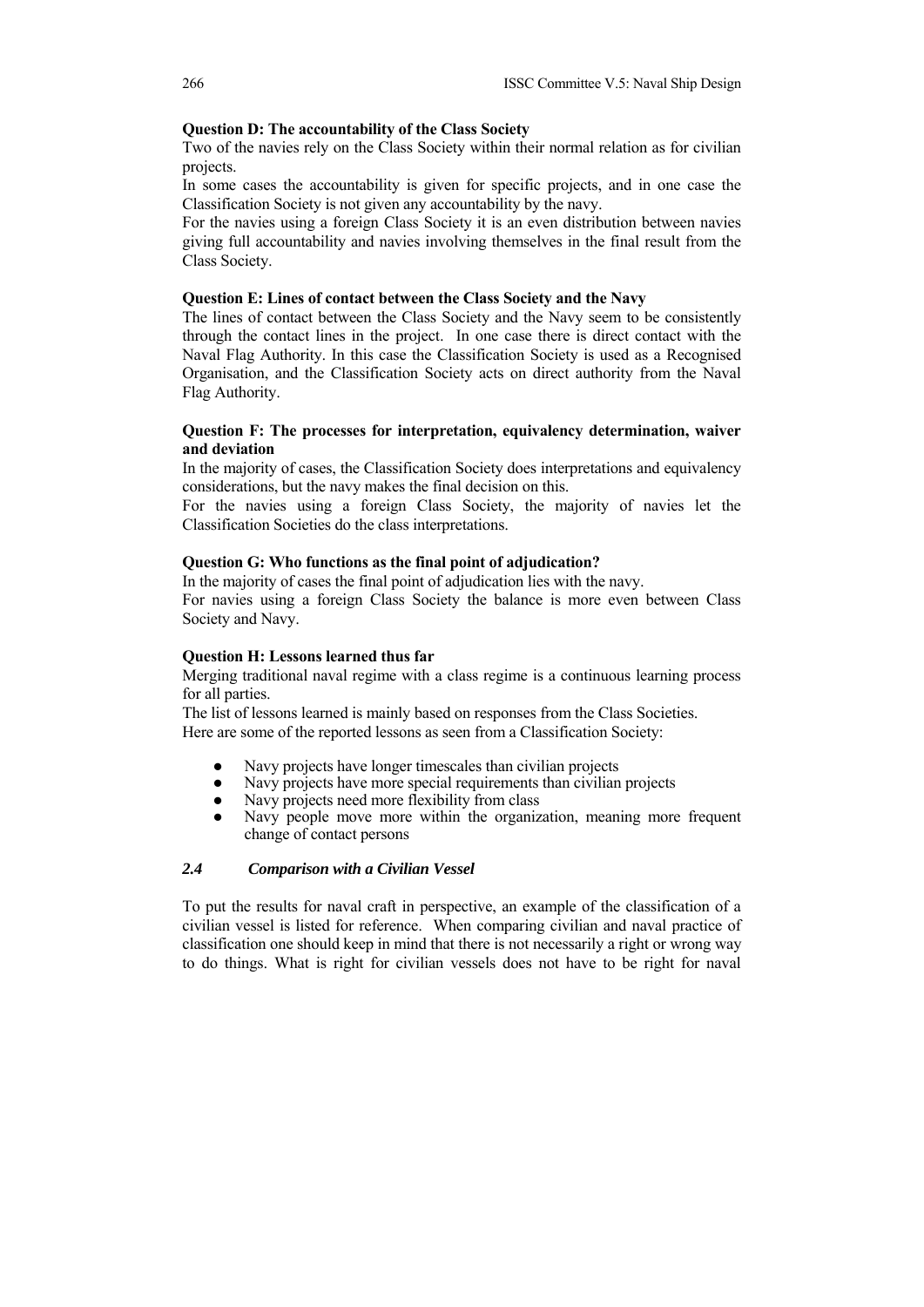vessels. One must assume that the different ways of handling classification issues are used for specific reasons. However, the civilian case highlights the "standard" relations for classification of a ship.

The comparison with a civilian regulatory regime is based on a vessel in international trade complying with the SOLAS Code. For ships under the SOLAS Code, the following applies:

- The practice of the SOLAS Code shall be uniform under different Flagstates.
- Classification Societies are "authorised" to handle the structural strength of ships
- The Classification Societies define the technical standard for hull strength with few "instructions" from the SOLAS Code.
- The empowerment to Classification Societies is given under strict requirements to the Classification Societies` QA system, experience, research capability, ethic behaviour etc. The requirements to Classification Societies are given in IMO resolution A739.

The SOLAS Convention requires uniform practice which limits the Flagstates' ability to deviate. Under this regime, the class requirements are in most cases followed without deviations. It is also common practice to get approval from the Flagstate, if there are any deviations from the Classification Rules. As a summary it can be concluded that under a SOLAS regime, the Classification Societies are generally given full empowerment for setting the rules and verifying strength of ships.

# *2.5 A New Element – The Naval Ship Code*

A Naval Ship Code (ANEP-77) is being developed under NATO. This may on a longer term influence the empowerment given to Classification Societies. This is discussed in Chapter 7.

### *2.6 Summary of Survey Findings*

The result of the survey can be summarised by the following main statements:

- Classification Societies are being used extensively in the design and building of naval ships.
- Navies use Classification Rules extensively. The formal standing of those rules in the naval regime varies from Navy to Navy.
- The lines of contact between Navy and Classification Society are normally through the project lines.
- The Navies use Classification Societies for design verification, interpretations and advice, but are reluctant to give them full empowerment. The Navies in most cases want to have the last word.
- There is little use of formal authorisation of Classification Societies to act as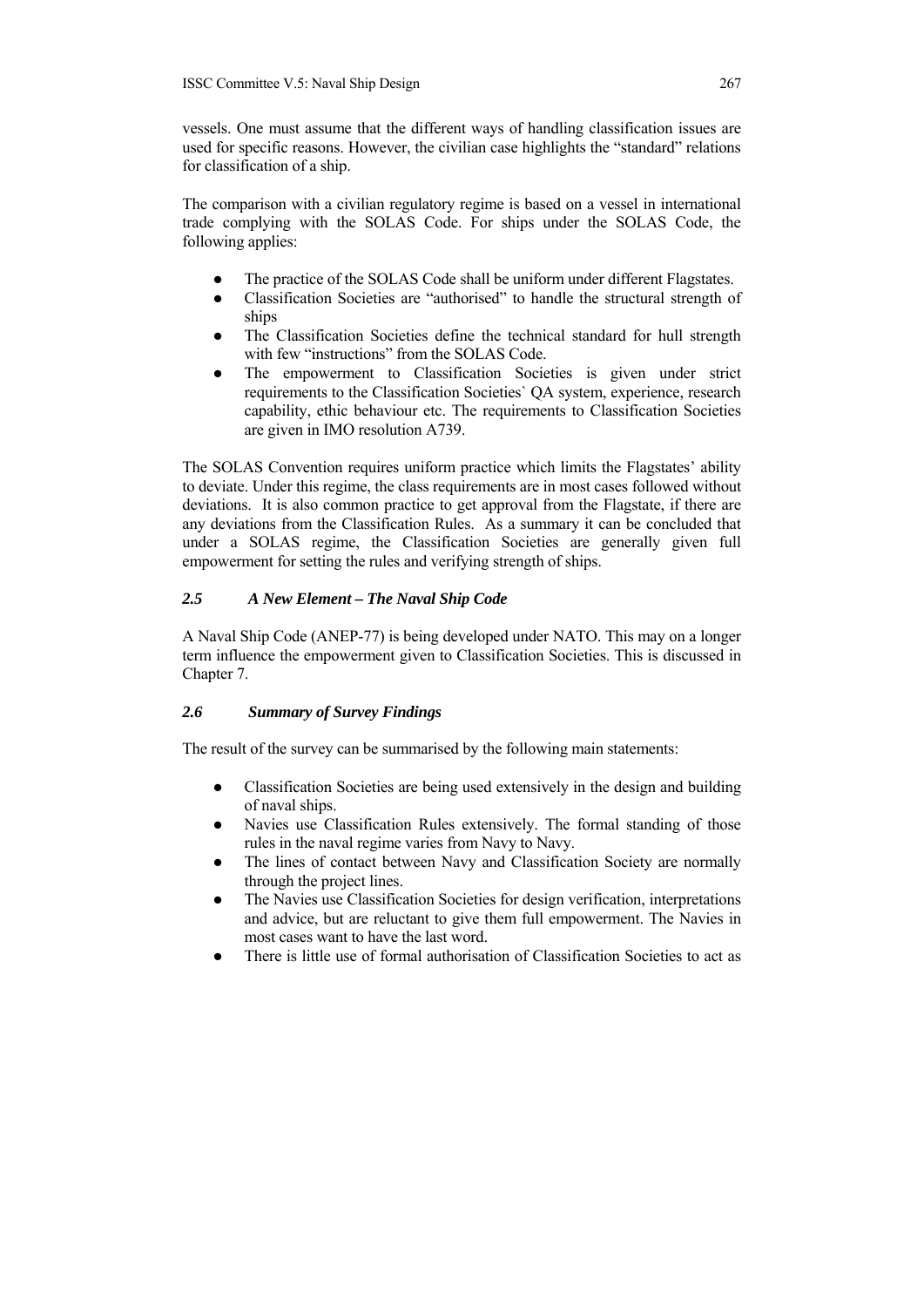Recognised Organization.

# *2.7 Summary Table*

The table below gives a condensed version of the replies in the survey. Each cell in the table represents the relation between one Navy and a Classification Society.

| Summary table of questionnaire replies                                                                |                                                                                                                               |                                                                                                                       |  |  |  |  |
|-------------------------------------------------------------------------------------------------------|-------------------------------------------------------------------------------------------------------------------------------|-----------------------------------------------------------------------------------------------------------------------|--|--|--|--|
| Question                                                                                              | The role of national class<br>society                                                                                         | The role of a foreign class<br>society                                                                                |  |  |  |  |
|                                                                                                       | Class role for support ships<br>Case by case responsibility for<br>Combatants<br>Advisory services<br>Give recommendations on | Normal Class role<br>Consultant role<br>Issuance of Statutory certificates<br>Assistance/troubleshooting              |  |  |  |  |
|                                                                                                       | safety                                                                                                                        |                                                                                                                       |  |  |  |  |
| A<br>The role and responsibility                                                                      | Class role<br>No role for combatants                                                                                          | Normal Class role                                                                                                     |  |  |  |  |
| of the class society with<br>respect to the Navy                                                      | Class role for coastquard<br>vessels                                                                                          | Normal Class role<br><b>Staturory certificates</b>                                                                    |  |  |  |  |
|                                                                                                       | Class role<br>Consultant role<br>Recognized Authority role<br><b>Technical adviser</b><br>Case by case tasks                  | Normal Class role<br>Consultant role<br><b>Recognized Authority</b><br><b>Technical adviser</b><br>Case by case tasks |  |  |  |  |
|                                                                                                       | Normal class role                                                                                                             |                                                                                                                       |  |  |  |  |
|                                                                                                       |                                                                                                                               |                                                                                                                       |  |  |  |  |
|                                                                                                       | As normal class rules for<br>support ships<br>Integrated for combatants                                                       | Used as normal Class Rules                                                                                            |  |  |  |  |
|                                                                                                       | <b>NA</b>                                                                                                                     |                                                                                                                       |  |  |  |  |
| R                                                                                                     | As Normal Class Rules                                                                                                         | Used as normal Class Rules                                                                                            |  |  |  |  |
| The role of Classification<br>Rules in relation to Navy<br><b>Regulations and</b><br><b>Standards</b> | Class Rules used as technical<br>standard<br>As Normal Class Rules for<br>coastguard vessels                                  | Used as normal Class Rules                                                                                            |  |  |  |  |
|                                                                                                       | <b>Normal Class Rules</b>                                                                                                     | Used as normal Class Rules                                                                                            |  |  |  |  |
|                                                                                                       | Used as "mandatory<br>" technical standard                                                                                    |                                                                                                                       |  |  |  |  |
|                                                                                                       |                                                                                                                               |                                                                                                                       |  |  |  |  |
|                                                                                                       | Independent authority for<br>given areas                                                                                      | Independent competent<br>authority                                                                                    |  |  |  |  |
| C                                                                                                     | Advisory role                                                                                                                 |                                                                                                                       |  |  |  |  |
| <b>The</b><br>authority/empowerment                                                                   | Advisory role                                                                                                                 | Independent authority (for given<br>areas)                                                                            |  |  |  |  |
| conveyed to the class<br>society                                                                      | No authority conveyed to<br>Class for combatants<br>Normal Class Society<br>authority for Coastguard                          | Normal Class Society authority                                                                                        |  |  |  |  |

Table 2.1 Summary table of questionnaire replies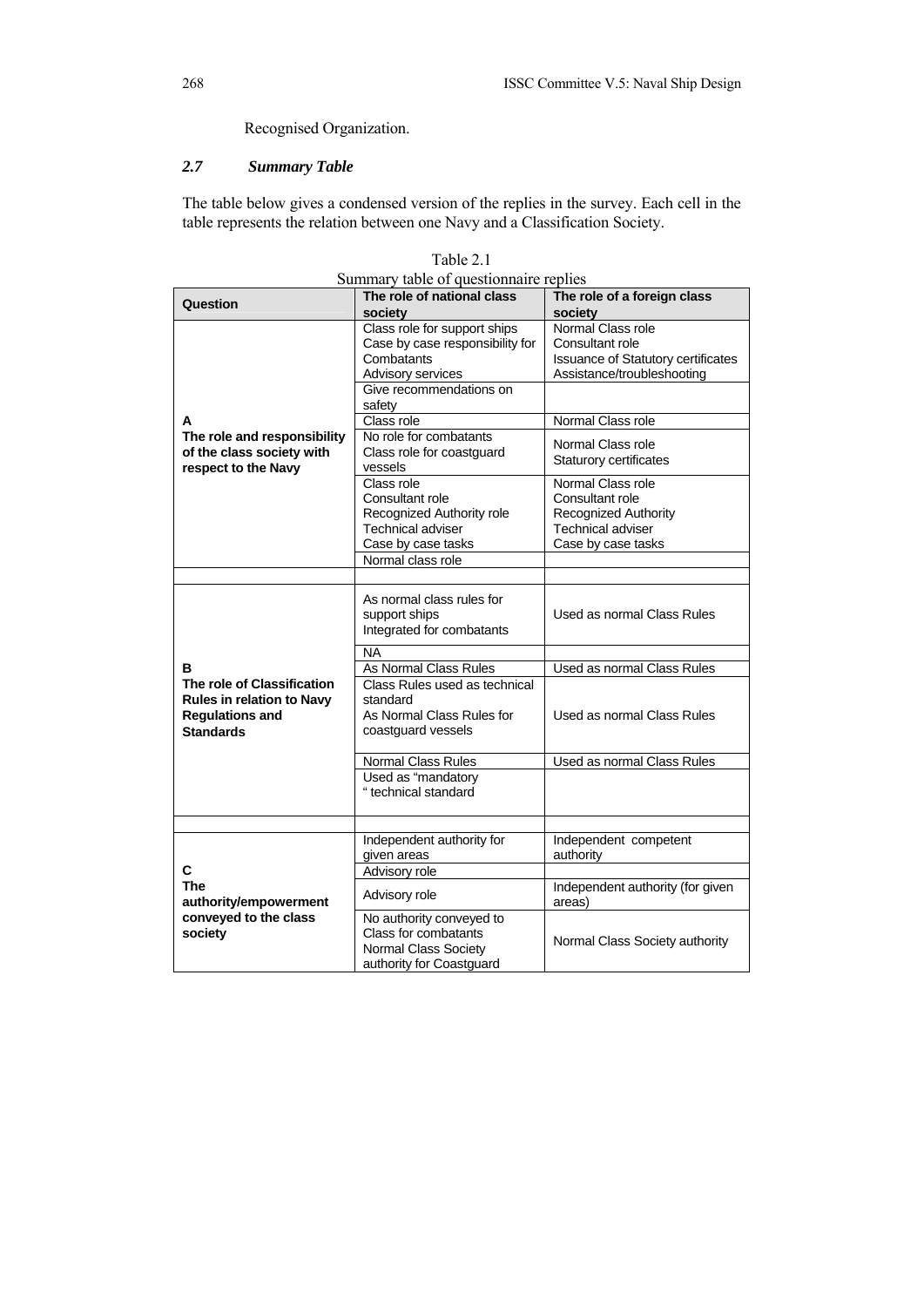|                                                                       | vessels                                                                                           |                                                                                        |  |  |
|-----------------------------------------------------------------------|---------------------------------------------------------------------------------------------------|----------------------------------------------------------------------------------------|--|--|
|                                                                       | Independent authority for<br>given areas<br>Advisory role                                         | Independent authority (for given<br>areas)<br>Advisory role                            |  |  |
|                                                                       | Non-military areas follow class<br>authority, but last word by<br>Navy                            |                                                                                        |  |  |
|                                                                       | Individual agreements for<br>each project                                                         | The Navy look at the end result                                                        |  |  |
|                                                                       | case by case engagement                                                                           |                                                                                        |  |  |
|                                                                       | Ensured by regular audits                                                                         | The Navy look at the end result                                                        |  |  |
| D<br>The accountability of the<br>class society                       | No authority given to Class for<br>combatants<br>Independent class role for<br>coastguard vessels | Independent class role                                                                 |  |  |
|                                                                       | Independent class role                                                                            | Independent class role                                                                 |  |  |
|                                                                       | Class accountable for end<br>results, plus parallel<br>discussion between Class and<br>Navy       |                                                                                        |  |  |
|                                                                       |                                                                                                   |                                                                                        |  |  |
|                                                                       | Through project line<br>Through shipyard<br>Through a single point in the<br>Navy.                | Through project line<br>Contact line direct to Naval Flag<br>Authority                 |  |  |
| Е                                                                     | Through project lines                                                                             |                                                                                        |  |  |
| Lines of contact between                                              | Through project lines                                                                             | Through project line                                                                   |  |  |
| the class society and the<br><b>Navy</b>                              | Not applicable for combatants<br>Through project lines or<br>shipyard                             | Through project line                                                                   |  |  |
|                                                                       | Through project lines                                                                             | Through project line<br>Direct contact                                                 |  |  |
|                                                                       | Direct contact<br>Mainly contact through                                                          |                                                                                        |  |  |
|                                                                       | shipyard                                                                                          |                                                                                        |  |  |
|                                                                       | Class does:                                                                                       |                                                                                        |  |  |
|                                                                       | -interpretations                                                                                  | Class does:                                                                            |  |  |
|                                                                       | -equivalence                                                                                      | -interpretations (class Rules)                                                         |  |  |
|                                                                       | -waivers                                                                                          | -equivalency evaluations                                                               |  |  |
|                                                                       | for support ships.                                                                                | -Advice on statutory issues                                                            |  |  |
|                                                                       | Class does interpretations for                                                                    | Navy handles:<br>-deviations                                                           |  |  |
|                                                                       | combatants<br>Final decision is with the Navy                                                     | -waivers                                                                               |  |  |
| F                                                                     | Class do suggestions                                                                              |                                                                                        |  |  |
| The processes for                                                     | Navy makes final decision                                                                         |                                                                                        |  |  |
| interpretation, equivalency<br>determination, waiver and<br>deviation | Class does suggestions<br>Navy makes final decision                                               | Class does:<br>-interpretations<br>-equivalency evaluations<br>-deviations<br>-waivers |  |  |
|                                                                       | None (combatants)                                                                                 | Class does:                                                                            |  |  |
|                                                                       | Class does                                                                                        | -interpretations                                                                       |  |  |
|                                                                       | -interpretations<br>-equivalency                                                                  | -equivalency                                                                           |  |  |
|                                                                       | For coastguard vessels                                                                            |                                                                                        |  |  |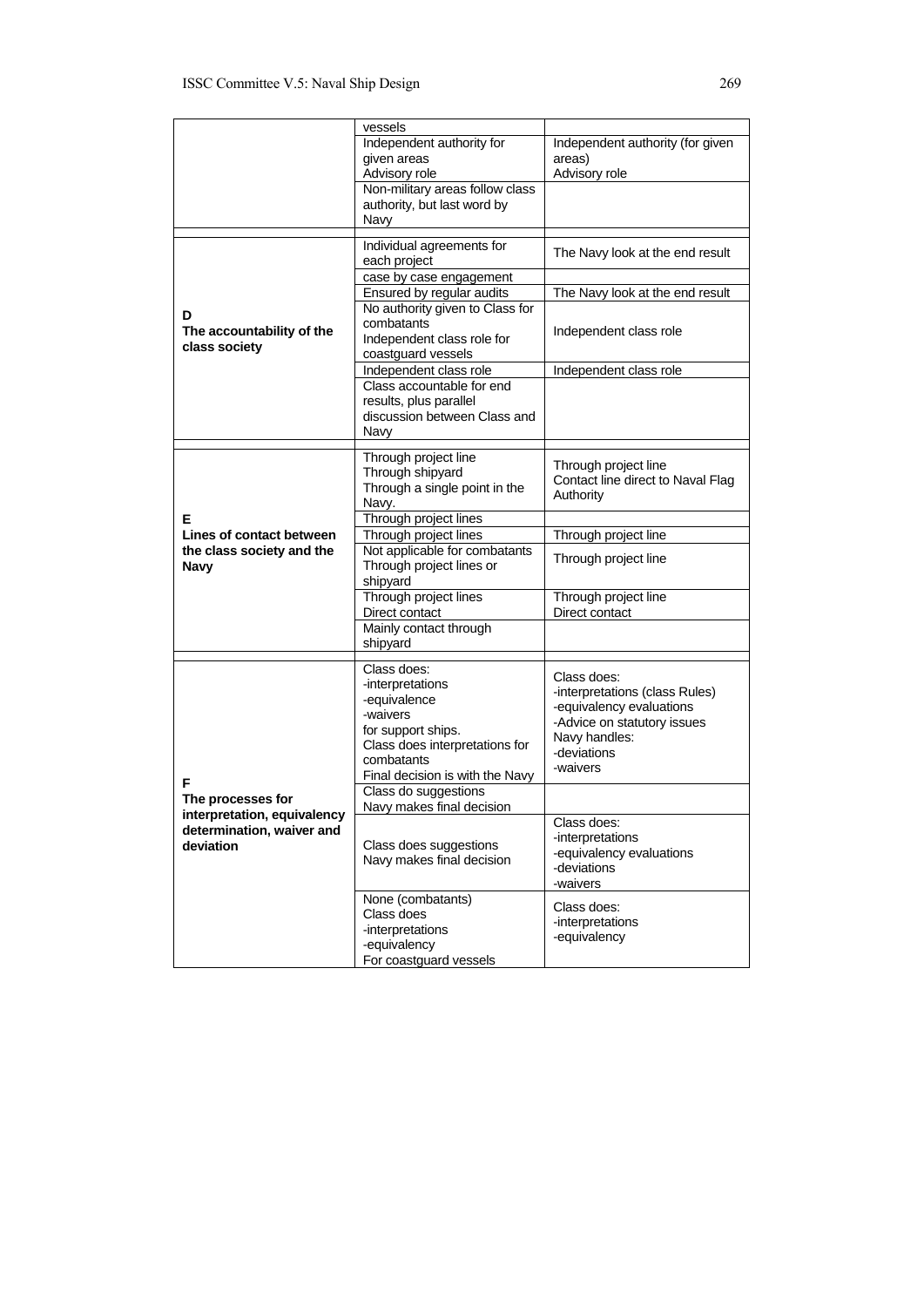|                                 | Class does<br>-interpretations<br>-equivalency                                        | Class does:<br>-interpretations<br>-equivalency evaluations                                                                                                                                 |
|---------------------------------|---------------------------------------------------------------------------------------|---------------------------------------------------------------------------------------------------------------------------------------------------------------------------------------------|
|                                 | Final decision by Navy                                                                | Final decision by Navy<br>Class can withdraw class<br>certificate                                                                                                                           |
|                                 | All principal decisions by Navy                                                       |                                                                                                                                                                                             |
| G<br>Who functions as the final | Final decision by Navy                                                                | Navy accepts class decisions as<br>final                                                                                                                                                    |
| point of adjudication?          | Coastguard vessels as for<br>civilian vessels                                         | Class decisions to be approved<br>by Navy                                                                                                                                                   |
|                                 | As for civilian projects                                                              | As for civilian projects                                                                                                                                                                    |
|                                 | Class rules mandatory, but<br>final word by Navy                                      |                                                                                                                                                                                             |
|                                 | Navy projects have longer<br>timescales<br>Navy projects have special<br>requirements | -continuous learning process for<br>Navy and Class<br>-navies need more flexibility from<br>Class<br>-navy people move in the<br>organization<br>-more advisory role<br>-more documentation |
|                                 | <b>Technical matters</b>                                                              |                                                                                                                                                                                             |
| н<br>Lessons learned thus far   | -(Surprisingly) similar to<br>civilian projects                                       | Class process similar to civilian<br>projects<br>Naval projects have longer<br>timescales                                                                                                   |
|                                 | Navies have achieved more<br>transparent regulations and<br>processes                 | Navies have achieved more<br>transparent regulations and<br>processes                                                                                                                       |
|                                 | Navy projects have longer<br>timescales<br>Navy projects have special<br>requirements | -continuous learning process for<br>Navy and Class<br>-navies need more flexibility from<br>Class<br>-navy people move in the<br>organization<br>-more advisory role<br>-more documentation |

# **3. NAVAL STRUCTURAL ANALYSIS PHILOSOPHY**

### *3.1 Overview*

Naval structural analysis philosophy against environmental loads adopted by class societies is broadly similar to that of merchant ships. The initial step is the definition of the environment after which the local and then global loads can be determined. Loads are either combined with other concurrent loads or are considered individually. The types of loads considered are also dependent on the sizes of the vessels. For large capital ships such as aircraft carriers, global bending moments will be the primary loads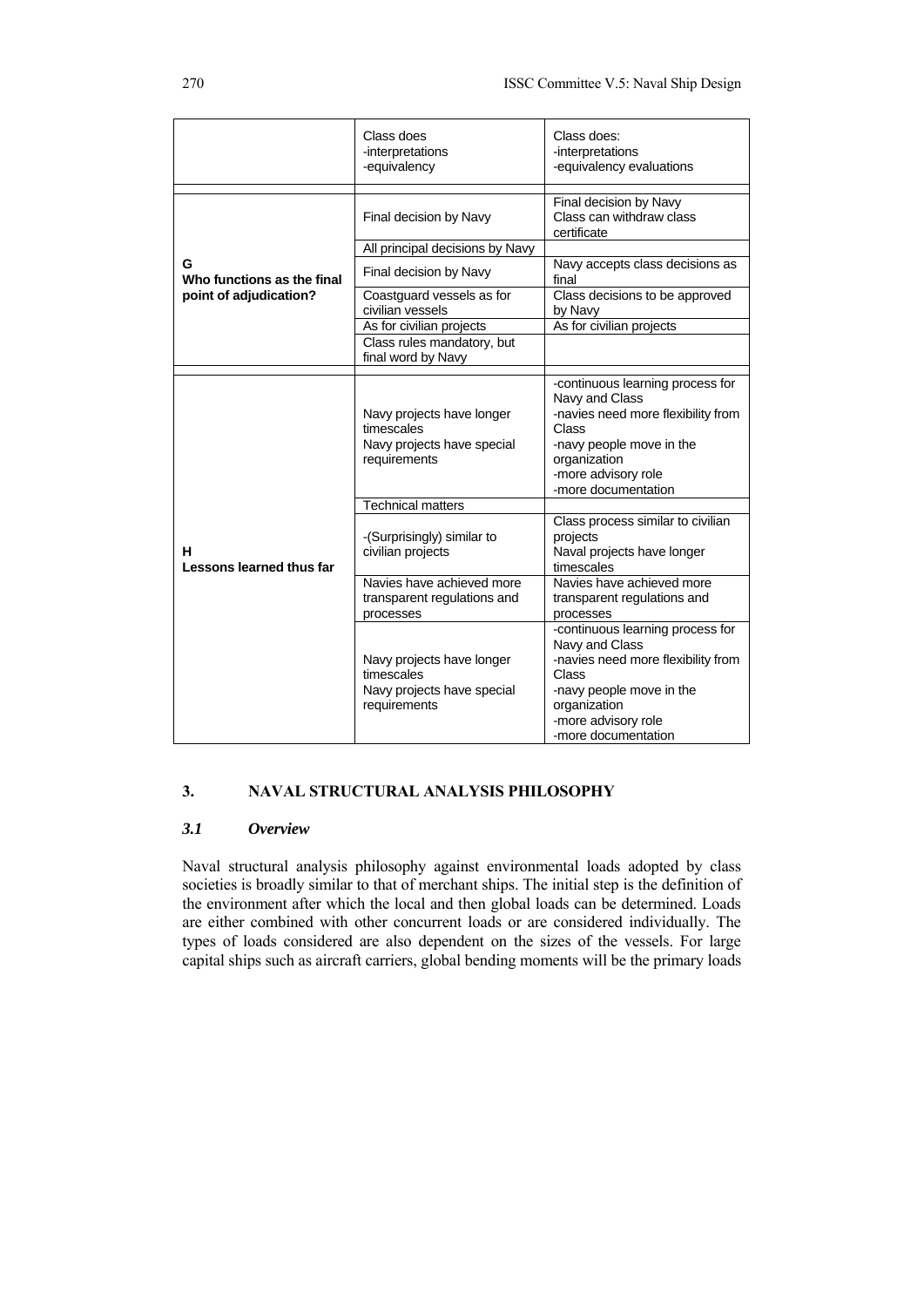as opposed to local loads which are more important to smaller ships such as patrol boats. It is difficult to provide a definitive comparison between class societies, as some rules are not published in the public domain, while others are tailor-made to their own navies. Nevertheless they have generally adopted similar approaches. All published rules provide prescriptive formulae for determining global and local loads, but direct hydrodynamic analysis and load synthesis can also be accepted in lieu of prescriptive requirements.

The main difference in load definition between merchant ships and naval ships are the combat loads resulting from weapon effects such as blast and explosion resulting in hull damages and whipping. An exhaustive review of loads and load effects can be found in ISSC 2006 – Specialist Committee V.5 report.

Once the loads are defined, scantling determinations at the component level are prescribed in the same way as merchant ships. During this process the adequacy of each component to perform satisfactorily against various strength criteria in yield and buckling is assessed. Fatigue performance and vibration aspects are also checked against prescribed limits. A full three dimensional analysis is normally required for the whole ship especially for larger size ships such as frigates, landing ships and aircraft carriers.

## *3.1.1 Structural Analysis Process against Environmental Loads*

Structural integrity of components is checked using prescriptive formulations to determine scantlings of plates, stiffeners and girders. For larger ships, the process starts from considerations of overall bending moment, creating a beam to withstand that bending moment, and then subsequently designing the local structure to withstand the secondary and tertiary loads. For smaller ships, usually with length below 70 meters, the reverse procedure is used, that is the local structure is designed against local pressure and is then integrated into the whole which is then checked against the global loads to ensure the overall integrity is not impaired.

The loadings are generally presented in such a way that direct calculation, if available from analysis or model testing, can be applied for any load value throughout the ship. In addition to the conventional load assessments, increased bending moments are derived for the enhanced strength assessment for extreme conditions and weapon efforts, as illustrated in Figure 3.1.

# *3.1.2 Structural Analysis Process against Operational Loads*

In addition to the conventional load assessments associated with environmental conditions, increased bending moments are usually derived for the enhanced strength assessment for extreme conditions. Similarly reduced bending moments are calculated for the residual scantling assessment as a damaged ship will not be expected to survive in the same environment as one without damage. The damage for the residual strength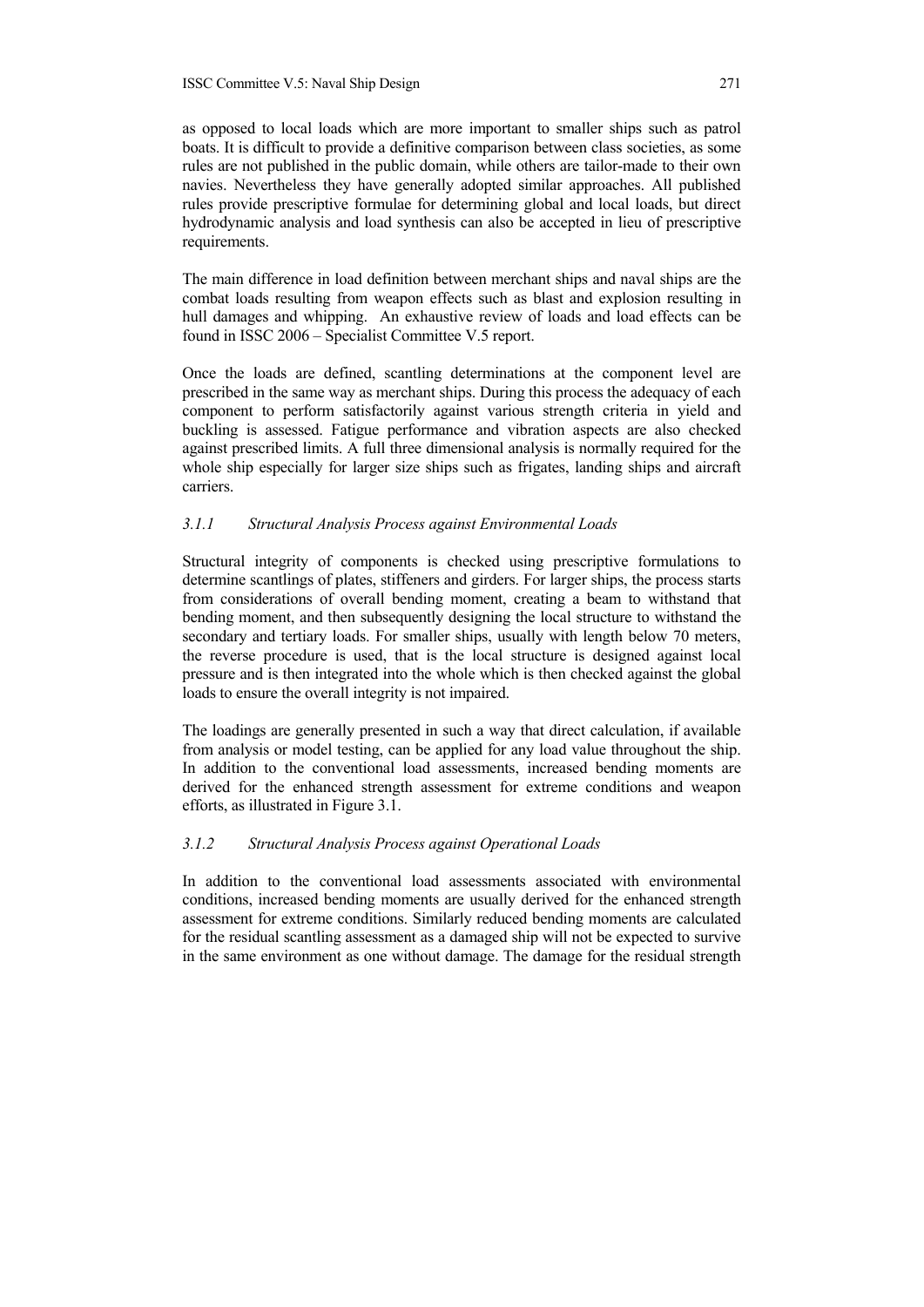assessment is normally taken either from the military load assessments or specified grounding and collision damages. Both the extreme strength and residual strength bending moments are compared to the capability of the structure derived using an ultimate strength type analysis.

Acceleration factors are calculated for each area of the ship so that the structure can be optimized. This may be particularly useful for large point loads from aircraft and vehicles. Non-linear finite element analysis is commonly used for assessing structural strength especially for extreme loads and weapon effects.



Figure 3.1: Structural analysis process

# *3.2 Operational Considerations*

The major difference between naval and merchant ships, leading to different effects while sailing in similar environmental conditions, is their operational profile. There are two main implications: the first is that naval vessels must be capable of withstanding design defined sea states, without any decrease in their fighting ability or aviation support activities. The second is naval surface ships and craft are required to retain a high standard of operational effectiveness when under attack. Since a naval ship needs to withstand combat conditions, an additional factor beyond normal design requirements must be considered in its architecture. This factor is the ship's ability to survive weapons effects. The effects that need to be taken into account include the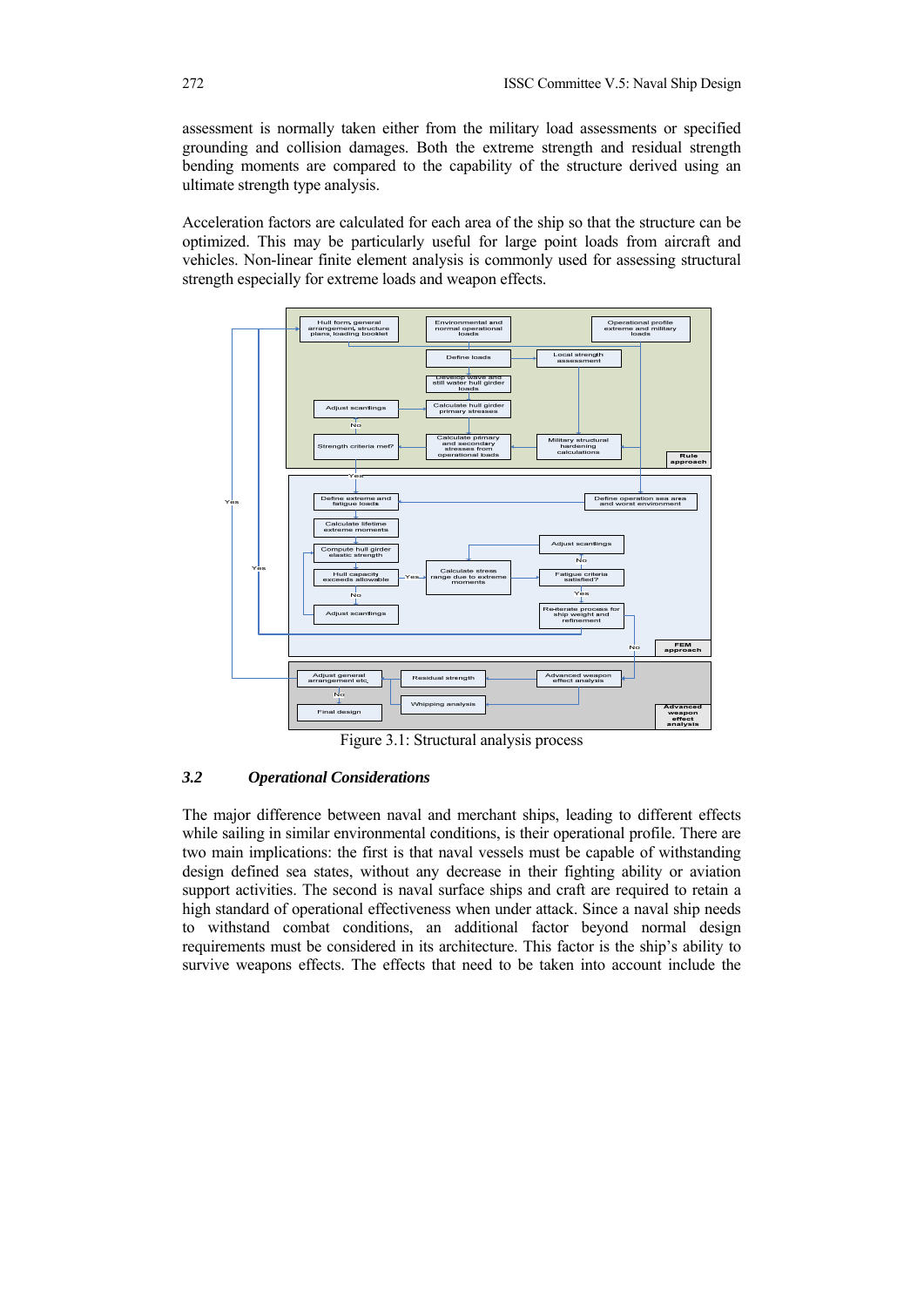following: above water attack, primarily internal and external blast; underwater explosions, shock and whipping; and fragmentation and residual strength.

While most of the class rules cater for the above in terms of design and construction, class societies tend to treat the "classification" of naval ships differently between peace and war time operations due to practical difficulties encountered in keeping up the normal survey requirements in order to maintain class.

## *3.2.1 American Bureau of Shipping (ABS)*

Classification of naval vessels to the ABS Naval Vessel Rules is intended to remain in place for the vessels for which classification has been obtained under all operational considerations – both during peacetime and during actual combatant operations. Operation of the vessel outside of the safe operating envelope may be necessary and guidance is given in the appendix to class on steps which should be taken if such operation becomes necessary. In essence, the classification process is established to provide a structured, consistent risk assessment tool for the operational commander as well as the navy.

# *3.2.2 Det Norske Veritas (DNV)*

In general, the DNV Rules address the "material state" of the ship, and do not differentiate between "peace" and "war". It is considered that the operation of the ship is the responsibility of the navy. This means that the DNV certificate confirms how the ship was designed, and what operating conditions it was designed for. It is up to the navy to go beyond these limits in a critical situation. The main assumption in the DNV naval rules is that the ship may suffer damages (weapon damage) beyond those caused by normal accidents. The rules contain some assumptions to reflect the main assumption and it is also reflected in the certification of machinery equipment. The rule assumptions are similar as for civilian ships with respect to environmental conditions. It is expected that if stricter assumptions are to be applied, these are specified by the navy. In some cases, the operational limits are specified explicitly by the navy, and the vessels are classed based on this.

#### *3.2.3 Germanischer Lloyd (GL)*

Under conditions which make maintaining class difficult (e.g., war or war-like situations), GL will have to be informed accordingly. GL will decide whether the certificate will have to be returned and class suspended or withdrawn. This decision will be based on the risk involved for GL personnel. Where only special equipment and installations are concerned, the corresponding notation will be withdrawn and the certificate amended accordingly.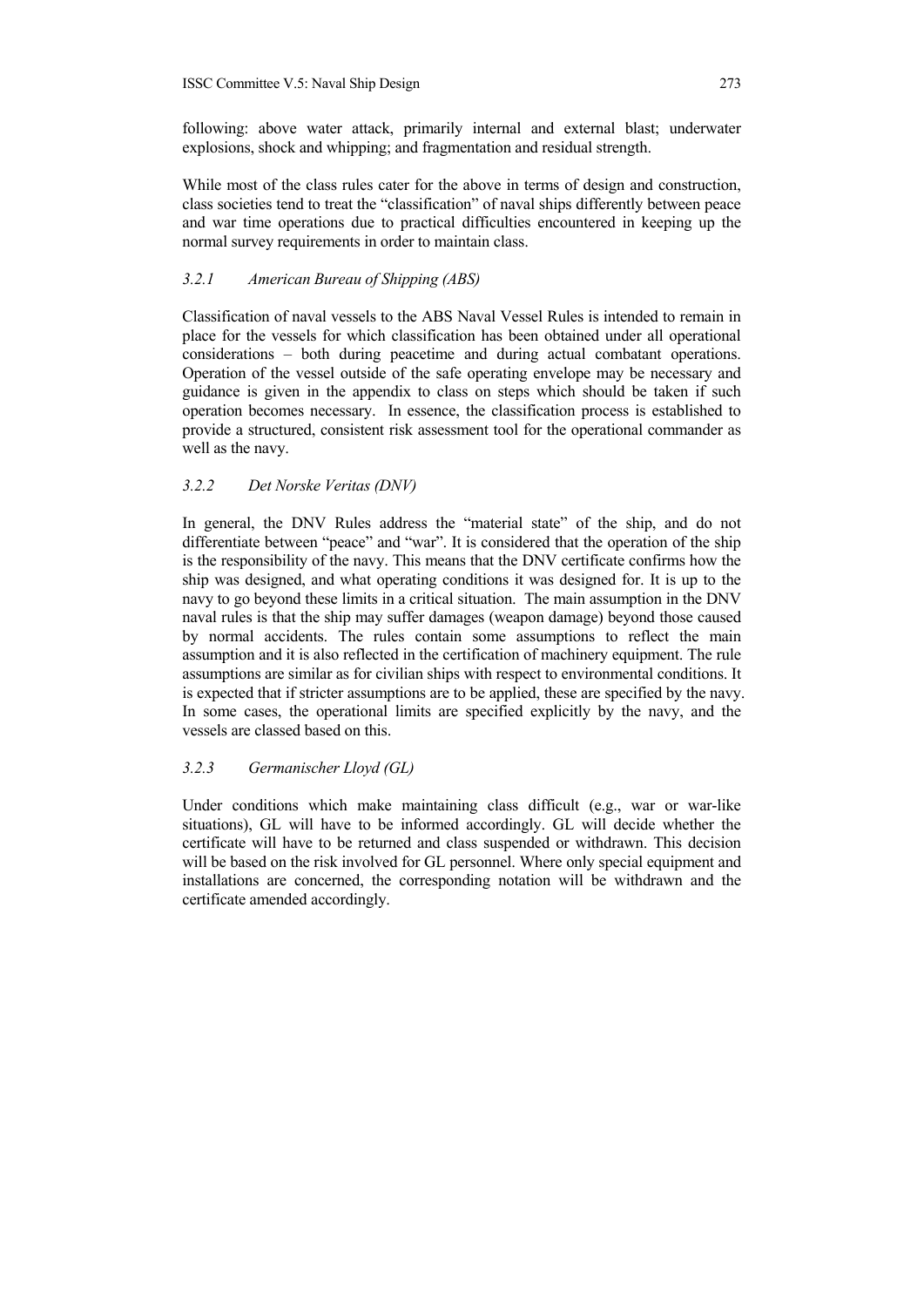# *3.2.4 Lloyd's Register (LR)*

Military distinction notations are awarded by LR to provide added protection for military operations. LR requires demonstration of the capability of the ship to withstand specified hostile military action without loss of capability. It is the responsibility of the navy or designer to specify and quantify the weapon performance and scenarios to be studied. A military distinction notation is awarded by LR on the basis that the assessment presented has been conducted in accordance with agreed procedures and the ship constructed in a manner that reflects the design requirements. LR is to be informed of any incident of the ship sustaining damage. Such ships are to be made available for survey thereafter at the earliest possible opportunity. Class survey requirement will normally be suspended at the time of hostility where the normal classification process cannot be operated.

#### *3.2.5 Bureau Veritas (BV)*

BV Rules state that Class assigned to a naval ship reflects the discretionary opinion of BV that the ship, for declared conditions of use and within the relevant time frame and complies with the Rules applicable at the time the service is rendered. Class requirements can be temporarily suspended under emergency conditions declared by the navy such as war, terrorist attack, etc.

### *3.2.6 Korean Register (KR)*

For the time being, KR rules do not define the interface between naval operations in peace and at war. Only naval operation in peace is dealt with by KR Rules. However, if the interface should be considered, a significant impact on the rule philosophy will be expected.

#### *3.3 Structural Appraisal Process for Rule Compliance*

The appraisal process for rule compliance for naval ships is broadly similar to that of merchant ships as shown in Figure 3.2. This usually means that class societies require the submittal of a complete set of structural drawings including general arrangements, loading booklets, stability documentation, etc. In addition to this, a submittal of loads and special conditions that apply to the vessel is required. Approval is generally based on an individual society's own rules and calculations. Some societies such as LR, DNV, BV and GL provided rules software for designers and builders to perform their rule calculations. Direct calculations using finite element analysis are normally required by the rules and all details are required to be submitted for approval.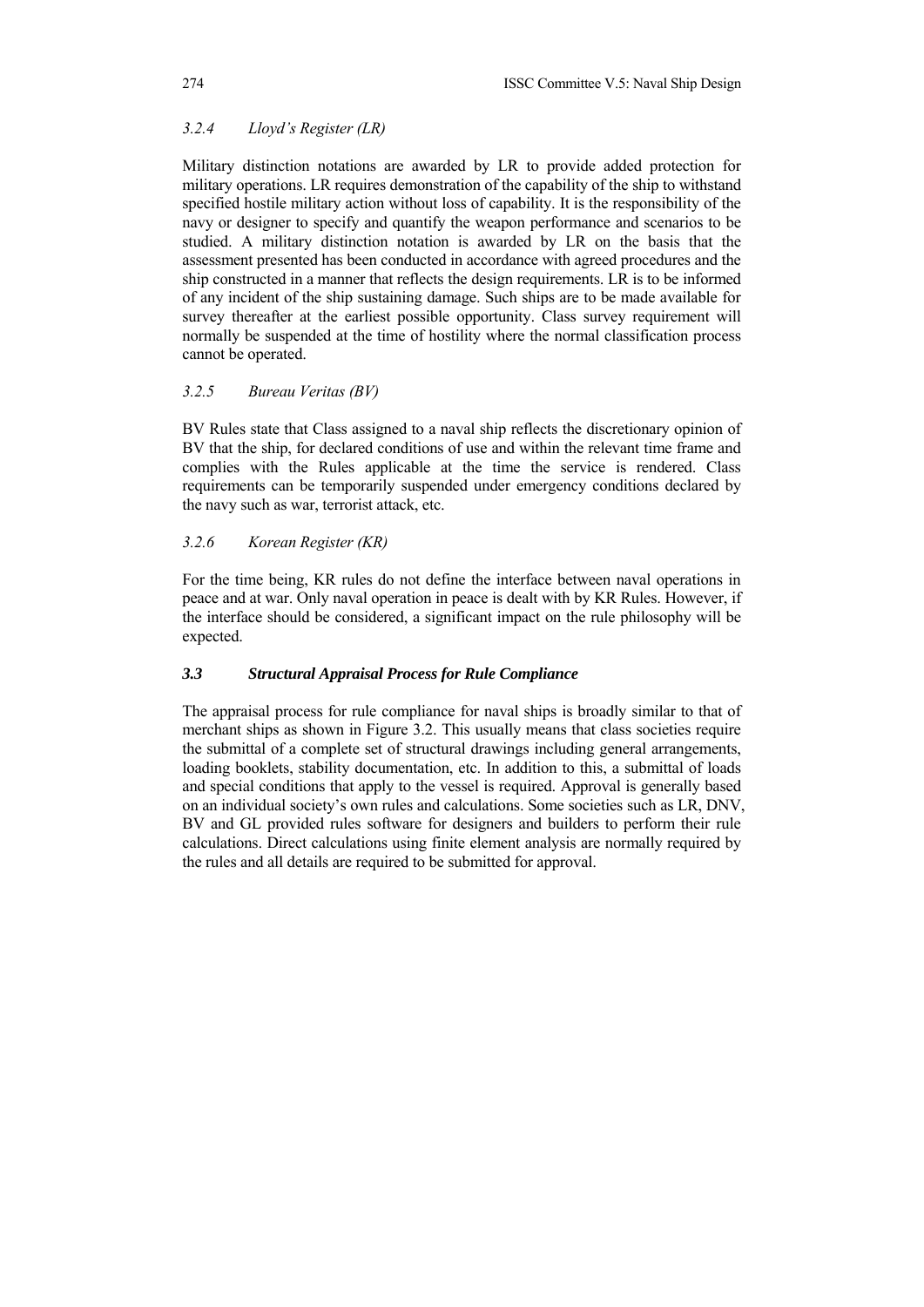

Figure 3.2: Structural appraisal process for rule compliance

#### *3.3.1 Submittal Requirements*

The submittal requirement for naval ships is similar to that of merchant ships and they can be broadly categorized under the following:

- **•** General information and arrangement plans: these include general arrangement plan, deck plan, technical specifications, loading booklet, lines plan and material specification.
- Hull structure and ship equipment plans: these include mid-ship section, aft and fore end sections, bottom structure, engine room structure, shell expansion, decks, superstructures and deck houses, bulkheads, tank arrangement, rudders and associated items, and equipment details.
- Safety plans and documentation: these include closing appliances, stability booklet (both intact and damage), ammunition storage, fire safety and life saving appliances, etc.
- Military features plans: these include gun seating, lifts, landing decks, citadels, etc.
- **•** Special features: these include ice strengthening, etc.
- **•** Supporting calculations and documentation: these include loading assumptions for environmental loads, military loads, fatigue loads and their associated structural calculations such as whipping response and residual strength analyses.

Some of the information and documentation that are classified may not be submitted unless special arrangements are made to ensure secrecy.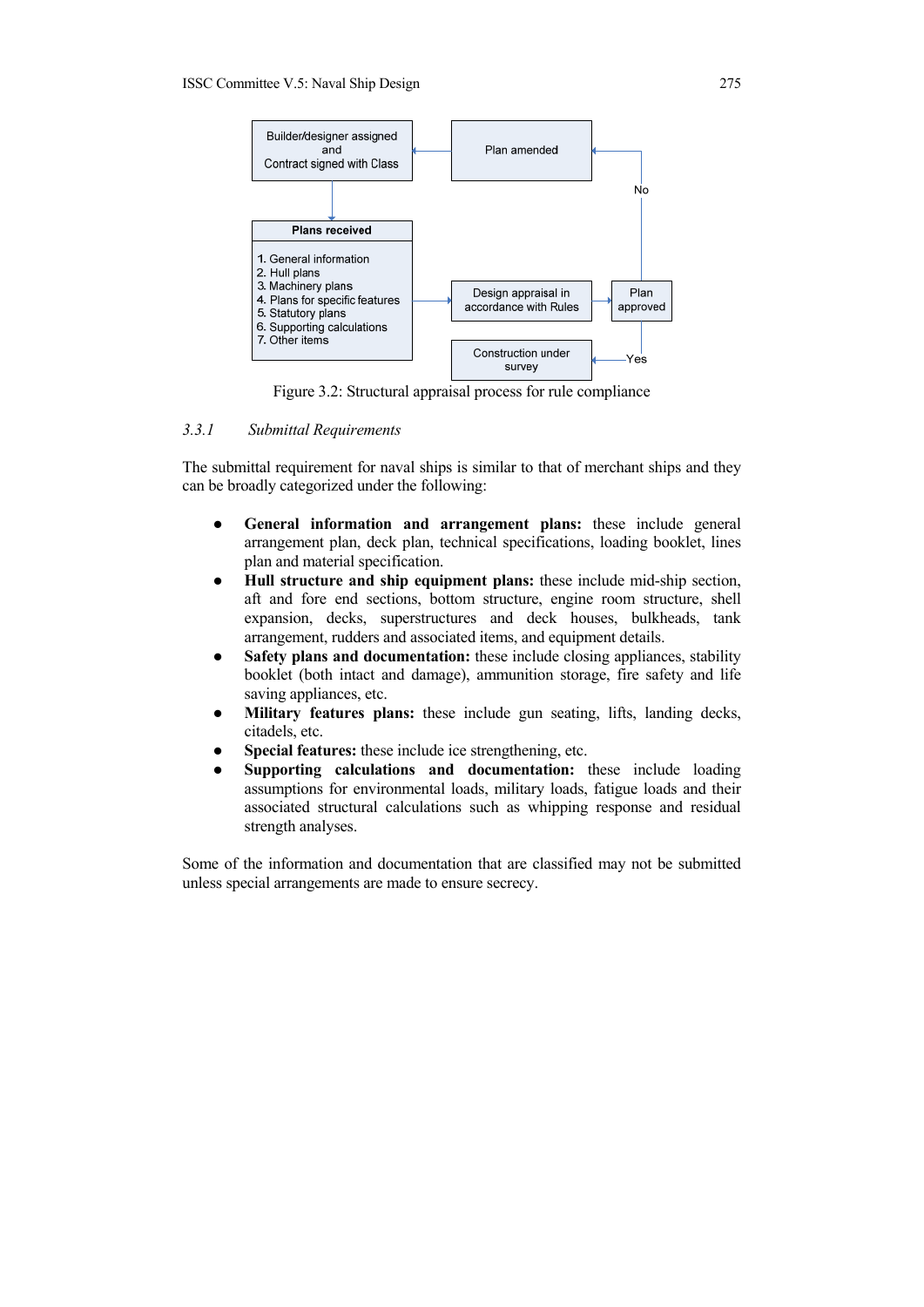# **4. THE ROLE OF NAVAL STRUCTURAL RESEARCH AND DEVELOPMENT IN CLASSIFICATION SOCIETIES**

For most Classification Societies (CS), research on naval ship architecture (and all the more so on naval ship structure) is not performed in a specific technical department. In most cases research in this domain is managed in a R&D department in charge of all the topics covered by the CS.

Global R&D department means also that its position is never included in the department in charge of the rules but in a separate branch. Even if this independence from the rules department, is quasi systematic, there is a strong relationship between those two departments. In general, rules are not to be approved by the R&D department but it is the most important adviser, not only for improvement in the rules but also to initiate rules and criteria.

The research for naval ship structure is initiated and performed in the same way as research for ships in general. This research is mainly performed internally (external companies are seldom used). The direction for research in naval ship structure (and for naval ships in general) stems from the involvement of the Navies. Generally CS have contacts only with the navy of their countries but there are some exceptions. In the case of a strong cooperation between her country's CS and its Navy the role of the Navy is to initiate and to finance projects.

The main role of the R&D department is to initiate projects that aim at improving rules. The trigger of a rule's improvement can come from R&D as from any customer (navies in this case) but in the naval ship domain (where the customer is unique) the role of R&D department is particularly essential. R&D department is often the main link between the technical department of the Navy and the CS. Actually a key feature of Navies (versus civil ship-owner) is that Navies (or ministry of defence) have a strong technical department who are in charge of the regulation of the naval ships and who, in some cases in the past, had the national authority to establish internal rules.

# **5. APPROACHES TO NAVAL SHIP FATIGUE DESIGN LIFE**

Design for fatigue crack initiation life was briefly mentioned in the 2006 Committee V.5 report and has been addressed in the literature for commercial ships for many years. This report takes a brief look at how fatigue crack initiation and crack growth is handled by Class for naval ships and cites some relevant literature addressing improvements to fatigue life prediction.

While catastrophic failure due to fatigue has not occurred recently in naval vessels, fatigue crack management does pose one of the primary maintenance issues for warships, which are of lightweight construction and often have to operate in severe sea loading conditions.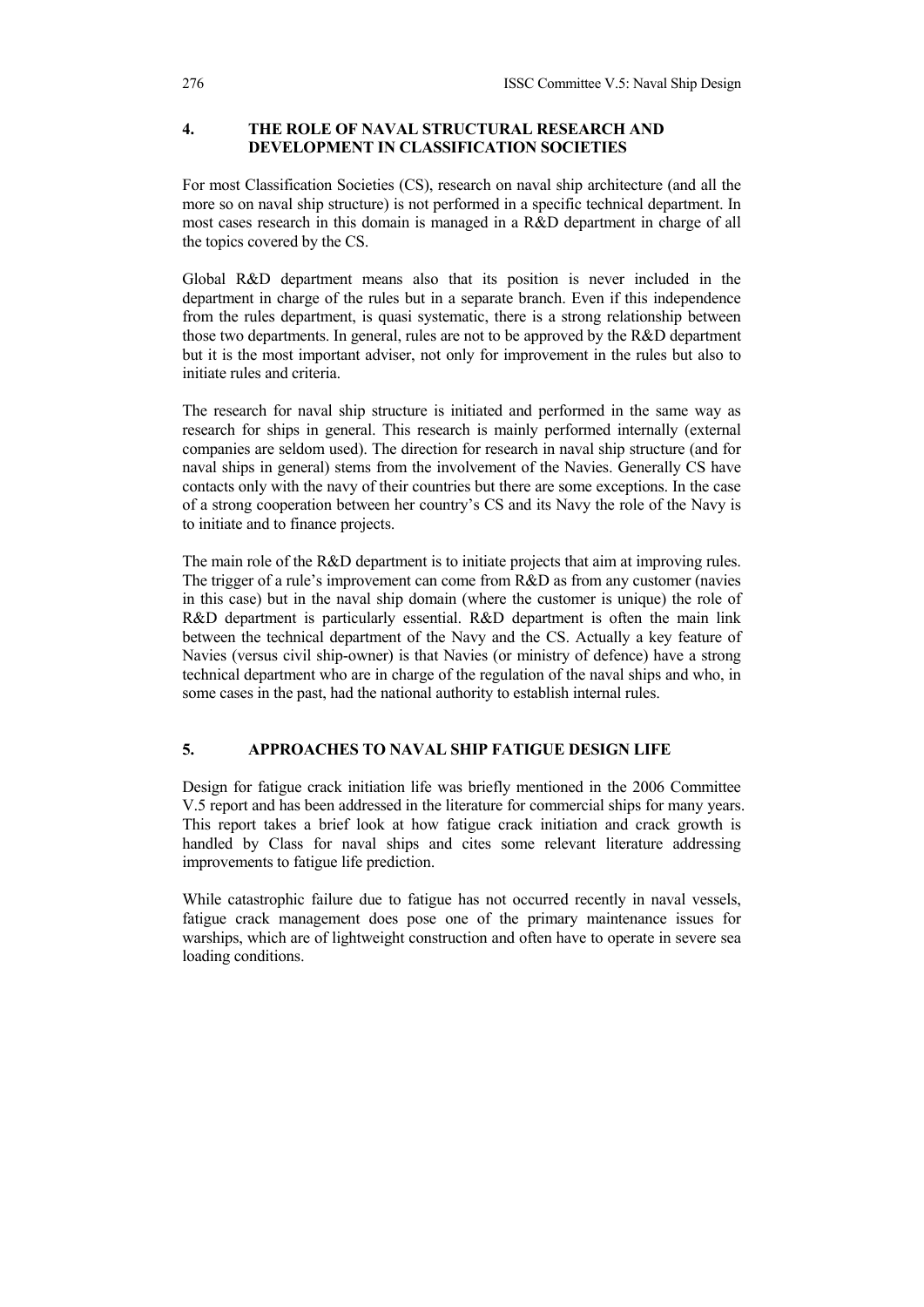# *5.1 Class NSR and Navy Approaches to Fatigue Design*

Class Naval Rules differ in approach to fatigue design. Some follow their commercial practice rules while some have slightly or very different rules for Naval vessels. In some cases full spectral fatigue assessment, using first principles sea load and structural response modelling, is required, while in others a maximum stress level approach based on past experience is used. Sielski *et al* (2001) summarize commercial and naval fatigue design practice pointing out the need to allow more flexibility in approach to meet the differences in operational profiles for naval vessels. While included and described in some naval rules, a full spectral fatigue analysis using first principles is still a considerable undertaking and example cases are quite rare. Honrubia *et al* (2004) present a detailed first principles approach to fatigue calculation for a Spanish frigate.

The material fatigue characteristics are also represented differently, with some codes using a family of curves to represent fatigue resistance of different types of details in a nominal stress approach, while others have a single curve relying on stress intensity factors of high stress areas to be determined through a hot-spot analysis method. SN curves from the Civil engineering field such as the UK Department of Energy curves and the American Association of State Highway Officials bridge code are commonly employed for steel ship structures. Czyryca *et al* (2003) give a good discussion of the qualification of steels for naval use and the testing of structural details to meet fatigue design requirements.

Reliability methods are not yet widely used but are allowed in some cases. Sieve *et al* (2000) discusses the LRFD approach being developed for the USN but not yet fully incorporated into naval vessel rules. The reference describes an approach of developing a calibrated maximum stress limit through spectral analysis and reliability methods for a variety of warship types.

#### *5.2 Operational Profiles, Load Types and Design Life for Naval Vessels*

The primary difference highlighted between commercial and naval fatigue design is the operational profile with naval ships usually seeing less time at sea but a more varied and often more severe operating environment. However, time at sea varies considerably amongst naval rules with the USN using a figure of 35% usage and the Bureau Veritas naval rules using a value of 80%. This in itself can cause a significant difference in calculated fatigue lives for different codes. Most codes allow a user defined operational profile but this is not often easy to determine. Guszvany *et al* (2006) study the importance of including a realistic operational profile for fatigue life design.

Fatigue life varies from a minimum of 20 years to a maximum of 40 years with most codes allowing the means to undertake fatigue assessment for longer lives via the operational profile. The effect of a corrosion margin on stress levels needs to be considered for longer lives.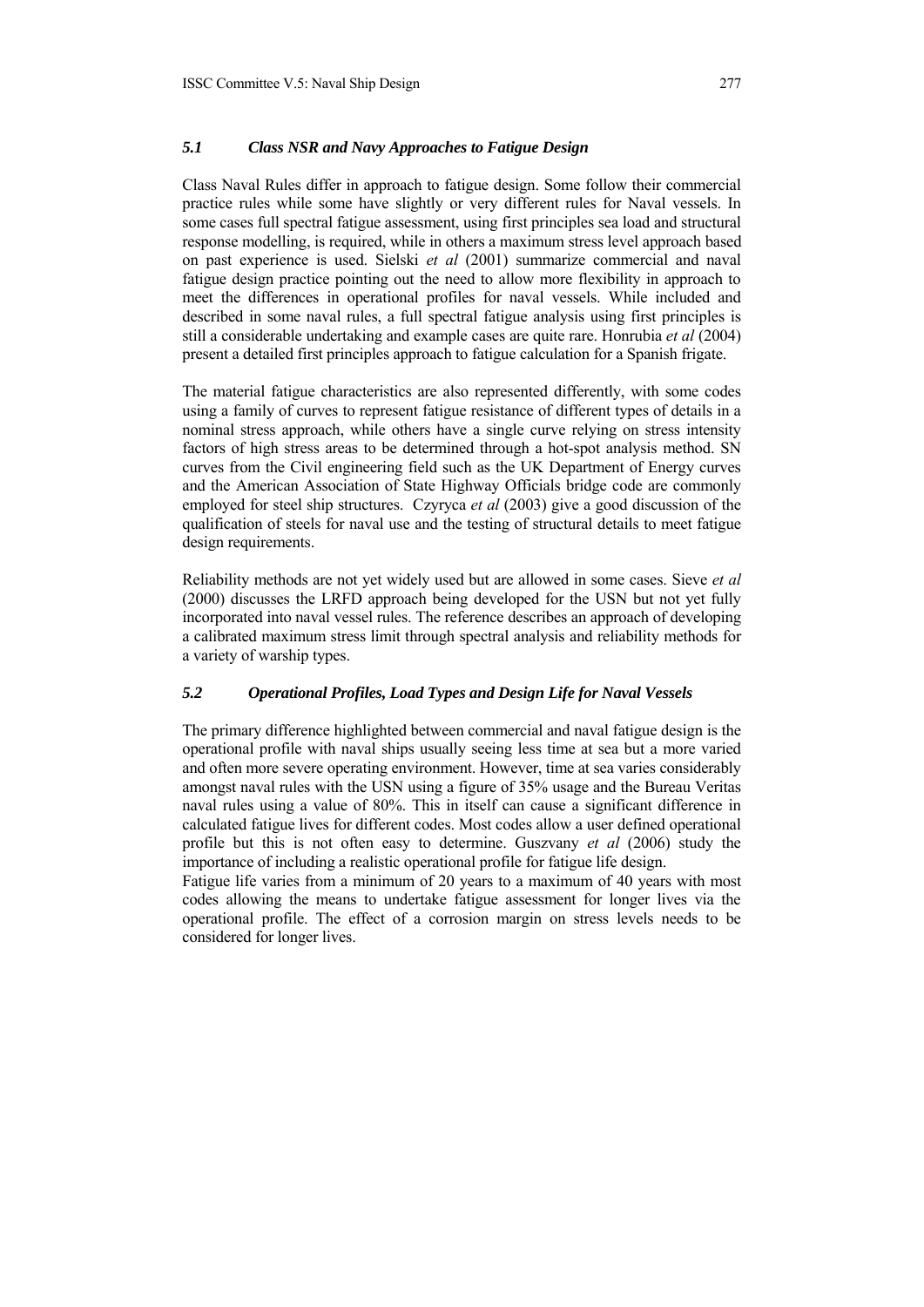For the most part, fatigue calculations are limited to cyclical linear wave induced bending loads, although most recognize the important influence that slamming, whipping and severe sea loads can have on fatigue life. A rigorous means to include these loads in design calculations have not yet been developed, however Bureau Veritas includes a correction coefficient for vessels with bow flare and the USN uses a formula derived from model test data to account for slamming and whipping effects. Bridges *et al* (2006) take an initial look at the effects of operating in ice on fatigue of ship hulls.

# *5.3 Crack Management Philosophies for Naval Vessels*

As mentioned above, fatigue cracks often occur in naval vessels, and have been dealt with in the past through inspection, monitoring and management. Cracks are not always repaired immediately upon detection, which is generally the practice used in commercial vessels. In general Class does not allow ships to operate with known fatigue cracks although Lloyds Register and the UK MOD are undertaking a pilot project to allow naval ships to maintain their crack management approach while keeping ships in class. Grabovac (2003) and Guzsvany and Grabovac (2006) describe the successful Royal Australian Navy approach to managing fatigue crack initiation and growth using carbon fiber patches.

The Ship Structure Committee has a strong naval and coast guard emphasis and continues to sponsor research on a variety of fatigue topics including Dexter *et al* (2004) who look at propagation of cracks in stiffened panels along the plate and through the stiffener. Shield *et al* (2005) look at methods of non-destructively determining remaining fatigue life in connections based on detection of existing cracks and Kendrick (2004) looks at available data on fabrication tolerances in comparison to assumptions made in fatigue design standards.

### *5.4 Recommendations for Future Work*

A survey of Class societies indicated three main areas for future work. A practical method of quantifying the effects of slamming and whipping on fatigue life is a subject in need of work for naval and commercial vessels. The increased use of aluminum has reinvigorated research efforts in understanding fatigue performance of various types of aluminum and in methods to help improve the fatigue life of aluminum ships. More work on approaches to managing cracks in warships within class is also a topic of interest.

This brief review of fatigue design and analysis for naval vessels has shown that significant diversity in approach exists and that perhaps design for fatigue is given less attention than other failure mechanisms. The considerable effort required for a rigorous fatigue assessment is prohibitive. Work to improve efficiency would help promote fatigue to the mainstream of the ship design process.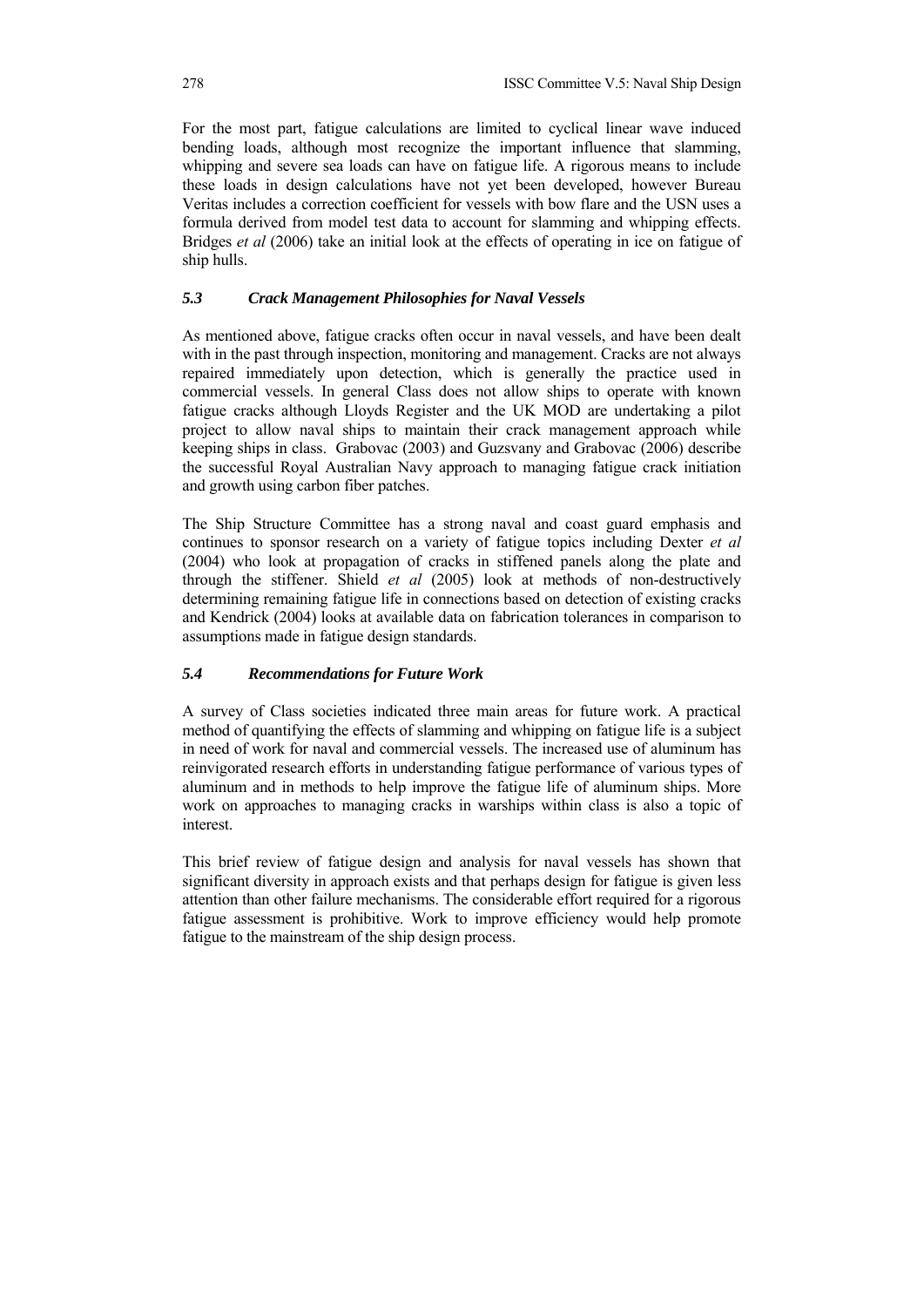# **6. SHIP COMMON PRODUCT MODELS**

#### *6.1 Background*

A naval ship must function dependably and with stealth in a wide variety of operating conditions over the lifetime of the ship. To do so a number of structural integrity and operational parameters must be met. In order to ensure that naval vessels are operating within acceptable parameters, a number of structural life-cycle management (LCM) analysis tools must be utilized. Some of which are used to assess the structural integrity of the ship, while others are used to evaluate the ability of the ship to operate with stealth. Each tool has its own input data requirements, for instance, assessing fatigue crack initiation and growth requires extremely fine descriptions of the crack sites that may require description of connection details, including weld profiles. On the other hand, most signature prediction and management tools do not require the same level of detail. For example, the acoustic electric field signature tools employed usually require only a coarse description of the wetted portion of a ship hull and some pertinent underwater appendages, although above water Radar Cross-Section tools can require a very detailed representation of microstructure which is not normally present in a CAD model.

Due to the different modeling requirements of the various LCM tools, a great deal of effort and expense can be incurred in developing suitable models for each tool, even though the same ship is being described for each type of analysis.

While data requirements between the various analytical tools vary, all LCM analysis tools depend on a similar geometric description of the ship. In all cases the basic ship geometry is the same. The differences are only in the level of detail, the portion of the ship to be modeled and the data format. A typical Ship Product Model (SPM) database should contain most, if not all, of the geometric data required by LCM analytical tools.

#### *6.2 Current Developments*

Current developments being carried out are addressing the development of interfaces between Design Tools and the ship model data required by current ship structural LCM analysis tools, the ultimate goal of this effort is to develop a link that can bridge the gap between these analysis tools and the data stored in a SPM database (see Figure 6.1). The main advantage of such a system is that the SPMs that are delivered as part of new builds, or developed for existing naval vessels, can be readily incorporated into an improved and more efficient LCM program that takes advantage of recent technology advances. This should significantly reduce the time and cost of using LCM analytical tools.

There are still a significant number of development challenges to be met before this can be achieved.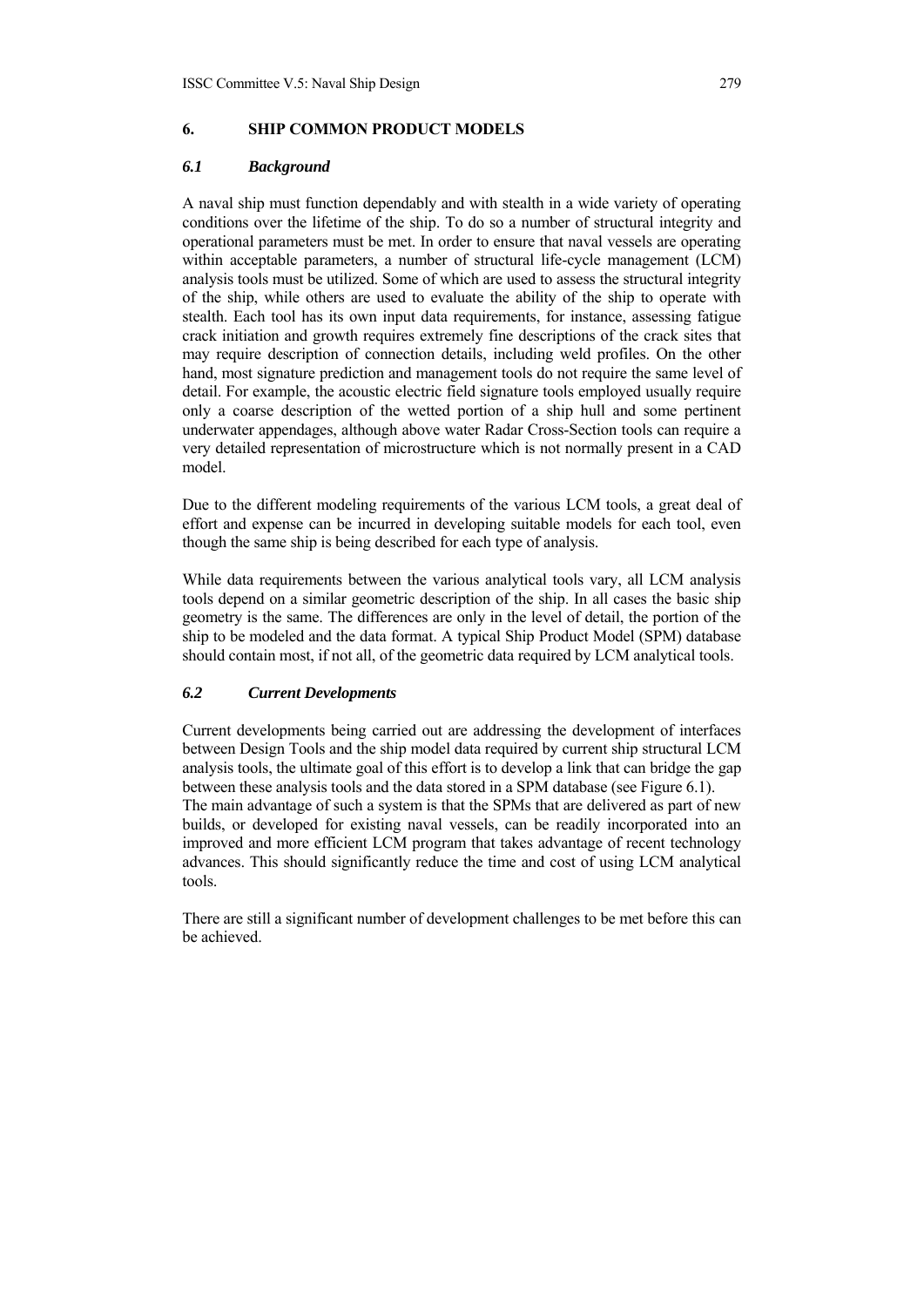

## *6.3 Ship Product Management Systems*

The tools and techniques used to design ship structures have evolved over the last forty years, from producing blueprints on the drafting board to the digital design of today. As computer technology became more powerful and less expensive, computer-aideddesign (CAD) systems have evolved to support the design of complex products. CAD and other related tools empower designers and engineers to create innovative products more quickly and efficiently.

In order to manage the large amounts of data being produced by CAD systems, software providers have developed systems, often referred to as ship product model (SPM) management systems. These systems help engineers manage their evolving designs, and share them with their colleagues within organizations.

As these SPM management systems have grown in sophistication it has been recognized that these systems can be used, not just to design their products, but also to manage the product data over the entire lifecycle from concept through deployment. Some CAD/SPM systems and their capabilities are shown in Table 6.1.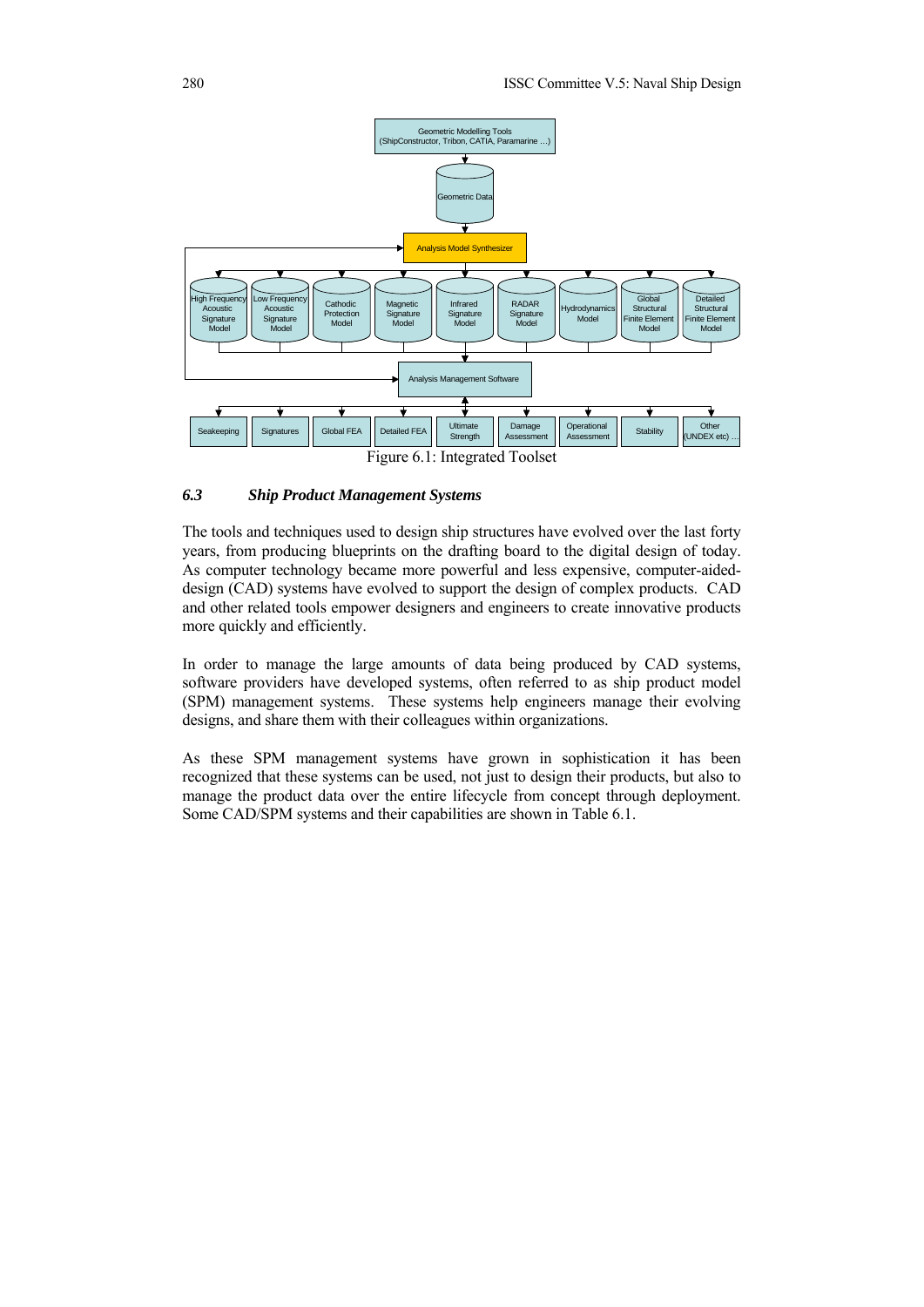| <b>Stage</b>                   | <b>Basic</b><br>Design |                 |                  | Global<br>Analysis |                 |             | <b>Detailed</b><br>Design | Other<br>Interfaces |                 |
|--------------------------------|------------------------|-----------------|------------------|--------------------|-----------------|-------------|---------------------------|---------------------|-----------------|
| <b>Software</b>                | Hullform               | Basic<br>Design | <b>Stability</b> | Power              | Sea-<br>keeping | <b>FEA</b>  | Detailed<br>Design        | Strength            | Sig-<br>natures |
| ARL-<br>Shipconstructor        | X                      | X               |                  |                    |                 |             | X                         |                     |                 |
| Autoship Systems -<br>Autoship | X                      |                 | X                | X                  |                 |             | X                         |                     |                 |
| Aveva - Tribon                 | X                      | X               | X                |                    | Χ               |             | X                         |                     |                 |
| Dassault - Catia               |                        | X               |                  |                    |                 | X           | X                         |                     |                 |
| Defcar Engineering<br>- Defcar | X                      | X               | X                |                    |                 |             | X                         |                     |                 |
| Formation -<br>Maxsurf         | <b>ARL</b>             | <b>ARL</b>      | X                | X                  | X               |             | <b>ARL</b>                |                     |                 |
| <b>GRC - Paramarine</b>        | X                      | X               | X                | X                  |                 | $\tilde{?}$ | X                         | X                   | X               |
| Napa OY - NAPA                 | X                      | X               | X                | X                  |                 |             |                           |                     |                 |
| Proteus - Flagship             | X                      | X               | <b>GHS</b>       | Navcad             | Χ               | X           | <b>ARL</b>                |                     |                 |
| Sea Solution                   | X                      | X               | X                |                    |                 |             | X                         |                     |                 |
| Sener Group -<br>Foran         | X                      | X               |                  |                    |                 |             | X                         |                     |                 |

Table 6.1 SPM Software

## *6.4 Ship Product Management Systems and Lifecycle Management (LCM) Tools Links*

Developing links between SPM databases and LCM analysis tools undoubtedly reduces the effort currently required to perform structural assessments of naval vessels. However, in order to develop this link, issues related to CAD interoperability, or the ability to share a CAD model across different applications, must be addressed. Hidden errors and anomalies in the originating CAD data representation, as well as translation issues, often result in numerous problems and frustrations for the downstream users. While the emergence of standards such as STEP has helped reduce some of these problems, true interoperability is still far from reality.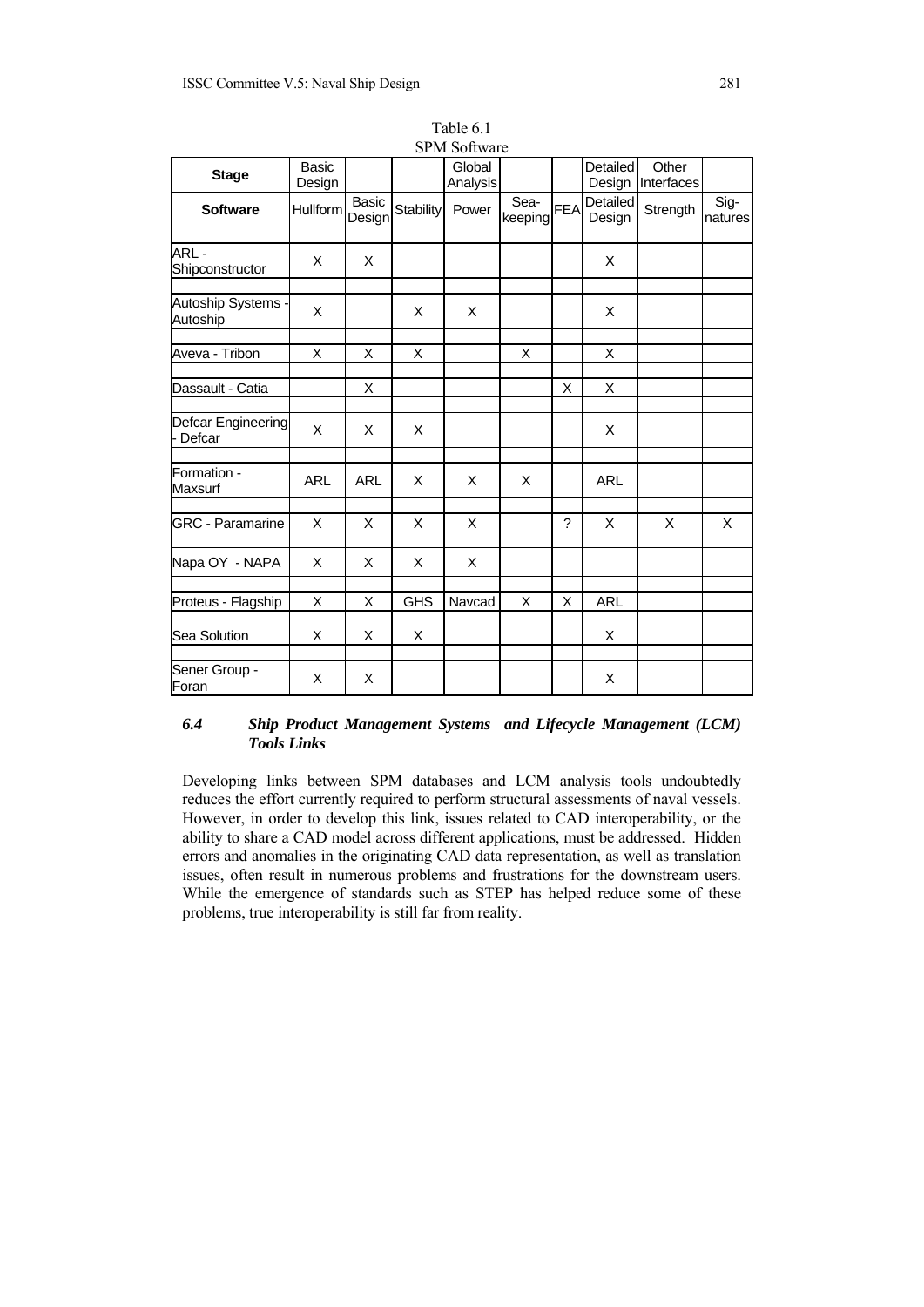# *6.4.1 Model Interface Requirements*

The main areas which need to be considered when discussing SPM tools for warships are the following:

- Structural Models
	- { Global and local FE Models
	- { Underwater and above water explosions
	- { Fluid-Structure Interactions
- Hydrodynamic Models
	- ${\circ}$  Prediction of Seakeeping, powering and loads.
- Radar Signature Modeling
- Infrared Signature Modeling
- Electric/Magnetic Signature Modeling
- Cathodic Protection Modeling
- Acoustic Signatures
	- { Low and High Frequency
- Shock and Blast Vulnerability Modeling

Each of these models has its own specific requirements from a modeling/geometric point of view. Some of which are listed below:

Global Structural FEA

- Details of Ship Geometry
- Plate Thicknesses and stiffener scantlings
- Mass distribution/vessel weight curve in all operating conditions
- Material properties

Detailed FEA Model

- Same as Global FEA, plus;
- Connection details, etc.

Hydrodynamic Models

- Detailed description of the ship's wetted hull form
- Detailed description of submerged appendages
- Hull surface roughness parameters
- Propeller geometric data
- Total Mass Distribution and radius of gyration of lumped masses

RADAR Signature

• Detailed description of above water geometry

• Including imperfections and micro-geometry

Infrared Signature

- Above water geometry
- Heat sources, etc.
- Electro-Magnetic Signature
	- Geometry description of wetted hull and submerged appendages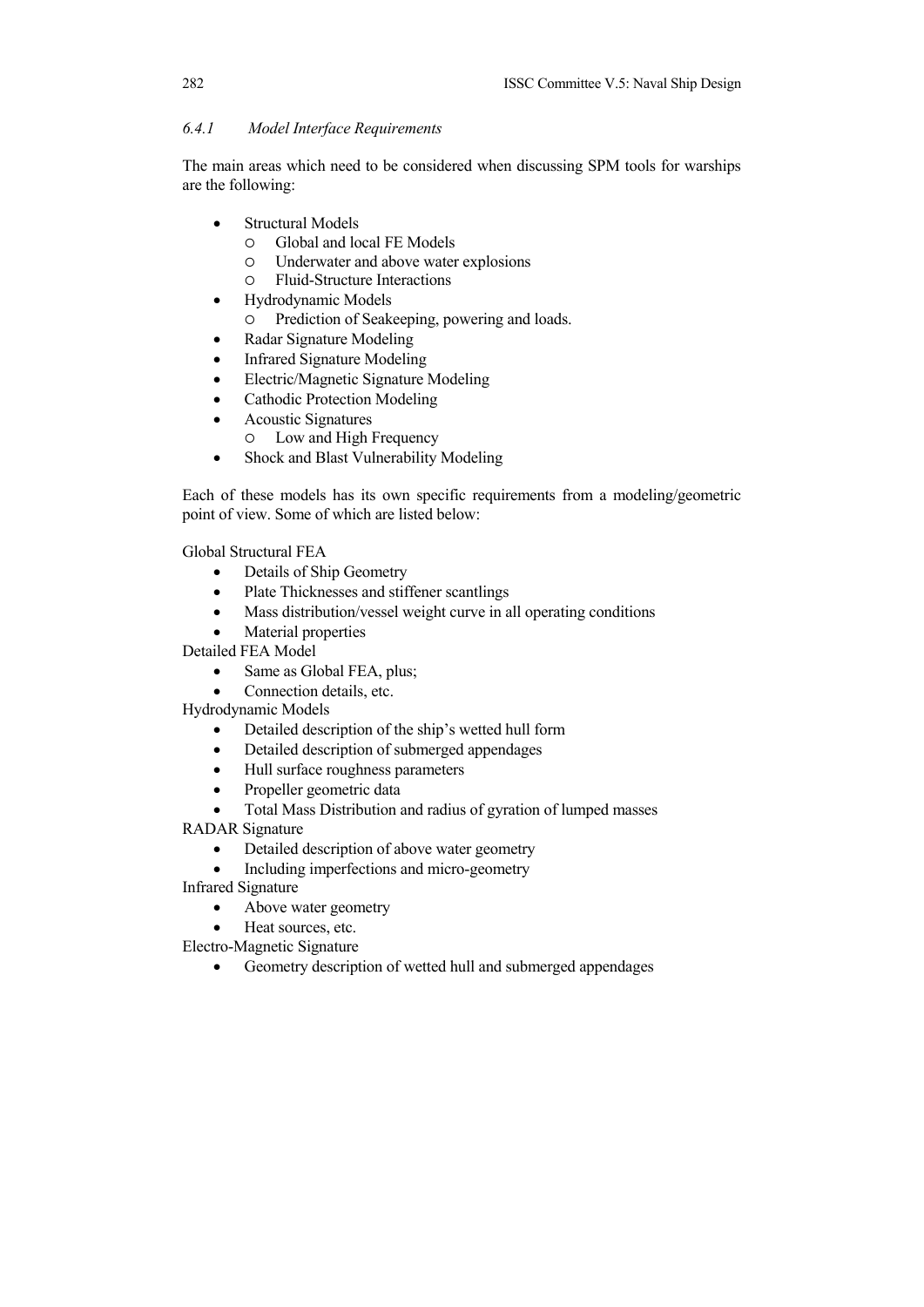- Paint Quality and damage
- Polarization curves for materials
- Description of cathodic protection system

Magnetic Signature Modeling

- Description of all major ship components made from ferrous materials
- Induced and permanent magnetic properties
- Description of major fixed magnetic fields

• Major electrical circuitry which will produce external magnetic fields

Cathodic Protection

Similar to Underwater Electric Potential Analysis

Low and High Frequency Acoustic Signature

The surface mesh to be generated is dependant on frequencies to be looked at, i.e., lower frequencies coarser mesh, higher frequencies finer mesh.

Above and Underwater Explosion Analysis

- Similar to global and local FE Analysis
- Including Fluid/structure interaction effects

# *6.4.2 STEP Protocols*

Another key topic in co-design from designer's perspective is how to bridge the multitude of models required supporting a complex design circumstances at multidisciplinary system tools. STEP, or "Standard for the Exchange of Product model data," (ISO 10303) has been developed using rigorous data modeling disciplines and formal methodologies and each model receives a thorough international review. The tool has been expanded and adopted in some shipbuilding design software. STEP Application Protocols (APs) covering 80-90% of ship product definition data (e.g., molded surfaces, structure, piping, HVAC) are developed, tested, and ready for implementation. XML format specifications conforming to STEP APs are becoming more available for use. STEPml is based on robust, internationally standardized data models from ISO 10303 (STEP). STEPml takes the data models from STEP and publishes them as XML specifications, which brings together the rich semantics of STEP and the widespread adoption of XML technology. Additional STEP APs are in various stages of development, ISO publishing, prototype translator development and testing. It would be a major advantage if we were to ensure product model data meets ISO/STEP requirements.

The ship STEP standards should be a key element of any strategy for review of shipbuilder designs and certification of naval ships. Presently, ship definition information of interest to Naval Authorities is contained in numerous different IPDE systems, rather than attempt to interface each of the analysis software applications to numerous different systems and keep all of them up to date.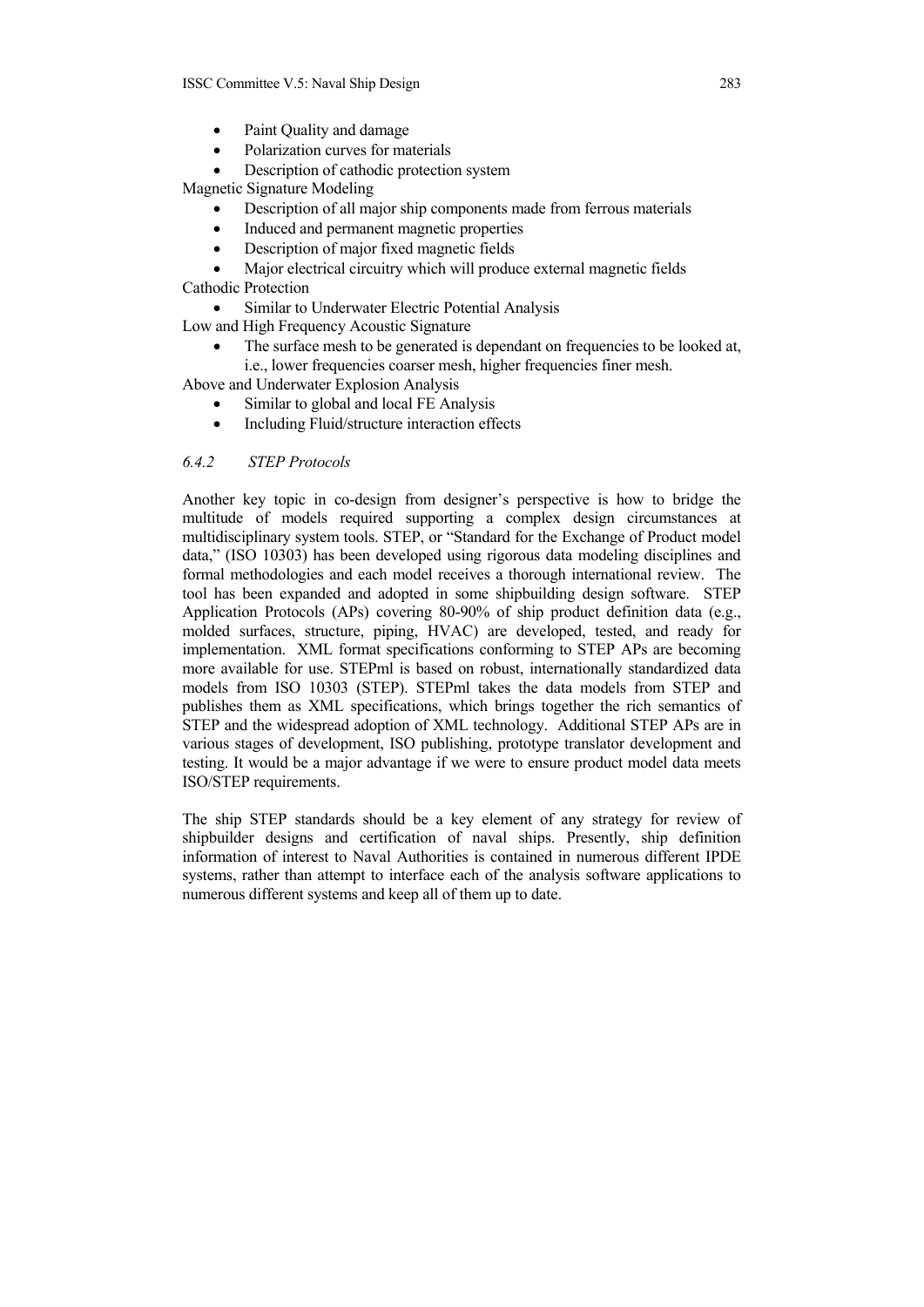### *6.5 Major Software Developments*

#### *6.5.1 US Developments (LEAPS)*

A major part of NAVSEA and the U.S. marine industry thrust in the development of links between SPM's and LCM tools has been in the development of the LEAPS software. NAVSEA is investing in development and implementation of the Leading Edge Architecture for Prototyping Systems (LEAPS) shown in Figure 6.2.



Figure 6.2: Leading Edge Architecture for Prototyping Systems (LEAPS)

The result of a decade of development and testing, LEAPS was initiated as an Innovation Cell by the Carderock Division of NSWC. Using STEP-based interfaces, LEAPS will act as a "Rosetta Stone" allowing LCM analysis software to access definition data from multiple sources through a single interface. LEAPS will also facilitate the exchange of analysis results between programs and will serve a significant configuration management role.

NAVSEA and NSRP with their CAD interoperability strategy for LEAPS and STEP AP's are amongst those leading the warship design community toward an integrated, collaborative warship design environment. This strategy represents a significant shift in the strategic focus of computer aided warship design beyond the Navy toward the "virtual corporation" including U.S. shipbuilders and their vendors. Thus, continues the evolution toward building capabilities that extend throughout the process of warship development with a primary focus on the bridge between ship design and shipbuilding.

# *6.5.2 UK Developments (PARAMARINE)*

PARAMARINE is so named because it provides the capability of parametric design for marine vehicles and systems. It is an object-oriented package written for the Windows operating system\*. PARAMARINE incorporates many features to expedite the creation of analysis data and to validate this data in the context of the analysis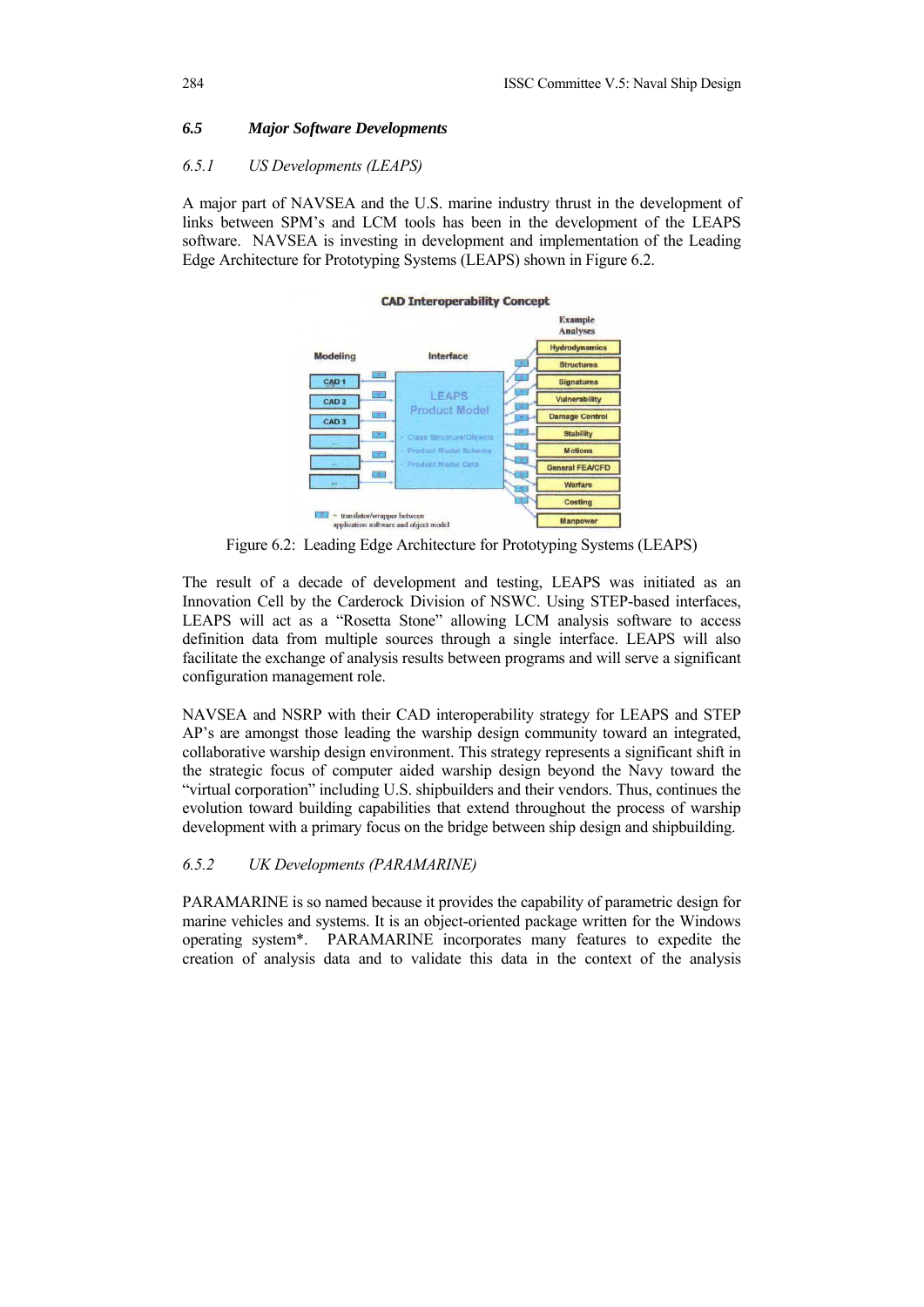including automatic damage case generation for probabilistic damage analysis, MARPOL hypothetical outflow, and carpet plot generation. It is capable of performing stability analysis from the earliest concept through to in-service safety certification.

Using a solid model definition, analyses such as stability become very straightforward and take full advantage of the inter-connectivity (data configuration wiring) of PARAMARINE. Uniquely, the PARAMARINE stability specification meets the latest UK MoD requirements for Military and International / National Regulations, covering Loadline requirements, intact stability, deterministic and probabilistic damage.

For stability analysis objects are "wired" together such that any changes in the geometry or weight definition will propagate and be used in the analysis, ensuring the integrity of the design analysis. Full intact and damaged stability analysis can be carried out against naval, commercial or user defined standards. Analyses include Limiting KG curves, Hydrostatics, Cross-flooding, Damage Cases, Grounding and Fluid Restrictions.

PARAMARINE forms part of a software environment designed to facilitate design iterations via a data "bus" utilising ISO (STEP) / Industry (IGES, DXF, Parasolid Transmit) / NATO standards. Other emerging Military standards (ANEPS) can be supported under the MerIT infrastructure.

These abilities provide inter-operability between software products which support configuration-management. Such a process is aimed at providing support for Smart Procurement and Smart Product Models. In this context a Smart Product Model is a data structure capable of relating requirements and design solution to allow Modeling and Simulation (M&S) test evaluation as well as conventional regulatory analysis. MerIT software integration provides 'Design to In-service' continuity including operator training, design review and In-service operator guidance.

Current Interfaces within PARAMARINE to LCM software applications include the following:

- Warship Stability
- Longitudinal Strength
- Powering Analysis
- Ship Above Water Vulnerability
- RADAR Cross-section (RCS)
- Seakeeping/Manoeuvring
- Finite Element Analysis

Specialist analysis from third party products are integrated with PARAMARINE through the MerIT infrastructure including the analysis of Radar Cross-section, Shock and Manoeuvring. Additions will be made to this range of integrated expert tools from time to time. The low cost, ease of use and integration of these powerful tools brings first-pass analyses into the domain of the inexpert user. Confidence in the results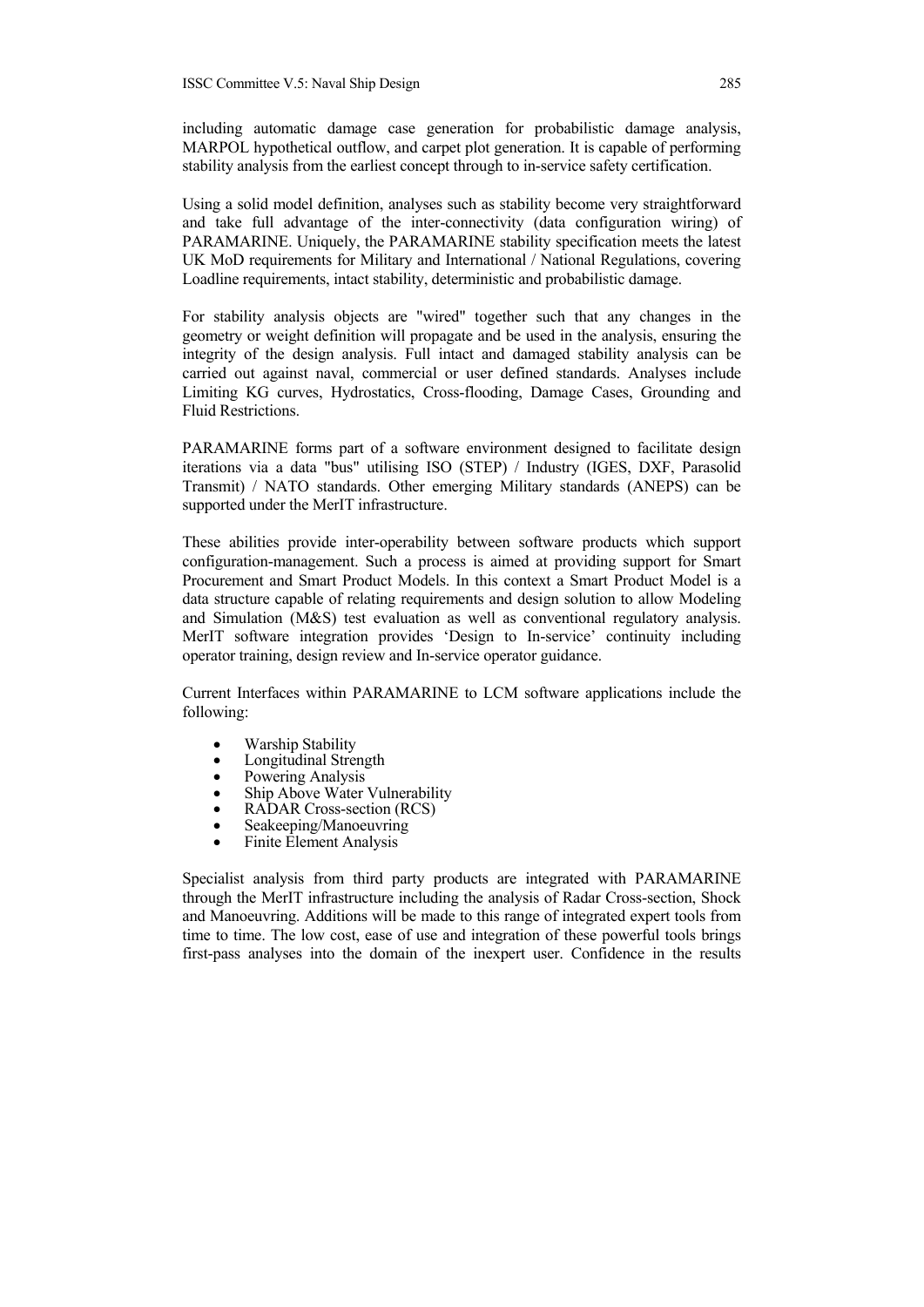obtained increases with use and by comparison with vastly more expensive methods. Where reiterative evaluation is required there are significant cost savings. These synthesis tools are particularly applicable to military (naval) loads.

# *6.6 Achieve an Integrated Design and Production Enterprise (IDPE).*

Product development, however, has to encompass much more than the standard drafting and 3-D modeling tools at the center of CAD for the past 20 years. All designs require engineering analysis tools that can keep up with the fast pace of warship design. While these tools have improved engineering productivity, they must be more fully integrated with production engineering in order to optimize the whole development process and make it more efficient. To achieve the next level of product development competitiveness, enterprises must have a more comprehensive strategy.

One of the major Recommendations that are included in the May 2005 US Office of the Secretary of Defense (OSD) Report on the Global Shipbuilding Industrial Base Benchmarking Study emphasizes:

"The Navy and industry should reduce construction costs for years to come by applying state-of-the-art practices in design producibility that will facilitate a move to 21st century manufacturing processes."

The Report also emphasizes the overall importance of the Design Engineering/Production Engineering (DE/PE) recommendation. This thrust area represents almost 60 percent of the funding proposed for collaborative shipyard remedies. The largest investment in the DE/PE thrust area is Design for Production followed closely by Enable Enterprise Interoperability of Design and Production Data. The relatively large initial investment in these initiatives would likely have long-term positive impact on a number of new naval ship designs.

# **7. STRUCTURAL RELATED ASPECTS OF THE ANEP 77 CODE**

### *7.1 Introduction*

NATO has initiated work on a common safety standard for naval craft. A first version of the complete code is almost ready, and this paper will highlight the philosophy and practical results of this new code in the area of structural strength.

# *7.2 Overview of the Philosophy behind the Code*

The NATO ANEP-77 Chapter II Structure (2008) is a generic code that defines a number of goals that have to be fulfilled under all operating condition of the vessel. The code is primarily written as a "Standard for the selection of standards" rather than a standard for direct application. The goals are given on a high generic level and it is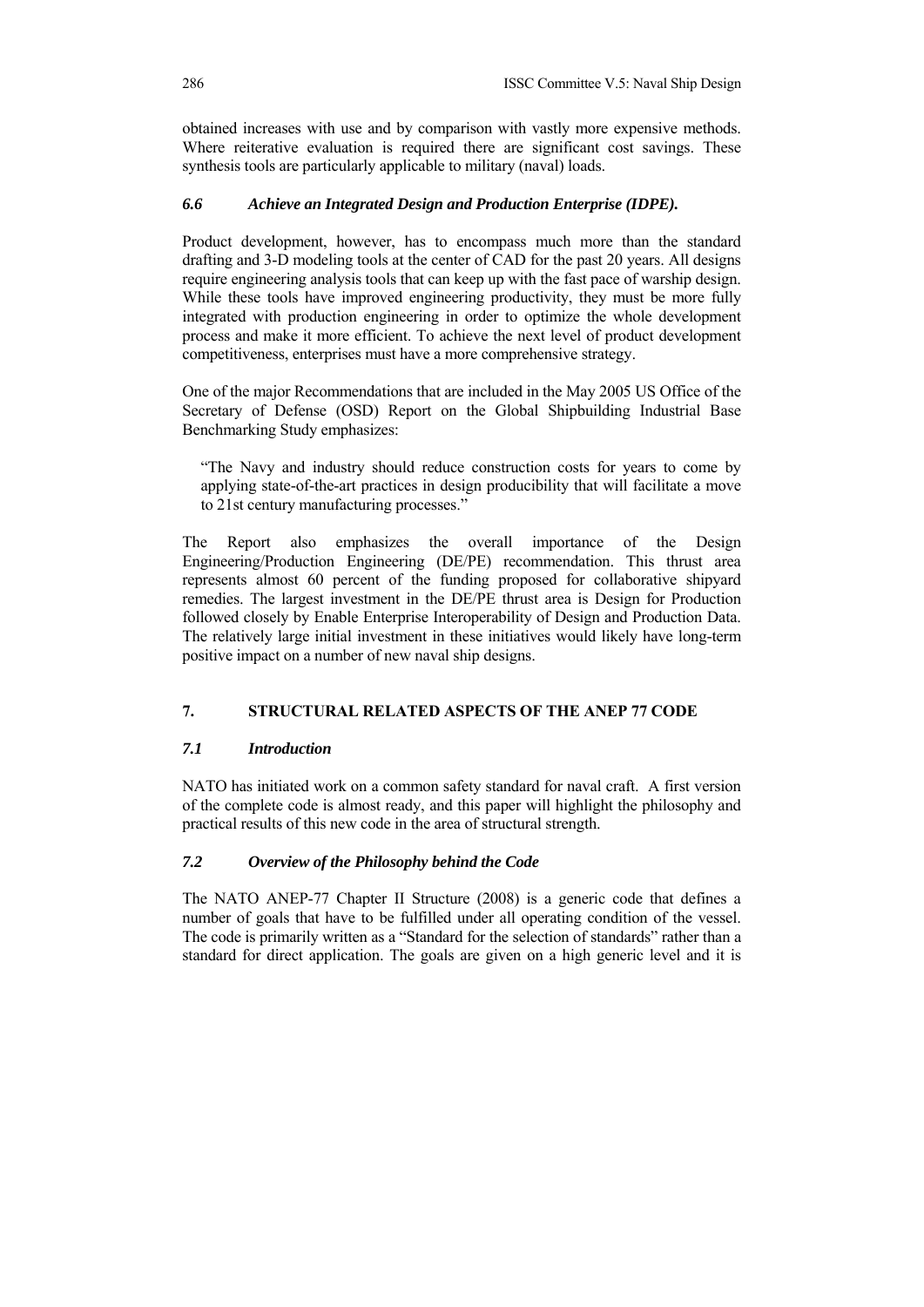expected that the more detailed prescriptive requirements will be found in underlying technical standards such as Classification Rules. In practice, the code is aimed to act as calibration and a framework for rule development of Classification Rules for hull strength of naval craft.

Being a generic code, the ANEP-77 Chapter II can be applied for any type of naval craft. The differences between the different ship types are mainly related to various functions and operating conditions of the ship. The code defines three goals that the structure has to meet for all normal operating conditions, and one goal for the damage conditions. The combination of goals and operating conditions defines all the structural requirements for the naval craft.

### *7.3 Concept of Operations Statement*

The Concept of Operations Statement is defined in the ANEP-77 as: "The Owners vision of how the structure of the ship is to be operated and maintained throughout its life". The Concept of Operations Statement is a standard form where the main information of the ship is filled in. This includes the following areas:

- primary and secondary roles of the ship
- main dimensions, speed, payload, emergency loadings
- survivability requirements
- environmental conditions
- human environment
- operating philosophy
- principal standards and authorities
- survey and maintenance and disposal philosophy

The purpose of the Concept of Operations Statement is to provide all information needed for classification and approval of the ship. Based on the combination of role, speed, environmental conditions, etc., one can deduce all the load scenarios for the ship. These are used as basis for the check of the structural strength.

# *7.4 Goals*

The ANEP-77 specifies four goals related to structural strength. These are given in Table 7.1.

|                | Goal                                                                                                                                                                                                             |  |  |  |  |  |  |
|----------------|------------------------------------------------------------------------------------------------------------------------------------------------------------------------------------------------------------------|--|--|--|--|--|--|
|                | The structure shall be designed, constructed and maintained to:                                                                                                                                                  |  |  |  |  |  |  |
|                | Provide weathertight and watertight integrity                                                                                                                                                                    |  |  |  |  |  |  |
| $\overline{2}$ | Carry all loads that may be foreseen                                                                                                                                                                             |  |  |  |  |  |  |
| -3             | Permit embarked persons to carry out their duties safely                                                                                                                                                         |  |  |  |  |  |  |
| -4             | Protect the embarked persons and essential safety functions in the event of all foreseeable<br>emergencies and accidents at least until the persons have reached a place of safety or the<br>threat has receded. |  |  |  |  |  |  |

| Table 7.1                            |  |
|--------------------------------------|--|
| Goals for the hull structural design |  |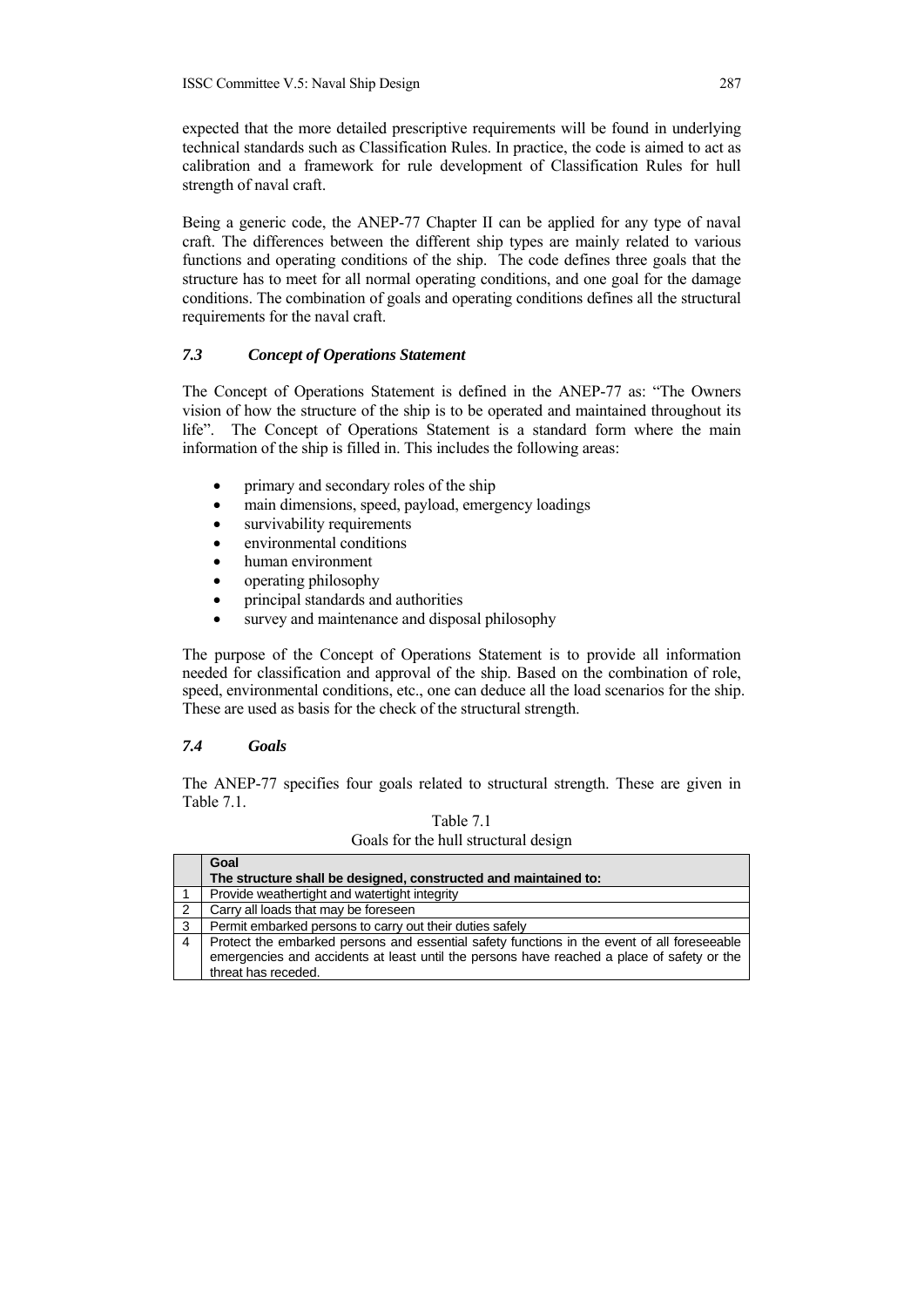The Goals relate to the main functions of the ship structure, and one may observe that the goals give a wider scope for the hull structure than is normally found in standards for structural strength. Particularly goals 3 and 4 give functional requirements that go beyond strength. Goal 3 specifies that the structure shall be arranged so the crew can carry out their duties safely. This means in practice that the ship's structure itself is not a hazard. One example may be to avoid sharp corners that may be a hazard for the crew. Goal 4 specifies that a part of the structure shall function as safe haven for the embarked persons in an emergency, at least for a limited time. As a practical implication of this, the safe haven must function for all damages for which the ship is designed.

#### *7.5 Structural Demands*

The "demands" define all the design conditions that have to be considered for the ship. The list of demands is generic, and any design condition has to be categorized under one of these demands. (See Table 7.2)

|                      | Demands defined by ANEP-77                      | <b>Typical load scenario, examples</b>                                                                                     |
|----------------------|-------------------------------------------------|----------------------------------------------------------------------------------------------------------------------------|
|                      | Natural environment                             | Wind, waves, ice, temperatures, etc.                                                                                       |
|                      | Built and man-made environment                  | Berthing, dry-docking, towing                                                                                              |
|                      | Demands limited by capacity                     | Operation limited by procedures, such as<br>speed limit, loading limit, lifting limit etc.                                 |
| Normal<br>Operations | Unquantifiable demands                          | General ruggedness                                                                                                         |
|                      | access, layout and arrangement                  | Access to all spaces within the ship,<br>manholes etc.                                                                     |
|                      | Disregarded demands and disregarded<br>capacity | The probability of a load is so low that it can<br>be disregarded in the structural design.                                |
|                      | Foreseeable damage                              | Grounding, flooding, collision, fire, explosion,<br>mal-operation                                                          |
| Damage               | Extreme threat damage                           | Battle damage scenarios that are explicitly<br>specified                                                                   |
| Scenarios            | Access, layout and arrangement                  | Safe passage and safe haven in case of a<br>damage scenario.                                                               |
|                      | Disregarded demands and disregarded<br>capacity | Damage scenario that may be critical to the<br>ship, but with so low probability that the<br>personal safety is acceptable |

Table 7.2 Demands defined by ANEP-77 Chapter II

#### *7.6 Acceptance Criteria*

The combination of all the demands and goals will define all the structural loading conditions that the Naval Ship Code requires for the ship. The Table 7.3 shows all the load conditions that must be included and those which may be excluded.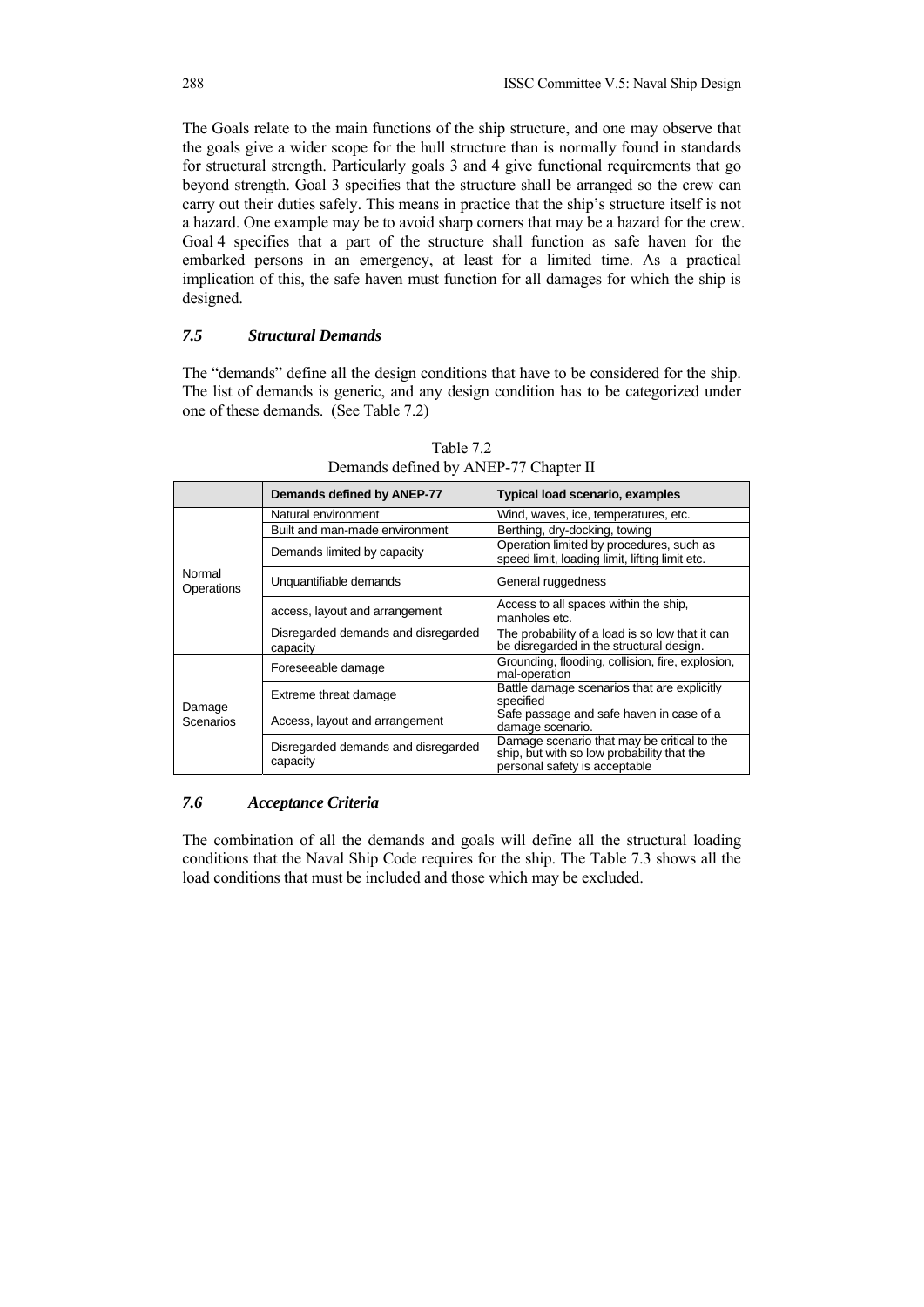| Completion of Bernards and Gods as specified by the $\lambda$ in the $\lambda$ |                                                 |           |           |           |           |  |  |
|--------------------------------------------------------------------------------|-------------------------------------------------|-----------|-----------|-----------|-----------|--|--|
|                                                                                | <b>Demands</b>                                  | Goal 1    | Goal 2    | Goal 3    | Goal 4    |  |  |
|                                                                                | Natural environment                             | Y         | Υ         | Y         | <b>NA</b> |  |  |
|                                                                                | Built and man-made<br>environment               | Υ         | Y         | Y         | <b>NA</b> |  |  |
|                                                                                | Demands limited by capacity                     | Υ         | Υ         | Υ         | <b>NA</b> |  |  |
| Normal                                                                         | Unquantifiable demands                          | Υ         | Υ         | Y         | <b>NA</b> |  |  |
| Operations                                                                     | Access, layout and<br>arrangement               | Υ         | Υ         | Υ         | <b>NA</b> |  |  |
|                                                                                | Disregarded demands and<br>disregarded capacity | NA.       | <b>NA</b> | NA.       | <b>NA</b> |  |  |
|                                                                                | Foreseeable damage                              | C         | С         | C         | Υ         |  |  |
|                                                                                | Extreme threat damage                           | C         | C         | C         | Υ         |  |  |
| Damage<br><b>Scenarios</b>                                                     | Access, layout and<br>arrangement               | С         | С         | C         | Υ         |  |  |
|                                                                                | Disregarded demands and<br>disregarded capacity | <b>NA</b> | <b>NA</b> | <b>NA</b> | <b>NA</b> |  |  |

Table 7.3 Combination of Demands and Goals as specified by the ANEP-77.

 $Y = Yes$ , the goal must be met,  $NA = Not$  Applicable

 $C$  = the goal may be Compromised (i.e., accept that the ship may receive damage)

# *7.7 Practical Implications*

The systematic approach given in the ANEP-77 makes it possible to put any load scenario into one category or another. Some practical implications of this are as follows:

#### New areas:

The Code requires the ship structure to provide strength for the crew to carry out normal duties, dry docking, towing, and access for inspection/repair of tanks, etc. This scope is more extensive than other traditional structural codes.

#### Disregarded loads

Unrealistic load scenarios can be disregarded in the structural design. This may apply to the risk of being hit by a comet from outer space.

#### Damage scenarios:

The ANEP-77 requires that all "foreseeable damage" scenarios are to be covered by the design. This means all damage scenarios that can be expected based on the operation of the ship. For example, one may expect a severe bottom damage if grounding at high speed. In that case, the foreseeable damage scenario should reflect this, and the ship should be designed accordingly.

#### Combat damages:

The ANEP-77 does not cover combat damages. However, if a specific combat damage is specified by the Navy/Naval Flag Administration, evacuation routes and safe haven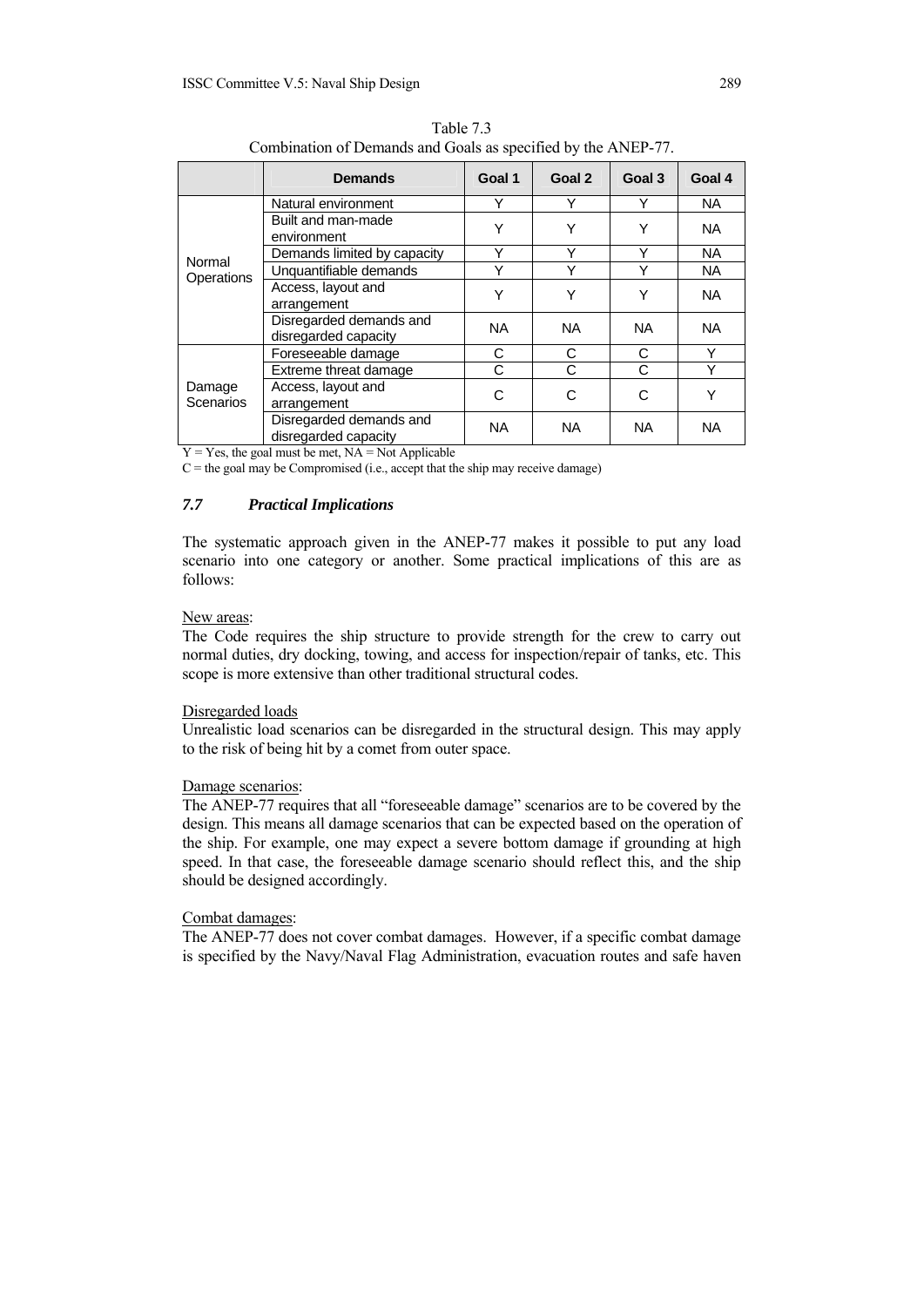have to be provided for that scenario.

# Own weapons/ammunition under normal operation:

The foundations for weapons are governed by the demand "natural environment" taking into account, the reaction forces of the weapon due to weight, ship acceleration, etc.

The firing of the weapons is covered under "built and man-made environment", i.e., it is a load condition initiated by the embarked crew.

### Explosion of ammunition:

Explosion of own ammunition may give severe damage, or even sink a naval ship. If the probability of own weapon explosion is sufficiently low, it is categorized as "disregarded demand". To prove this, one has to show that the probability of own weapons exploding and damaging/sinking the ship is sufficiently low to be disregarded.

Ammunition has generally a good tolerance to self-initiated explosion as long as it is not subjected to extreme conditions such as fire, high electromagnetic pulses, etc. The requirement can normally be met by providing safe storage conditions.

# *7.8 From ANEP-77 to Ship Design via Classification Rules*

In a goal-based code such as ANEP-77 there are a number of steps between the code and the actual ship design. The different steps are summarized below and illustrated in Figure 7.1.

#### Rule Basis:

The demands and goals in the ANEP-77 are used to develop and calibrate Classification Rules. The generic goals in the ANEP-77 are transferred into practical and quantifiable Rule requirements. These requirements are normally written in prescriptive form such as rule formula, description of material quality etc. To justify compliance with the Code, it may have to be proven or justified that the Classification Rules fulfill the ANEP-77.

### Ship Specification:

The Navy's specifications related to the structural strength of the ship are collected in a Concept of Operations Statement.

### Ship Design:

The Concept of Operations Statement together with the Classification Rules defines the design requirements for the ship, and it is up to the Designer to come up with the best design within these limitations. The Designer will normally not have to relate to the ANEP-77 at all. The only visible effect of the Code may probably be some new load cases in the Classification Rules.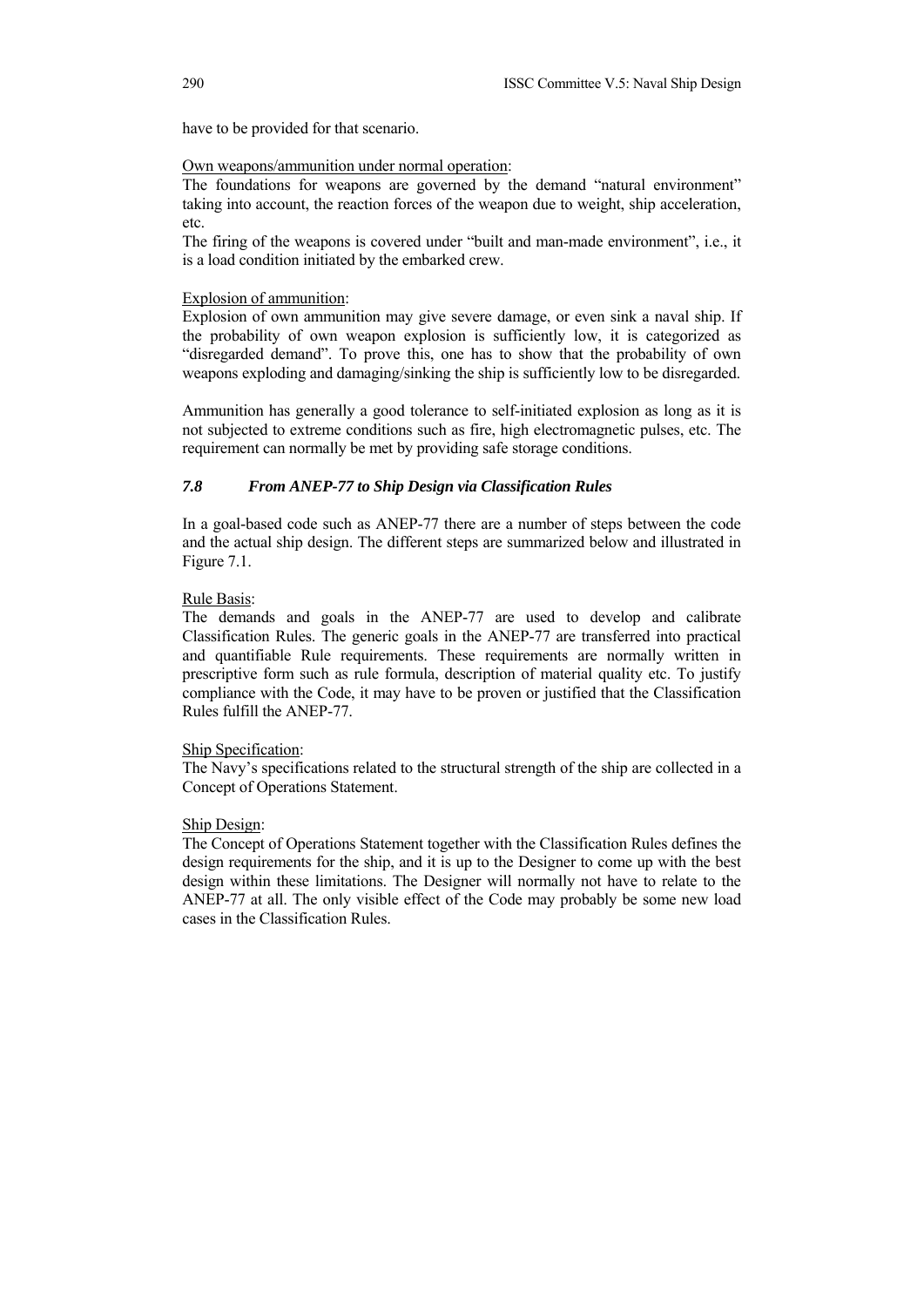

Figure 7.1: Relation between ANEP-77, Classification Rules, and ship design requirements.

## *7.9 Final Remarks*

What has the new ANEP-77 given to naval ship structural strength? The use of the Code may in a longer perspective have the following effects on naval ship structural design:

- Classification Rules will be calibrated to commonly accepted safety objectives.
- The safety goals behind Classification Rules become more transparent.
- A goal-based standard can handle more complex safety scenarios, which is of particular importance for multi-functional naval ships.
- Naval Flag Authorities can refer to an internationally accepted safety standard for their naval ships.

The future will show how well the ANEP-77 is received and used among navies.

# **8. COMPARISON OF STRENGTH CALCULATIONS FOR EXISTING NAVAL RULES**

### *8.1 Introduction.*

Following the recommendation made in the previous ISSC 2006, this Naval Ship Design committee has developed a comparison exercise consisting in the application of several naval rule sets to a test ship structure. At the beginning of the exercise definition, several concerns and uncertainties arose with regards to the usefulness of such a comparison due to the fact that the design of a real whole ship structure depends on criteria coming from different partners like navies, shipyard designers and class rules requirements.

The exercise was then simplified as much as possible and focussed in design basic principles in order to compare just the contribution of the different naval codes recently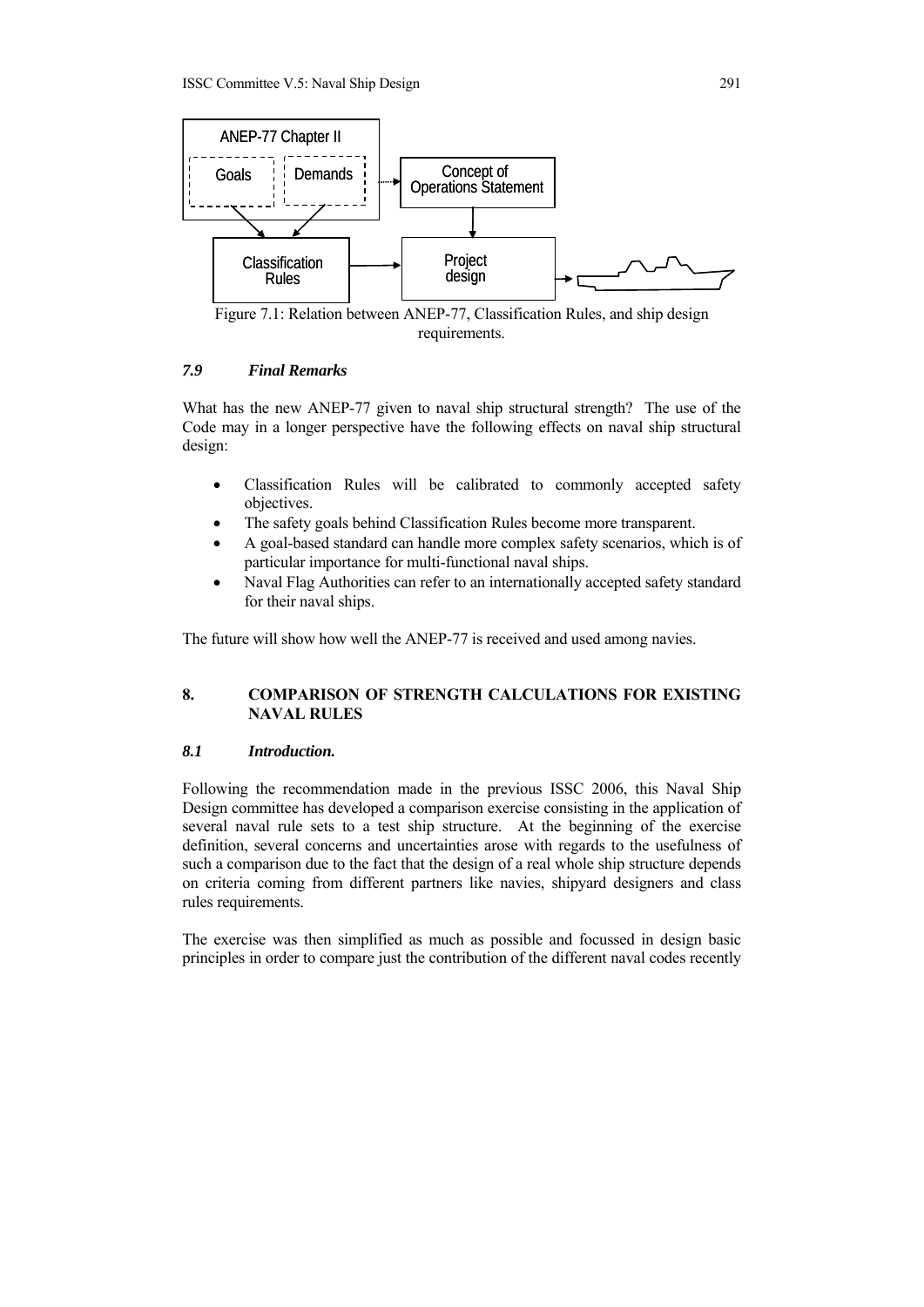developed by the classification societies. Thus, the exercise is defined as follows:

- a) Optimised strength calculations are developed just for the Hull 5415 midship section longitudinal structure according each one of the available naval class rules. Results for each rule set are compared in order to extract some general trends regarding differences and similarities between rule structural approaches. Further objectives and other comparison parameters are explained in Section 8.2. Hull 5415 test ship is kindly supplied by the US Navy committee member. A description of this test ship is provided in Section 8.3.
- b) Scope of calculations are limited to basic principles applied to global longitudinal strength and local strength due to standard operational loads, that is, pressures coming from sea, deck and tank loading. Further considerations inherent to a naval ship design like extra reinforcement needed for weapon effects as well as considerations for general arrangement design or fabrication are not included in this exercise. Other assumptions and parameters used in the calculations are presented in Section 8.4.
- c) Results and conclusions presented in Sections 8.5 and 8.6 respectively are not identified with the each corresponding classification society because the interest of the exercise has been focussed in a comparison in general terms of the results obtained for the different rules and not in specific differences between each rule set.

# *8.2 Objectives and Parameters for the Comparison.*

Main objective for this exercise is to compare differences and similarities between the resulting scantlings according to several naval ship classification rules applied to the same test ship. In other words, the intention is to provide a rough idea about how much different a ship design could be if one or other naval class rule is used by the structural designer.

For that, an optimised longitudinal structure is presented in Section 8.5. Minimum structural weight is the specific objective for the optimization process, so calculations have resulted in the minimum possible weight according to each rule set for the longitudinal structural elements in the Hull 5415 midship section.

Relevant parameters that could contribute to a sensible comparison of results are as follows:

- Structural weight.
- Plate and stiffeners scantlings.
- Global longitudinal wave bending moments required by each rule set.
- Design pressures applied for local loading.
- Safety factors inherent in class rules formulations.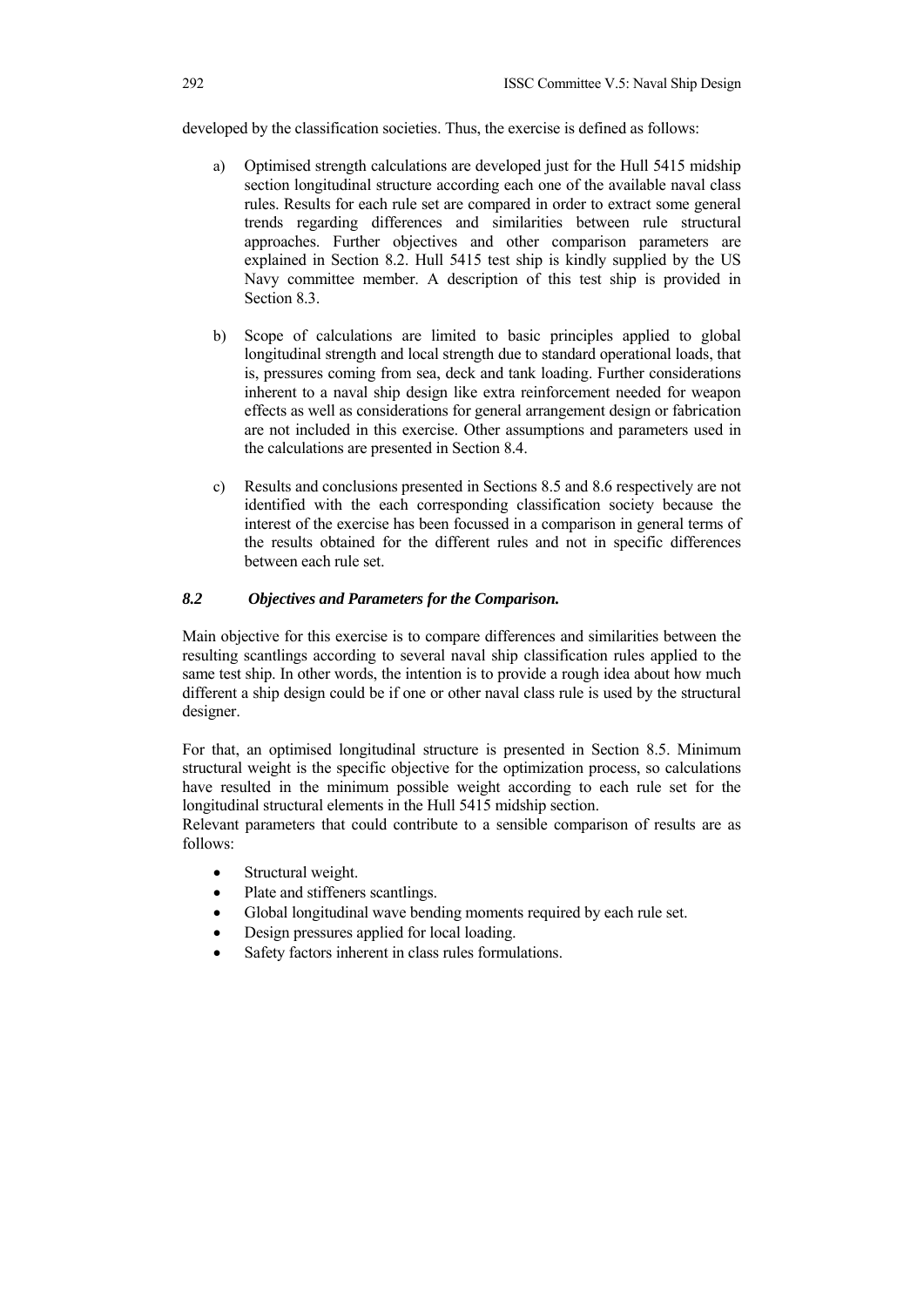# *8.3 Test Ship for the Strength Calculations.*

The notional US Navy Destroyer structural design was kindly supplied to the committee in order to develop the strength calculations in accordance with every classification society rules. This is a simple ship design that reflects traditional US Navy combatant design for use in collaborative research projects with non-US institutions and has been designed based upon the 5415 hull form used in previous international collaborations in the public forum. The development of Hull 5415 preceded the design of the DDG-51. Further details may be found at http://www.dt.navy.mil/hyd/sur-shi-mod/index.html.

The basic dimensions of Hull Form 5415 are as follows:

- Overall Length: 151.18 m
- Length Between Perpendiculars: 466 ft (142.04 m)
- Maximum Beam: 21.15 m
- Beam at Waterline: 20.03 m
- Depth of Hull: 12.74 m
- Design Draft: 6.31 m
- Displacement: 9033 T
- Longitudinal CoG: 72.05 m from FP
- Stillwater bending moment at section 10: 17867 MT·m.

Hull lines as well as main section scantlings are shown in Figures 8.1 and 8.2.



Figure 8.1: Hull 5415 lines.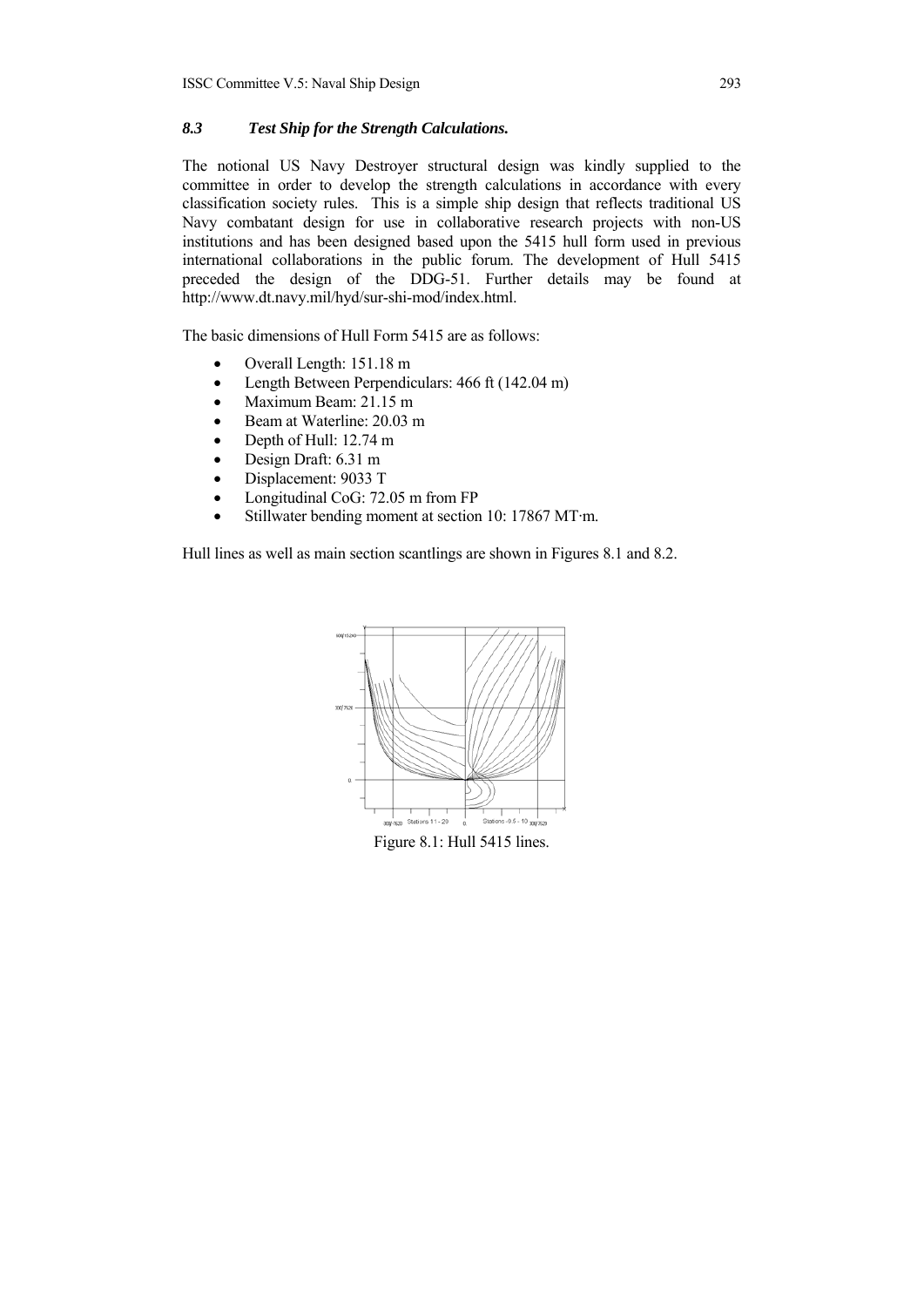

Figure 8.2: Hull 5415 Section 10 longitudinal scantlings.

# *8.4 Assumptions and Variable Parameters for the Design.*

As previously explained, the exercise is defined from the beginning as a pure analytical comparison between the results obtained from the application of the different CCSS formulation for the longitudinal strength of the Hull 5415 main section. This means that a lot of considerations that should be taken into account in real structural design are skipped here since the intention is just to compare basic principles formulation for the longitudinal scantlings. Thus, design parameters driven by cost, life cycle, fabrication and / or operation of the ship are not taken into account for the aim of this exercise.

The following assumptions were defined in order to obtain a consistent and comparable set of results for each one of the optimised designs according to the different Classification Society's rules:

- Cruise speed is 20 kn and maximum speed is 32 kn.
- Material to be used is high tensile steel (355 MPa yielding).
- Web frame spacing is 1905 mm.
- Longitudinal stiffeners shall be T shaped.
- The 6 girders (3 in the 01 level and 3 in the main deck) defined in the existing hull 5415 design shall be maintained with the same scantling and location.

The following uses are defined for each one of the decks and platforms:

01 Deck is the weather deck.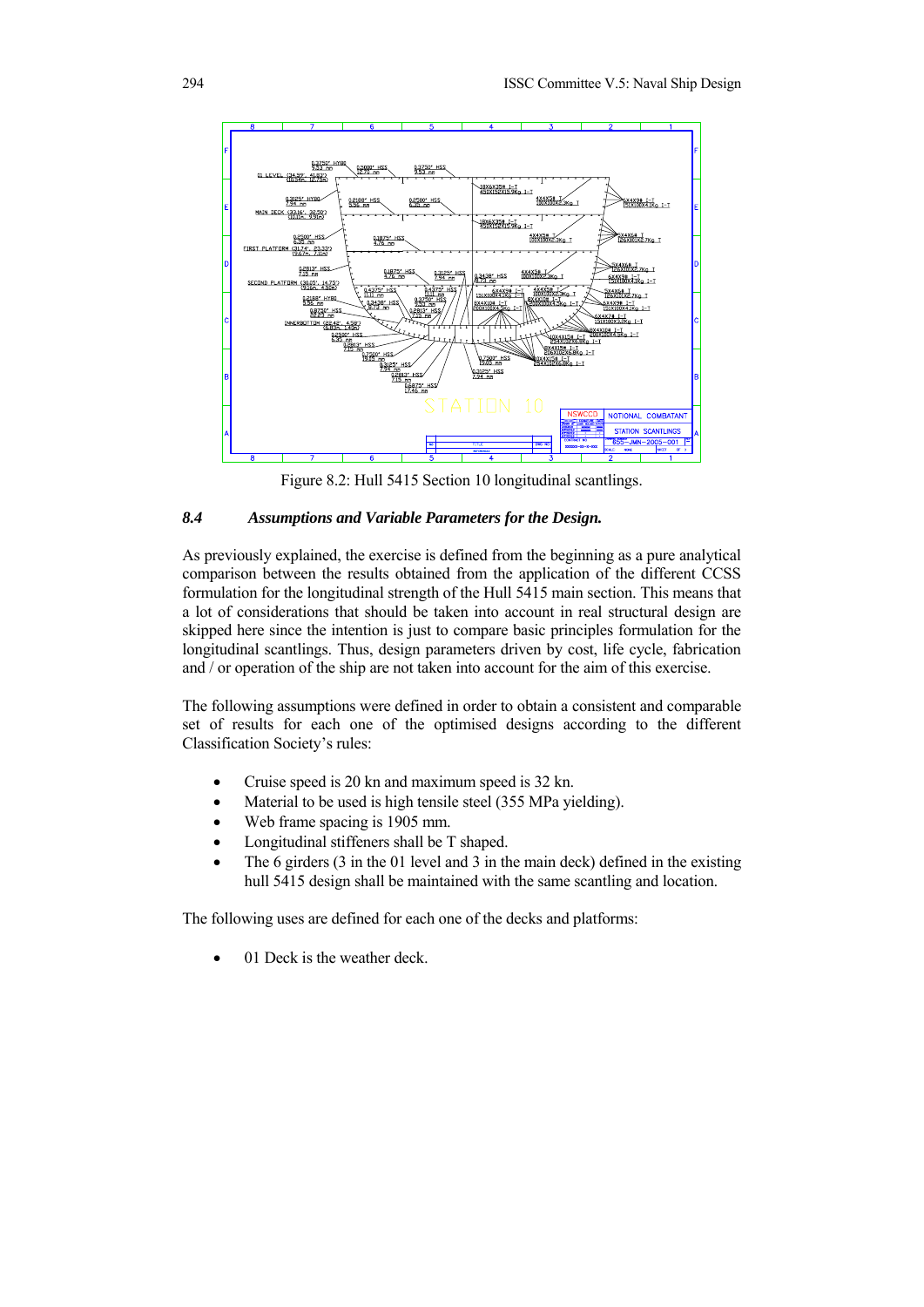- Main deck is supporting operational spaces.
- First and second platform are for accommodation rooms.
- Inner bottom is part of the engine room.

Inner bottom tanks are supposed to be filled with sea water. Corrosion and overflow height shall be defined according to each class rule.

Stillwater bending moment defined for the Hull 5415 section 10 (17867 MT·m) shall be used in the calculations for combination both with hogging and sagging wave bending moments according to each class rule.

The whole main section is considered 100% effective in the contribution to the longitudinal strength. That means, decks are continuous having no openings.

Design criteria are fixed for just ultimate strength including yielding and buckling for plates and stiffeners. Fatigue failure considerations have not been taken into account as criteria for the scantlings.

Variable parameters free to be chosen to obtain an optimised scantling for the longitudinal structure of the Hull 5415 main section are:

- Decks and shell plate thickness.
- Longitudinal Stiffeners T shaped dimensions and spacing.

Some other parameters, such as corrosion allowance or the support condition for longitudinal stiffeners in the web frames, are defined by each class rule.

### *8.5 Strength Calculations Results.*

Six designs obtained as a result of the optimization process carried out according to each one of the class rules are presented in the following tables. Also, significant values and parameters are here presented in order to compare them in the next chapter section.

Results for the whole main section longitudinal structure weight and modulus are presented in Table 8.1. Wave bending moment values to be used in the calculations in accordance to each rule set are also included in the table.

| <b>Classification Society #</b>                   |               |                          |               |               |               |               |
|---------------------------------------------------|---------------|--------------------------|---------------|---------------|---------------|---------------|
| Weight of LONGITUDINAL structure for 1.905 m (kg) | 16520         | 21121                    | 19276         | 15844         | 18329         | 19733         |
| HOGGING WAVE BM (KN-m)                            | 4.07E+05      | $\overline{\phantom{a}}$ | 4.47E+05      | $4.26E + 05$  | $5.35E + 05$  | 4.46E+05      |
| SAGGING WAVE BM (KN-m)                            | $-6.59E + 05$ | $\overline{\phantom{a}}$ | $-7.38E + 05$ | $-5.35E + 05$ | $-3.21E + 05$ | $-7.08E + 05$ |
| Deck Cross Section Modulus (m^3)                  | 3.56          | 4.49                     | 4.20          | 3.53          | 3.52          | 5.00          |
| Bottom Cross Section Modulus (m^3)                | 3.77          | 4.60                     | 4.14          | 3.64          | 3.34          | 4.93          |

Table 8.1 Whole section resulting data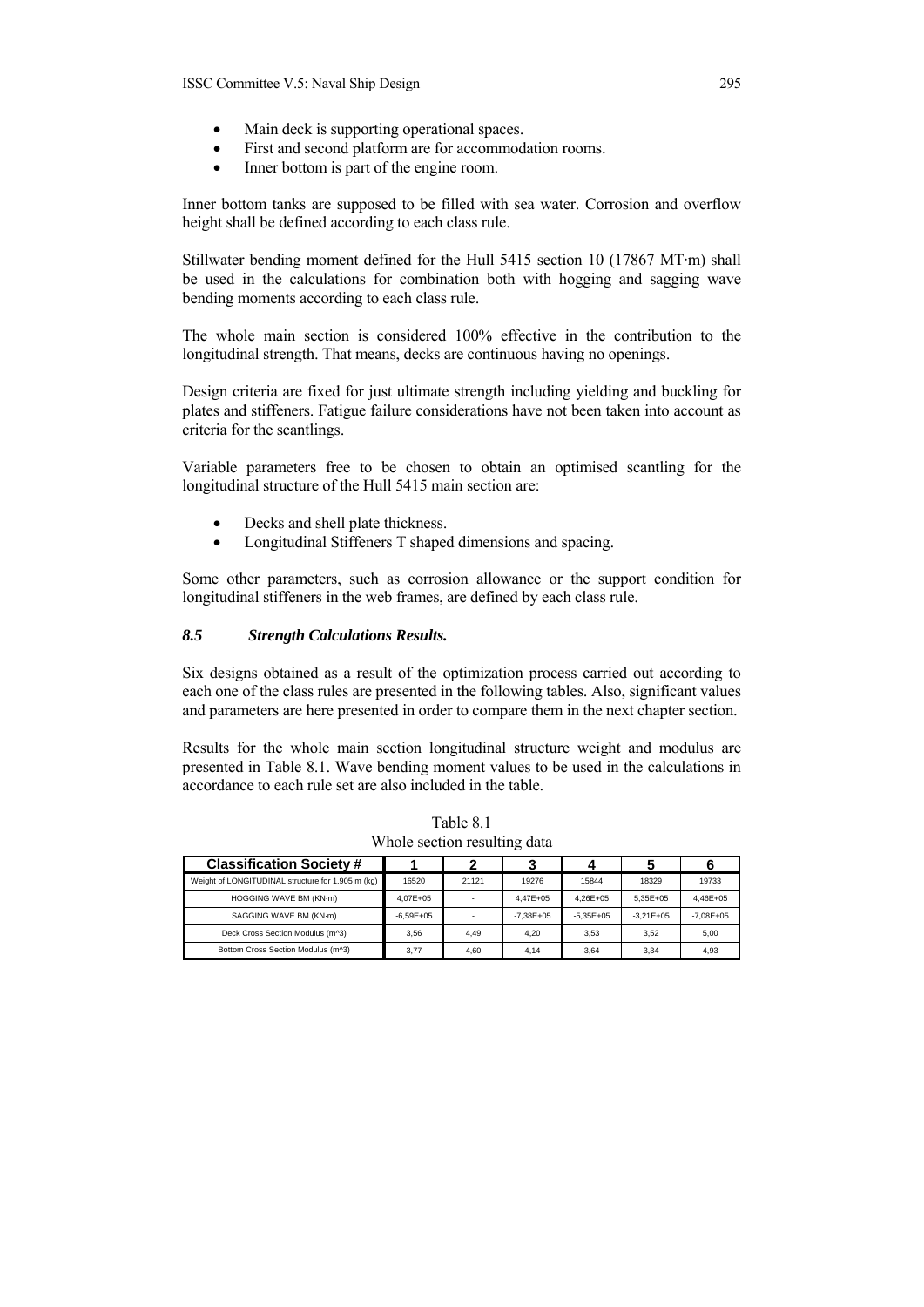Detailed scantlings and design parameters are presented for each one of the section longitudinal structural elements. As shown in Figure 8.3, midship section have been divided in 18 parts (named T1 to T18) for decks, shell, inner and outer bottom. Four more parts (named CL, A, B and C) are defined for the double bottom girders.

For each one of these parts, and for each one of the classification rules used, Tables 8.2 to 8.5 presents the following values:

- Design pressure applied to the part.
- Plate thickness.
- T shaped longitudinal stiffener scantling.
- Stiffeners spacing.
- Determining factor for the scantlings (Failure mode driving the design).
- Thickness increments due to corrosion allowance.
- Stiffener section modulus.



Figure 8.3: Parts for detailed calculations which main section has been divided in.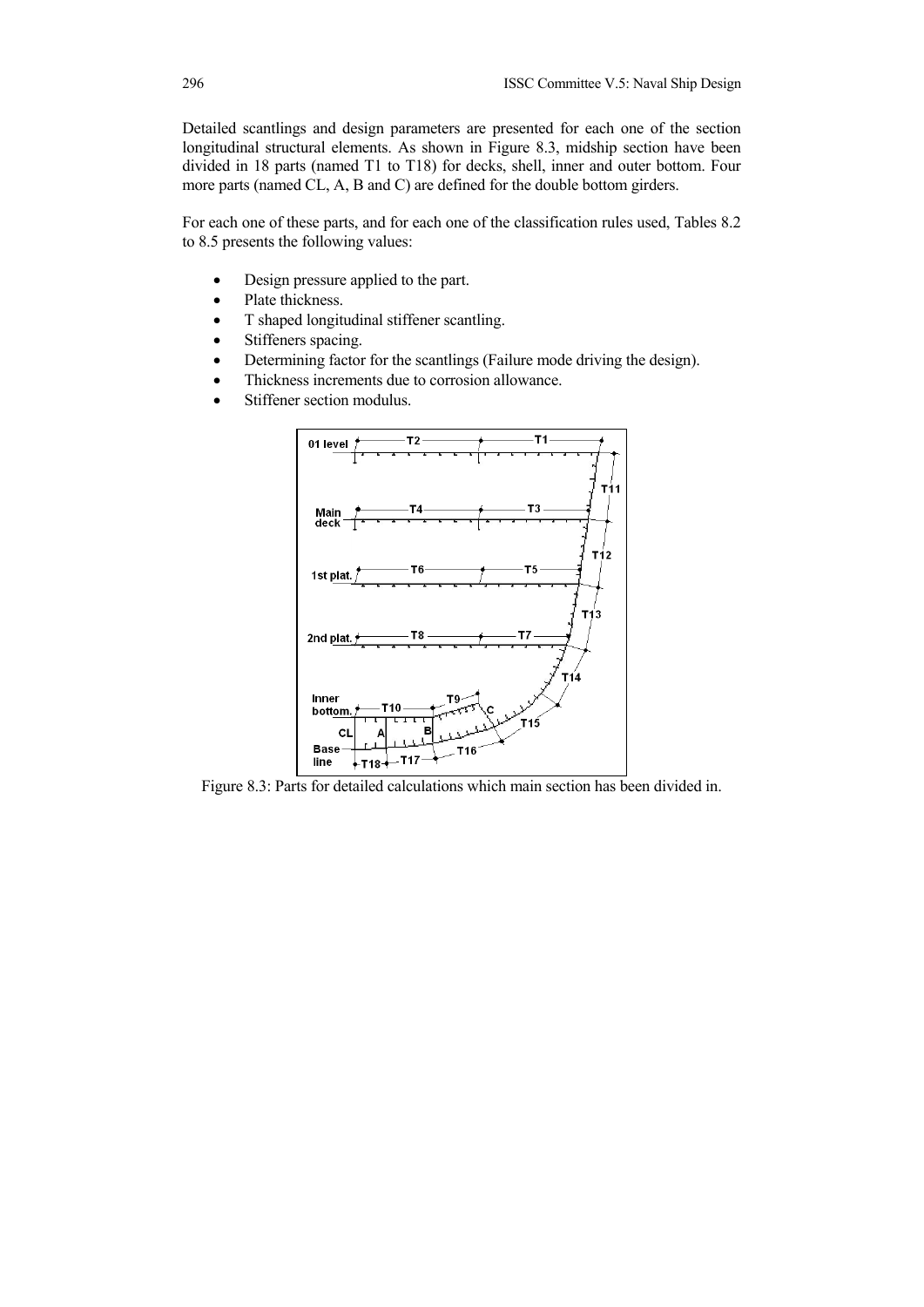| <b>Classification Society#</b>             |                                                                      | 1                                               | 2                       | 3                                                                 | 4                                                   | 5                      | 6                                           |
|--------------------------------------------|----------------------------------------------------------------------|-------------------------------------------------|-------------------------|-------------------------------------------------------------------|-----------------------------------------------------|------------------------|---------------------------------------------|
|                                            | Design Pressure (KPa)                                                | $ps = 10 / pw =$<br>20.67                       | 12                      | $ps = 10 / pw = 17.5$                                             | 26,1                                                | 13,70                  | 18,52                                       |
|                                            | Plate thickness (mm)                                                 | 8                                               | 10                      | 8,3                                                               | 8                                                   | 10                     | 10                                          |
| Part T1: 01 level - side                   | Stiffner T scantlings<br>H web x T web - H flange x T flange<br>mm)  | 100*4.4 / 64*6.3                                | 150x5-75x7              | 174.5x5.8-127.0x8.5                                               | 69.65x4.44/<br>25x6.35                              | 76.2x2.9-<br>46.8x4.3  | 140x7 - 120x7                               |
| strake                                     | Stiffener Spacing (mm)                                               | 666                                             | 700                     | 500                                                               | 350                                                 | 600                    | 400                                         |
|                                            | Determining factor for the scantlings                                | plate: buckling;<br>stiff.: minimum<br>req.     | plate buckling          | Plates: buckling; Stiff.:<br>minimum web thick.<br>req.           | plate: minimum 2<br>global; stiff.:<br>minimum req. | No smaller<br>member   | Plate: buckling /<br>Stiff: buckling        |
|                                            | Corrosion allowance (mm)                                             | $\mathsf 0$                                     | $\mathbf 0$             |                                                                   | $\Omega$                                            |                        | $\mathbf 0$                                 |
|                                            | Stiffener Section modulus (cm3)                                      | 56.13<br>$ps = 10 / pw =$                       | 110                     | 124.24                                                            | 19                                                  | 22,70                  | 159,60                                      |
|                                            | Design Pressure (KPa)                                                | 17.5                                            | 12                      | $ps = 10 / pw = 17.5$                                             | 26,1                                                | 13,70                  | 18,52                                       |
|                                            | Plate thickness (mm)                                                 | 8                                               | 10                      | 8,3                                                               | 8                                                   | 8                      | 10                                          |
| Part T2: 01 level - center<br>strake.      | Stiffner T scantlings<br>H web x T web - H flange x T flange<br>mm)  | 100*4.4 / 64*6.3                                | 150x5-75x7              | 174.5x5.8-127.0x8.5                                               | 69.65x4.44/<br>25x6.35                              | 76.2x2.9-<br>46.8x4.3  | 140x6 - 120x6                               |
|                                            | Stiffener Spacing (mm)                                               | 666                                             | 700                     | 500                                                               | 350                                                 | 600                    | 400                                         |
|                                            | Determining factor for the scantlings                                | plate: buckling;<br>stiff.: minimum<br>req.     | plate buckling          | Plates: buckling; Stiff.:<br>minimum web thick.<br>req.           | plate: minimum Z<br>global; stiff.:<br>minimum req. | No smaller<br>member   | Plate: buckling<br>Stiff: buckling          |
|                                            | Corrosion allowance (mm)                                             | 0                                               | $\pmb{0}$               |                                                                   | 0                                                   |                        | 0                                           |
|                                            | Stiffener Section modulus (cm3)                                      | 56,13<br>$ps = 7.5 / pw =$                      | 110                     | 124,24                                                            | 19                                                  | 21,87                  | 138,36                                      |
|                                            | Design Pressure (KPa)                                                | 3.73                                            | 12                      | Unif. distr. $load = 7.5$                                         | 14,9                                                | 4,90                   | 7,32                                        |
|                                            | Plate thickness (mm)<br>Stiffner T scantlings                        | 5                                               | 8                       | 6                                                                 | 6                                                   | 6                      | 8                                           |
| strake                                     | H web x T web - H flange x T flange<br>mm)                           | 80*4.1 / 55*5.7                                 | 75x5-75x7               | 149.9x4.3-100.1x5.5                                               | 69.65x4.44/<br>25x6.35                              | 76.2x2.9-<br>46.8x4.3  | 80x4 - 60x4                                 |
|                                            | Stiffener Spacing (mm)                                               | 666                                             | 700                     | 500                                                               | 400                                                 | 600                    | 650                                         |
| Part T3: Main deck - side                  | Determining factor for the scantlings                                | plate: buckling;<br>stiff.: minimum<br>req.     | plate buckling          | Plates: buckling; Stiff.<br>minimum web thick.<br>req.            | plate: buckling;<br>stiff.: minimum                 | No smaller<br>member   | Plate: buckling<br>Stiff: buckling          |
|                                            | Corrosion allowance (mm)<br>Stiffener Section modulus (cm3).         | $\mathsf 0$<br>33,89                            | $\mathsf 0$<br>45       | 1<br>111,53                                                       | 0<br>19                                             | 21,04                  | $\mathsf 0$<br>29,04                        |
|                                            | Design Pressure (KPa)                                                | $ps = 7.5 / pw =$                               | 12                      | Unif. distr. $load = 7.5$                                         | 14,9                                                | 4,90                   | 7,32                                        |
|                                            | Plate thickness (mm)                                                 | 3.73<br>5                                       | 8                       | 6                                                                 | 6                                                   | 6                      | 8                                           |
|                                            | Stiffner T scantlings<br>(H web x T web - H flange x T flange        | 80*4.1 / 55*5.7                                 | 75x5-75x7               | 149.9x4.3-100.1x5.5                                               | 69.65x4.44/<br>25x6.35                              | 76.2x2.9-<br>46.8x4.3  | 80x4 - 60x4                                 |
|                                            | mm)<br>Stiffener Spacing (mm)                                        | 666                                             | 700                     | 500                                                               | 400                                                 | 600                    | 650                                         |
| Part T4: Main deck -<br>center strake.     | Determining factor for the scantlings                                | plate: buckling;<br>stiff.: minimum<br>req.     | plate buckling          | Plates: buckling; Stiff.<br>minimum web thick.<br>rea.            | plate: buckling;<br>stiff.: minimum                 | No smaller<br>member   | Plate: buckling /<br>Stiff: buckling        |
|                                            | Corrosion allowance (mm)<br>Stiffener Section modulus (cm3).         | $\overline{0}$<br>33,89                         | $\overline{0}$<br>45    | 1<br>111,53                                                       | $\overline{0}$<br>19                                | 21,04                  | $\overline{0}$<br>29,02                     |
|                                            |                                                                      | $ps = 5 / pw =$                                 | $\overline{\mathbf{7}}$ |                                                                   |                                                     |                        |                                             |
|                                            | Design Pressure (KPa)                                                | 2.48<br>5                                       | 5                       | Unif. distr. $load = 5.0$                                         | 5,2<br>4                                            | 27,45<br>6             | 7,32                                        |
|                                            | Plate thickness (mm)<br>Stiffner T scantlings                        |                                                 |                         | 5,3                                                               |                                                     |                        | 3                                           |
| Part T5: First Platform -<br>side strake   | (H web x T web - H flange x T flange<br>mm)                          | 80*4.1 / 55*5.7                                 | 75x5-75X7               | 76.2x4.4-25.4x6.4                                                 | 69.65x4.44/<br>25x6.35                              | 101.6x3.4-<br>57.9x4.8 | 60x4-40x4                                   |
|                                            | Stiffener Spacing (mm)                                               | 666<br>plate: minimum                           | 700                     | 500<br>Plates: minimum thick.                                     | 400                                                 | 600                    | 900<br>Plate: min                           |
|                                            | Determining factor for the scantlings                                | req.; stiff.:<br>minimum req.                   | plate buckling          | Req.; Stiff.: minimum<br>web thick. req.                          | minimum<br>requirements                             | No smaller<br>member   | thikness / Stiff:<br>buckling               |
|                                            | Corrosion allowance (mm)<br>Stiffener Section modulus (cm3)          | $\Omega$<br>33.89                               | $\Omega$<br>42          | $\Omega$<br>20.7                                                  | $\Omega$<br>19                                      | 37,13                  | $\Omega$<br>14,35                           |
|                                            | Design Pressure (KPa)                                                | $ps = 5 / pw =$                                 | $\overline{7}$          | Unif. distr. $load = 5.0$                                         | 5,2                                                 | 27,45                  | 7,32                                        |
|                                            | Plate thickness (mm)                                                 | 2.48<br>5                                       | 5                       | 5,3                                                               | $\sqrt{4}$                                          | 6                      | 3                                           |
| Part T6: First Platform -<br>center strake | Stiffner T scantlings<br>(H web x T web - H flange x T flange<br>mm) | 80*4.1 / 55*5.7                                 | 75x5-75X7               | 76.2x4.4-25.4x6.4                                                 | 69.65x4.44/<br>25x6.35                              | 101.6x3.4-<br>57.9x4.8 | 60x4 - 40x4                                 |
|                                            | Stiffener Spacing (mm)                                               | 666                                             | 700                     | 500                                                               | 400                                                 | 600                    | 900                                         |
|                                            | Determining factor for the scantlings                                | plate: minimum<br>req.; stiff.:<br>minimum req. | plate buckling          | Plates: minimum thick<br>Req.; Stiff.: minimum<br>web thick. req. | minimum<br>requirements                             | No smaller<br>member   | Plate: min<br>thikness / Stiff:<br>buckling |
|                                            | Corrosion allowance (mm)                                             | 0                                               | $\overline{0}$          | $\Omega$                                                          | $\overline{0}$                                      |                        | $\Omega$                                    |
|                                            | Stiffener Section modulus (cm3)                                      | 33,89                                           | 42                      | 20,7                                                              | 19                                                  | 37,13                  | 14,34                                       |

Table 8.2 Resulting data for each part of the main section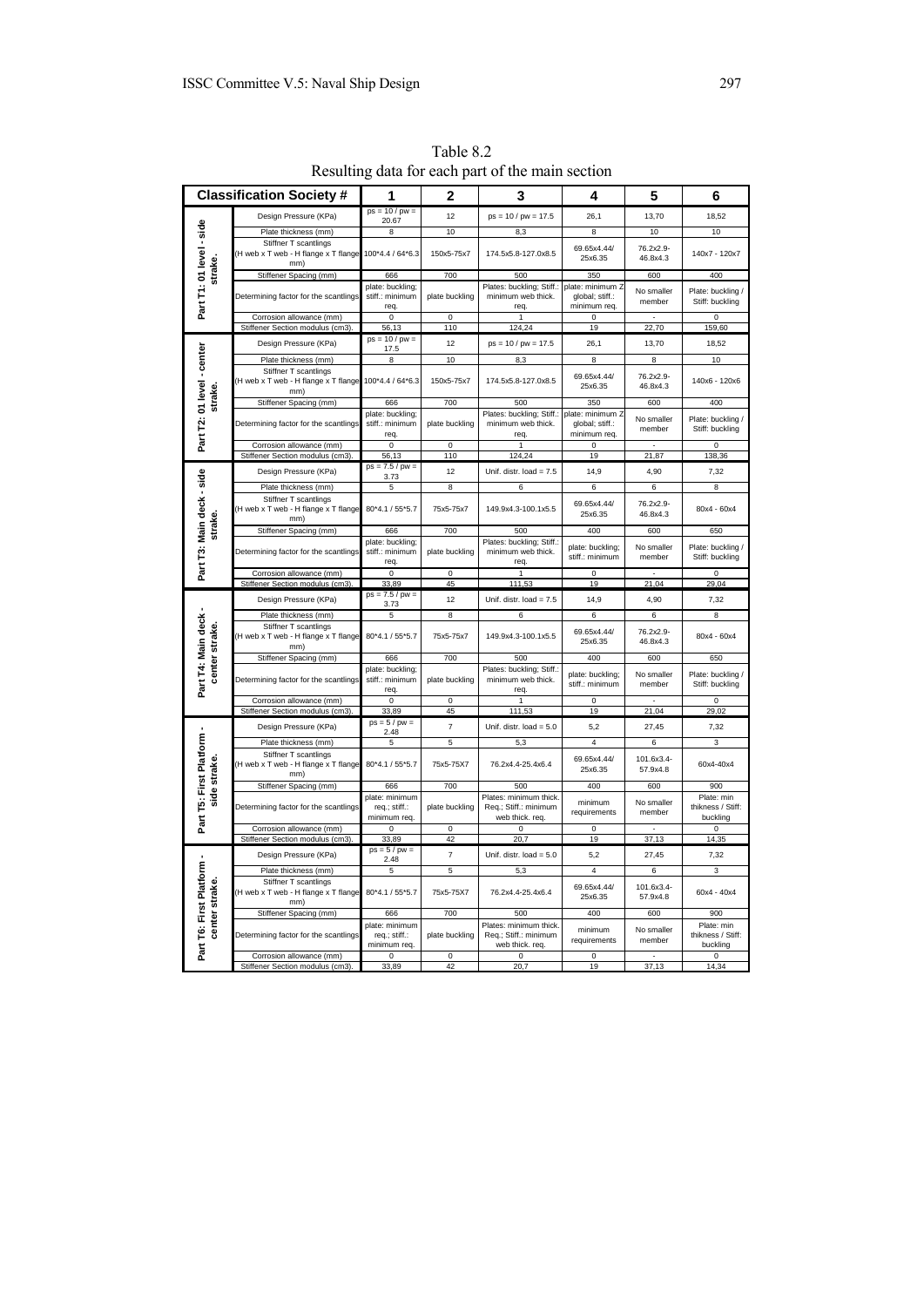| <b>Classification Society #</b>                                     |                                                                      | 1                                           | 2                                 | 3                                                                  | 4                                             | 5                       | 6                                             |
|---------------------------------------------------------------------|----------------------------------------------------------------------|---------------------------------------------|-----------------------------------|--------------------------------------------------------------------|-----------------------------------------------|-------------------------|-----------------------------------------------|
| Part T8: Second Platform - Part T7: Second Platform<br>side strake. | Design Pressure (KPa)                                                | $ps = 5 / pw =$<br>2.48                     | $\overline{7}$                    | Unif. distr. $load = 5.0$                                          | 5,2                                           | 53,04                   | 7,32                                          |
|                                                                     | Plate thickness (mm)                                                 | 5                                           | $6\overline{6}$                   | 5,8                                                                | 4                                             | 6                       | 5                                             |
|                                                                     | Stiffner T scantlings<br>(H web x T web - H flange x T flange<br>mm) | 80*4.1 / 55*5.7                             | 75x5-75X7                         | 151.4x5.1-100.8x5.7                                                | 69.65x4.44/<br>25x6.35                        | 95.1x4.3-<br>100.1x5.2  | $60x4 - 40x4$                                 |
|                                                                     | Stiffener Spacing (mm)                                               | 666                                         | 700                               | 500                                                                | 400                                           | 600                     | 700                                           |
|                                                                     | Determining factor for the scantlings                                | plate: buckling;<br>stiff.: minimum<br>req. | plate buckling                    | Plates: minimum thick<br>Req.; Stiff.: minimum<br>web thick. req.  | minimum<br>requirements                       | No smaller<br>member    | Plate: buckling /<br>Stiff: buckling          |
|                                                                     | Corrosion allowance (mm)                                             | $\mathsf 0$                                 | $\mathsf 0$                       | 0,5                                                                | $\mathsf 0$                                   | $\overline{a}$          | $\mathsf 0$                                   |
|                                                                     | Stiffener Section modulus (cm3).                                     | 33,89                                       | 42                                | 120,99                                                             | 19                                            | 61,20                   | 14,78                                         |
|                                                                     | Design Pressure (KPa)                                                | $ps = 5 / pw =$<br>2.48                     | $\overline{7}$                    | Unif. distr. $load = 5.0$                                          | 5,2                                           | 53,04                   | 7,32                                          |
|                                                                     | Plate thickness (mm)                                                 | 5                                           | 6                                 | 5,8                                                                | $\pmb{4}$                                     | 6                       | 5                                             |
| center strake.                                                      | Stiffner T scantlings<br>(H web x T web - H flange x T flange<br>mm) | 80*4.1 / 55*5.7                             | 75x5-75X7                         | 151.4x5.1-100.8x5.7                                                | 69.65x4.44/<br>25x6.35                        | 95.1x4.3-<br>100.1x5.2  | $60x5 - 40x5$                                 |
|                                                                     | Stiffener Spacing (mm)                                               | 666                                         | 700                               | 500                                                                | 400                                           | 600                     | 700                                           |
|                                                                     | Determining factor for the scantlings                                | plate: buckling;<br>stiff.: minimum<br>req. | plate buckling                    | Plates: minimum thick.<br>Req.; Stiff.: minimum<br>web thick. req. | minimum<br>requirements                       | Yield                   | Plate: buckling /<br>Stiff: buckling          |
|                                                                     | Corrosion allowance (mm)                                             | $\pmb{0}$<br>33.89                          | 0<br>42                           | 0,5<br>120,99                                                      | $\pmb{0}$<br>19                               | 61,20                   | $\overline{0}$                                |
|                                                                     | Stiffener Section modulus (cm3)                                      | $ps = 50.93 / pw$                           |                                   |                                                                    |                                               |                         | 18,27                                         |
|                                                                     | Design Pressure (KPa)                                                | $= 13.21$                                   | 122                               | $ps = 48.73 / pw = 0.0$                                            | 80,1                                          | 111,77                  | 174,22                                        |
|                                                                     | Plate thickness (mm)                                                 | 7                                           | $\overline{8}$                    | 8,1                                                                | $\overline{6}$                                | 8                       | 8                                             |
| Part T9: Inner Bottom -<br>side strake.                             | Stiffner T scantlings<br>(H web x T web - H flange x T flange<br>mm) | 160*6.2/<br>120*9.8                         | 124x5-124x8                       | 154.4x6.0-101.8x8.9                                                | 104.48x5.08/<br>44x9.52                       | 144.4x4.3-<br>100.1x5.4 | 140x6 - 120x6                                 |
|                                                                     | Stiffener Spacing (mm)                                               | 710                                         | 670                               | 500                                                                | 365                                           | 600                     | 400                                           |
|                                                                     | Determining factor for the scantlings                                | plate: buckling;<br>stiff.: minimum<br>req. | pate buckling                     | Plates: buckling; Stiff.:<br>minimum web thick.<br>req.            | plate: buckling;<br>stiff.: local<br>pressure | Yield                   | Plate: buckling /<br>Stiff: buckling          |
|                                                                     | Corrosion allowance (mm)                                             | $\mathbf 0$                                 | $\mathbf 0$                       | 1,5                                                                |                                               |                         | $\overline{0}$                                |
|                                                                     | Stiffener Section modulus (cm3)                                      | 234,12<br>$ps = 47.86 / pw$                 | 138                               | 128,28                                                             | 60                                            | 107,26                  | 135,60                                        |
|                                                                     | Design Pressure (KPa)                                                | $= 9.76$                                    | 122                               | $ps = 48.73 / pw = 0.0$                                            | 80,1                                          | 111,77                  | 170,44                                        |
|                                                                     | Plate thickness (mm)<br>Stiffner T scantlings                        |                                             | 8                                 | 8,2                                                                | 6                                             | 8                       | 8                                             |
| center strake.                                                      | (H web x T web - H flange x T flange<br>mm)                          | 160*6.2/<br>120*9.8                         | 124x5-124x8                       | 154.4x6.0-101.8x8.9                                                | 104.48x5.08/<br>44x9.52                       | 144.4x4.3-<br>100.1x5.4 | 140x6 - 120x6                                 |
|                                                                     | Stiffener Spacing (mm)                                               | 666                                         | 670                               | 500                                                                | 350                                           | 600                     | 400                                           |
| Part T10: Inner Bottom                                              | Determining factor for the scantlings                                | plate: buckling;<br>stiff.: minimum<br>req. | pate buckling                     | Plates: buckling; Stiff.:<br>minimum web thick.<br>req.            | plate: buckling;<br>stiff.: local<br>pressure | Yield                   | Plate: buckling /<br>Stiff: buckling          |
|                                                                     | Corrosion allowance (mm)                                             | $\pmb{0}$                                   | $\Omega$                          | 1,5                                                                | 1                                             |                         | $\mathsf 0$                                   |
|                                                                     | Stiffener Section modulus (cm3)                                      | 233,42<br>$ps = 0 / pw =$                   | 138                               | 182,72                                                             | 60                                            | 107,26                  | 135,72                                        |
|                                                                     | Design Pressure (KPa)<br>Plate thickness (mm)                        | 22.66<br>7                                  | 24<br>8                           | $ps = 0.0 / pw = 21.31$<br>8,1                                     | 17,7<br>$\overline{7}$                        | 77,45<br>10             | 25,08<br>$\overline{7}$                       |
|                                                                     | Stiffner T scantlings                                                |                                             |                                   |                                                                    |                                               |                         |                                               |
| deck.                                                               | (H web x T web - H flange x T flange<br>mm)                          | 120*4.4 / 64*6.3                            | 99x4.5+99x7                       | 151.4x5.1-100.8x5.7                                                | 69.65x4.44/<br>25x6.35                        | 120.2x4.8-<br>100.6x5.3 | 60x4 - 40x4                                   |
|                                                                     | Stiffener Spacing (mm)                                               | 709                                         | 700                               | 500                                                                | 412                                           | 550                     | 350                                           |
| between 01 level and Main<br>Part T11: Shell Strake                 | Determining factor for the scantlings                                | plate: buckling;<br>stiff.: minimum<br>req. | pate buckling                     | Plates: buckling; Stiff.:<br>minimum web thick.<br>req             | plate: buckling;<br>stiff.: minimum           | Yield                   | Plate: buckling /<br>Stiff: local<br>pressure |
|                                                                     | Corrosion allowance (mm)<br>Stiffener Section modulus (cm3)          | $\overline{0}$<br>69.65                     | $\overline{0}$<br>$\overline{77}$ | 1<br>123.92                                                        | $\overline{0}$<br>19.5                        | 94,03                   | $\overline{0}$<br>15,00                       |
|                                                                     |                                                                      | $ps = 0 / pw =$                             |                                   |                                                                    |                                               |                         |                                               |
| between Main deck and<br>Part T12: Shell Strake<br>First Plat       | Design Pressure (KPa)<br>Plate thickness (mm)                        | 48.36<br>6                                  | 29<br>8                           | $ps = 0.0 / pw = 36.04$<br>5,8                                     | 38<br>5                                       | 77,45<br>8              | 37,53<br>7                                    |
|                                                                     | Stiffner T scantlings                                                |                                             |                                   |                                                                    |                                               |                         |                                               |
|                                                                     | (H web x T web - H flange x T flange<br>mm)                          | 100*4.4 / 64*6.3                            | 99x4.5+99x7                       | 100.3x4.3-100.1x5.2                                                | 69.65x4.44/<br>25x6.35                        | 144.4x4.3-<br>100.1x5.4 | 80x5 - 60x5                                   |
|                                                                     | Stiffener Spacing (mm)                                               | 700<br>plate: buckling;                     | 700                               | 500<br>Plates: minimum thick                                       | 354                                           | 550                     | 600<br>Plate: min                             |
|                                                                     | Determining factor for the scantlings                                | stiff.: minimum<br>req.                     | plate buckling                    | req.; Stiff.: minimum<br>web thick. req.                           | plate: buckling;<br>stiff.: local             | Yield                   | thickness / Stiff:<br>local pressure          |
|                                                                     | Corrosion allowance (mm)<br>Stiffener Section modulus (cm            | $\mathbf 0$<br>55,04                        | 0<br>77                           | 0,5<br>66,05                                                       | 0<br>19                                       | 91,61                   | 0<br>35.52                                    |
|                                                                     |                                                                      |                                             |                                   |                                                                    |                                               |                         |                                               |

Table 8.3 Resulting data for each part of the main section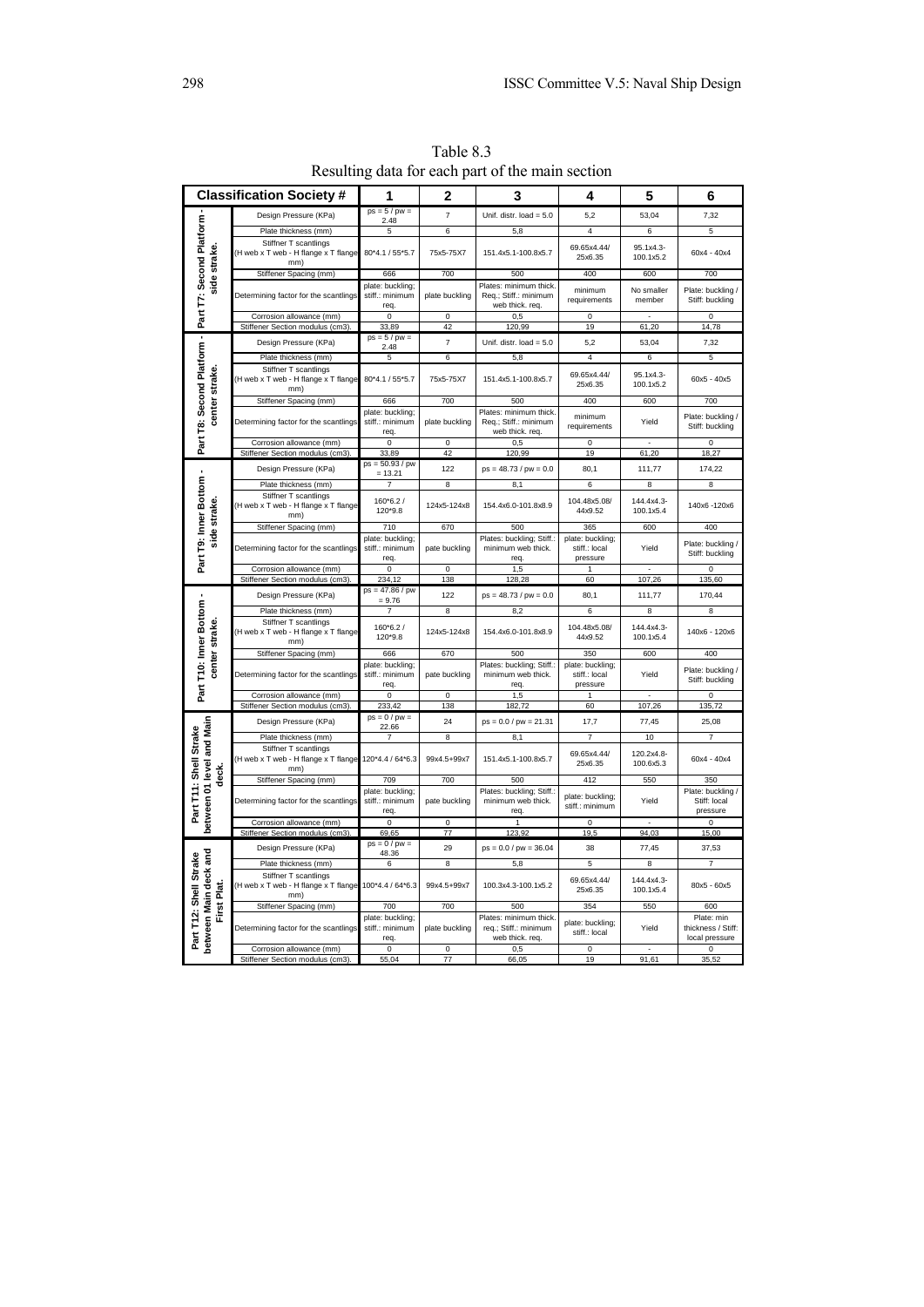| <b>Classification Society#</b>                                           |                                                                      | 1                                           | $\mathbf 2$          | 3                                                                  | 4                                                 | 5                       | 6                                                  |
|--------------------------------------------------------------------------|----------------------------------------------------------------------|---------------------------------------------|----------------------|--------------------------------------------------------------------|---------------------------------------------------|-------------------------|----------------------------------------------------|
| Part T13: Shell Strake<br>between First Plat and<br>Second Plat.         | Design Pressure (KPa)                                                | $ps = 18.12 / pw$<br>$= 50.46$              | 56                   | $ps = 13.05 / pw = 41.63$                                          | 56,1                                              | 90,19                   | 154,73                                             |
|                                                                          | Plate thickness (mm)                                                 | 6                                           | 10                   | 5,8                                                                | 5                                                 | 8                       | $\overline{7}$                                     |
|                                                                          | Stiffner T scantlings<br>(H web x T web - H flange x T flange<br>mm) | 120*4.4 / 64*6.3                            | 100x10+75X10         | 100.3x4.3-100.1x5.2                                                | 104.48x5.08/<br>44x9.52                           | 144.4x4.3-<br>100.1x5.4 | 140x5 - 120x5                                      |
|                                                                          | Stiffener Spacing (mm)                                               | 652                                         | 685                  | 500                                                                | 334                                               | 600                     | 500                                                |
|                                                                          | Determining factor for the scantlings                                | plate: buckling;<br>stiff.: minimum<br>req. | stiff<br>compression | Plates: minimum thick.<br>req.; Stiff.: minimum<br>web thick. req. | plate: minimum;<br>stiff.: local<br>pressure      | Yield                   | Plate: min<br>thickness / Stiff:<br>local pressure |
|                                                                          | Corrosion allowance (mm)                                             | $\overline{\mathbf{0}}$                     | $\pmb{0}$            | 0,5                                                                | $\pmb{0}$                                         |                         | $\pmb{0}$                                          |
|                                                                          | Stiffener Section modulus (cm3)                                      | 68,83                                       | 94                   | 66,3                                                               | 61,4                                              | 91,61                   | 114,43                                             |
|                                                                          | Design Pressure (KPa)                                                | $ps = 40.05 / pw$<br>$= 40.98$              | 81                   | $ps = 39.57 / pw = 37.04$                                          | 71                                                | 117,65                  | 166,27                                             |
|                                                                          | Plate thickness (mm)                                                 | $\overline{7}$                              | 10                   | 6,6                                                                | 6                                                 | 8                       | 7                                                  |
| Strake between Second<br>Plat and Inner Bottom.<br>Part T14: Upper Shell | Stiffner T scantlings<br>H web x T web - H flange x T flange<br>mm)  | 140*4.7 / 73*6.9                            | 150x9-90x14          | 151.4x5.1-100.8x5.7                                                | 104.48x5.08/<br>44x9.52                           | 197.9x6.2-<br>102.1x8.0 | 140x6 - 120x6                                      |
|                                                                          | Stiffener Spacing (mm)                                               | 622                                         | 710                  | 500                                                                | 417                                               | 600                     | 500                                                |
|                                                                          | Determining factor for the scantlings                                | plate: buckling;<br>stiff.: minimum<br>req. | plate buckling       | Plates: buckling; Stiff.:<br>minimum web thick.<br>req.            | plate: minimum;<br>stiff.: local<br>pressure      | Yield                   | Plate: min<br>thickness / Stiff:<br>local pressure |
|                                                                          | Corrosion allowance (mm)                                             | $\overline{0}$                              | $\pmb{0}$            | 1                                                                  | $\overline{0}$                                    |                         | $\overline{0}$                                     |
|                                                                          | Stiffener Section modulus (cm3)                                      | 99,92<br>$ps = 53.75 / pw$                  | 218                  | 122,16                                                             | 63                                                | 156,53                  | 135,67                                             |
|                                                                          | Design Pressure (KPa)                                                | $= 34.66$                                   | 91                   | $ps = 51.38 / pw = 35.17$                                          | 83,5                                              | 122,55                  | 172,39                                             |
|                                                                          | Plate thickness (mm)                                                 | 7                                           | 10                   | 7,5                                                                | 6                                                 | 10                      | 8                                                  |
|                                                                          | Stiffner T scantlings<br>(H web x T web - H flange x T flange<br>mm) | 140*4.7 / 73*6.9                            | 150x9-90x14          | 151.4x5.1-100.8x5.7                                                | 104.48x5.08/<br>44x9.52                           | 197.9x6.2-<br>102.1x8.0 | 140x5 - 120x5                                      |
|                                                                          | Stiffener Spacing (mm)                                               | 622                                         | 710                  | 500                                                                | 417                                               | 600                     | 400                                                |
| Strake between Second<br>Plat and Inner Bottom.<br>Part T15: Lower Shell | Determining factor for the scantlings                                | plate: buckling;<br>stiff.: minimum<br>req. | plate buckling       | Plates: buckling; Stiff.<br>minimum web thick.<br>req.             | plate: buckling;<br>stiff.: local<br>requirements | Yield                   | Plate: buckling<br>Stiff: buckling                 |
|                                                                          | Corrosion allowance (mm)                                             | $\mathsf 0$                                 | $\mathsf 0$          | $\mathbf{1}$                                                       | 0                                                 |                         | $\Omega$                                           |
|                                                                          | Stiffener Section modulus (cm3).                                     | 99,92                                       | 218                  | 123,32                                                             | 63                                                | 156,53                  | 114,40                                             |
|                                                                          | Design Pressure (KPa)                                                | $ps = 60.6 / pw =$<br>33.6                  | 103,6                | ps = 59.75 / pw = 33.89                                            | 86,6                                              | 127,45                  | 174,55                                             |
|                                                                          | Plate thickness (mm)                                                 | 9                                           | 11                   | 8,1                                                                | $\overline{7}$                                    | 8                       | 10                                                 |
|                                                                          | Stiffner T scantlings<br>(H web x T web - H flange x T flange<br>mm) | $160*6.2/$<br>120*9.8                       | 150x9-90x14          | 154.4x6.0-101.8x8.9                                                | 113.64x6.35/<br>63x13.36                          | 246.9x5.8-<br>101.6x6.9 | 220x6 - 200x6                                      |
|                                                                          | Stiffener Spacing (mm)                                               | 672                                         |                      | 500                                                                | 364                                               | 600                     | 400                                                |
| Part T16: External Shell<br>Strake at Inner Bottom.                      | Determining factor for the scantlings                                | plate: buckling;<br>stiff.: minimum<br>req. | stiff<br>compression | Plates: buckling; Stiff.:<br>minimum web thick.<br>req             | plate: buckling;<br>stiff.: local<br>pressure     | Yield                   | Plate: buckling /<br>Stiff: buckling               |
|                                                                          | Corrosion allowance (mm)                                             | 0                                           | $\pmb{0}$            | 1,5                                                                | 1                                                 |                         | $\pmb{0}$                                          |
|                                                                          | Stiffener Section modulus (cm3).                                     | 237,73                                      | 222                  | 181,44                                                             | 118                                               | 156,53                  | 346,66                                             |
|                                                                          | Design Pressure (KPa)                                                | $ps = 62.76 / pw$<br>$= 33.27$<br>9         | 106,7<br>11          | ps = 62.36 / pw = 33.51                                            | 86,6<br>7                                         | 132,35<br>8             | 173,05<br>10                                       |
|                                                                          | Plate thickness (mm)<br>Stiffner T scantlings                        |                                             |                      | 8,9                                                                |                                                   |                         |                                                    |
|                                                                          | (H web x T web - H flange x T flange<br>mm)                          | 160*6.2/<br>120*9.8                         | 150x9-90x14          | 154.4x6.0-101.8x8.9                                                | 113.64x6.35/<br>63x13.36                          | 246.9x5.8-<br>101.6x6.9 | 280x7 - 260x7                                      |
|                                                                          | Stiffener Spacing (mm)                                               | 662                                         | 700                  | 500                                                                | 352                                               | 600                     | 400                                                |
| Strake at Inner Bottom.<br>Part T17: Middle Shell                        | Determining factor for the scantlings                                | plate: buckling;<br>stiff.: minimum<br>req. | stiff<br>compression | Plates: buckling; Stiff.:<br>minimum web thick.<br>req             | plate: buckling;<br>stiff.: local<br>pressure     | Yield                   | Plate: buckling /<br>Stiff: buckling               |
|                                                                          | Corrosion allowance (mm)                                             | 0                                           | $\pmb{0}$            | 1,5                                                                | 1                                                 |                         | $\mathsf 0$                                        |
|                                                                          | Stiffener Section modulus (cm3).                                     | 236,49                                      | 222                  | 183,68                                                             | 118                                               | 156,53                  | 640,79                                             |
| Part T18: Internal Shell<br>Strake at Inner Bottom                       | Design Pressure (KPa)                                                | $ps = 63.44 / pw$<br>$= 33.17$              | 107                  | $ps = 63.28 / pw = 33.37$                                          | 91                                                | 136,28                  | 171,52                                             |
|                                                                          | Plate thickness (mm)                                                 | 9                                           | 11                   | 8,1                                                                | 9                                                 | 8                       | 11                                                 |
|                                                                          | Stiffner T scantlings<br>(H web x T web - H flange x T flange<br>mm) | $160*6.2/$<br>120*9.8                       | 150x9-90x14          | 154.4x6.0-101.8x8.9                                                | 113.64x6.35/<br>63x13.36                          | 246.9x5.8-<br>101.6x6.9 | 280x7 - 260x7                                      |
|                                                                          | Stiffener Spacing (mm)                                               | 666                                         | 700                  | 500                                                                | 352                                               | 600                     | 400                                                |
|                                                                          | Determining factor for the scantlings                                | plate: buckling;<br>stiff.: minimum<br>req. | stiff<br>compression | Plates: buckling; Stiff.:<br>minimum web thick.<br>req.            | plate: buckling;<br>stiff.: local<br>pressure     | Yield                   | Plate: buckling /<br>Stiff: buckling               |
|                                                                          | Corrosion allowance (mm)                                             | $\mathsf 0$                                 | $\pmb{0}$            | 1,5                                                                | $\mathbf{1}$                                      |                         | $\mathsf 0$                                        |
|                                                                          | Stiffener Section modulus (cm3).                                     | 237,32                                      | 222                  | 181,2                                                              | 118                                               | 156,53                  | 651,25                                             |

Table 8.4 Resulting data for each part of the main section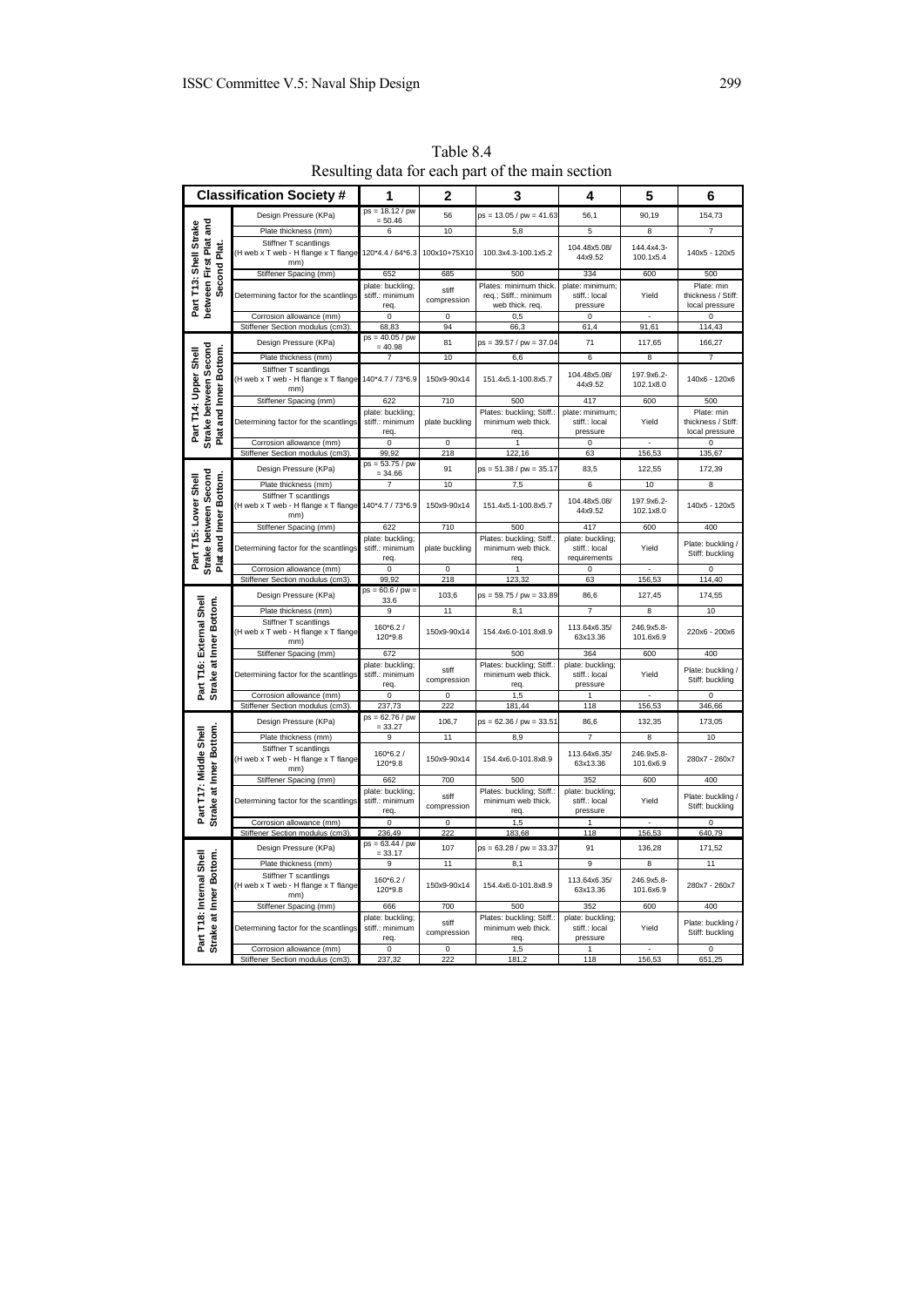|                                           | <b>Classification Society#</b>                                       | 1                                           | $\mathbf{2}$          | 3                                                       | 4                         | 5                        | 6                                    |
|-------------------------------------------|----------------------------------------------------------------------|---------------------------------------------|-----------------------|---------------------------------------------------------|---------------------------|--------------------------|--------------------------------------|
| Part CL: Double Bottom<br>Central Girder. | Design Pressure (KPa)                                                | $ps = 61.95 / pw$<br>$= 16.73$              | 134                   | $ps = 58.11 / pw = 0.0$                                 | 86                        | 118.14                   | 36,81                                |
|                                           | Plate thickness (mm)                                                 | 12                                          | 11                    | 8.7                                                     | 10                        | 13                       | 5                                    |
|                                           | Stiffner T scantlings<br>(H web x T web - H flange x T flange<br>mm) | $160*6.2/$<br>120*9.8                       | 150x7-150x10          | 154.4x6.0-101.8x8.9                                     | 104.48x5.08/<br>44x9.52   |                          | $60x5 - 40x5$                        |
|                                           | Stiffener Spacing (mm)                                               | 700                                         |                       | 500                                                     |                           | 1400                     | 200                                  |
|                                           | Determining factor for the scantlings                                | plate: buckling;<br>stiff.: minimum<br>req. | plate buckling        | Plates: buckling; Stiff.:<br>minimum web thick.<br>req. | Buckling: t p<br>$=10.04$ | Yield                    | Plate: buckling /<br>Stiff: buckling |
|                                           | Corrosion allowance (mm)                                             | $\Omega$                                    | $\Omega$              | $\overline{\phantom{a}}$                                | 1,5                       |                          | $\mathbf 0$                          |
|                                           | Stiffener Section modulus (cm3).                                     | 243.12                                      | 255                   | 182.64                                                  |                           |                          | 17.43                                |
|                                           | Design Pressure (KPa)                                                | $ps = 61.28 / pw$<br>$= 16.46$              | 134                   | $ps = 0.0 / pw = 0.0$                                   | 85.3                      | 117,65                   | 36.81                                |
|                                           | Plate thickness (mm)                                                 | 10                                          | 11                    | 8,3                                                     | 10                        | 13                       | 6                                    |
| Girder.                                   | Stiffner T scantlings<br>(H web x T web - H flange x T flange<br>mm) | $160*6.2/$<br>120*9.8                       | 150x7-150x10          | 154.4x6.0-101.8x8.9                                     | 104.48x5.08/<br>44x9.52   |                          | 80x6 - 60x6                          |
|                                           | Stiffener Spacing (mm)                                               | 666                                         | 725                   | 500                                                     |                           | 1350                     | 200                                  |
| Part A: Double Bottom                     | Determining factor for the scantlings                                | plate: buckling;<br>stiff.: minimum<br>req. | stiff.<br>Compression | Plates: buckling; Stiff.:<br>minimum web thick.<br>req. | Buckling; $tp =$<br>10.02 | Yield                    | Plate: buckling /<br>Stiff: buckling |
|                                           | Corrosion allowance (mm)                                             | $\mathbf 0$                                 | $\mathbf 0$           | $\overline{2}$                                          | 1,5                       | $\overline{\phantom{a}}$ | $\mathbf 0$                          |
|                                           | Stiffener Section modulus (cm3).                                     | 239.46                                      | 255                   | 181.47                                                  |                           |                          | 29.89                                |
|                                           | Design Pressure (KPa)                                                | $ps = 62.19 / pw$<br>$= 18.8$               | 134                   | $ps = 0.0 / pw = 0.0$                                   | 84.6                      | 116.18                   | 36.81                                |
|                                           | Plate thickness (mm)                                                 | 9                                           | 10                    | 9,8                                                     | 9                         | 11                       | 6                                    |
| <b>B:</b> Double Bottom<br>Girder.        | Stiffner T scantlings<br>(H web x T web - H flange x T flange<br>mm) | $160*6.2/$<br>120*9.8                       | 150x7-100x10          | 206.0x6.2-102.1x8.0                                     | 104.48x5.08/<br>44x9.52   |                          | 80x5 - 60x5                          |
|                                           | Stiffener Spacing (mm)                                               | 558                                         | 550                   | 500                                                     |                           | 1100                     | 200                                  |
| Part I                                    | Determining factor for the scantlings                                | plate: buckling;<br>stiff.: minimum<br>req. | stiff.<br>compression | Plates: buckling; Stiff.:<br>minimum web thick.<br>rea. | Buckling; $tp =$<br>8.53  | Yield                    | Plate: buckling /<br>Stiff: buckling |
|                                           | Corrosion allowance (mm)                                             | $\Omega$                                    | $\Omega$              | $\overline{a}$                                          | 1,5                       | $\overline{\phantom{a}}$ | $\mathbf 0$                          |
|                                           | Stiffener Section modulus (cm3).                                     | 236.05                                      | 180                   | 248.84                                                  |                           | $\overline{\phantom{a}}$ | 33.82                                |
| Part: Double Bottom<br>Girder.            | Design Pressure (KPa)                                                | $ps = 55.35 / pw$<br>$= 15.4$               | 134                   | $ps = 49.26 / pw = 0.0$                                 | 80.4                      | 112.75                   | 36.81                                |
|                                           | Plate thickness (mm)                                                 | 8                                           | 9                     | 6,9                                                     | 8                         | 9                        | 5                                    |
|                                           | Stiffner T scantlings<br>(H web x T web - H flange x T flange<br>mm) | 160*6.2/<br>120*9.8                         | 150x7-100x10          | 154.4x6.0-101.8x8.9                                     | 104.48x5.08/<br>44x9.52   |                          | 80x5 - 60x5                          |
|                                           | Stiffener Spacing (mm)                                               | 592                                         | 500                   | 500                                                     |                           | 900                      | 200                                  |
|                                           | Determining factor for the scantlings                                | plate: buckling:<br>stiff.: minimum<br>req. | stiff.<br>compression | Plates: buckling; Stiff.:<br>minimum web thick.<br>req. | Buckling; $t p =$<br>7.80 | Yield                    | Plate: buckling /<br>Stiff: buckling |
|                                           |                                                                      |                                             |                       |                                                         |                           |                          |                                      |
|                                           | Corrosion allowance (mm)<br>Stiffener Section modulus (cm3).         | $\mathbf 0$<br>234,53                       | $\mathbf 0$<br>180    | $\overline{2}$<br>177,8                                 | 1,5                       | $\overline{\phantom{a}}$ | 0<br>33,10                           |

Table 8.5 Resulting data for each part of the main section

# *8.6 Results Comparison and Conclusions*

### *8.6.1 Minimum Structural Weight Comparison*

Weight for the longitudinal structure presented in Table 8.1 is compared in figure below. Difference between the highest to lowest weight value is about 30% of an average weight for the six class rules considered (about 18500 Kg, highlighted by the dash line in Figure 8.4 below). This difference can be understood as an optimization range available for the ship owner at the time to select a classification society for the vessel.

In other words, variation in weight resulting from optimization approaches is largely a function of inherent conservatism in each of the classification societies and is the ship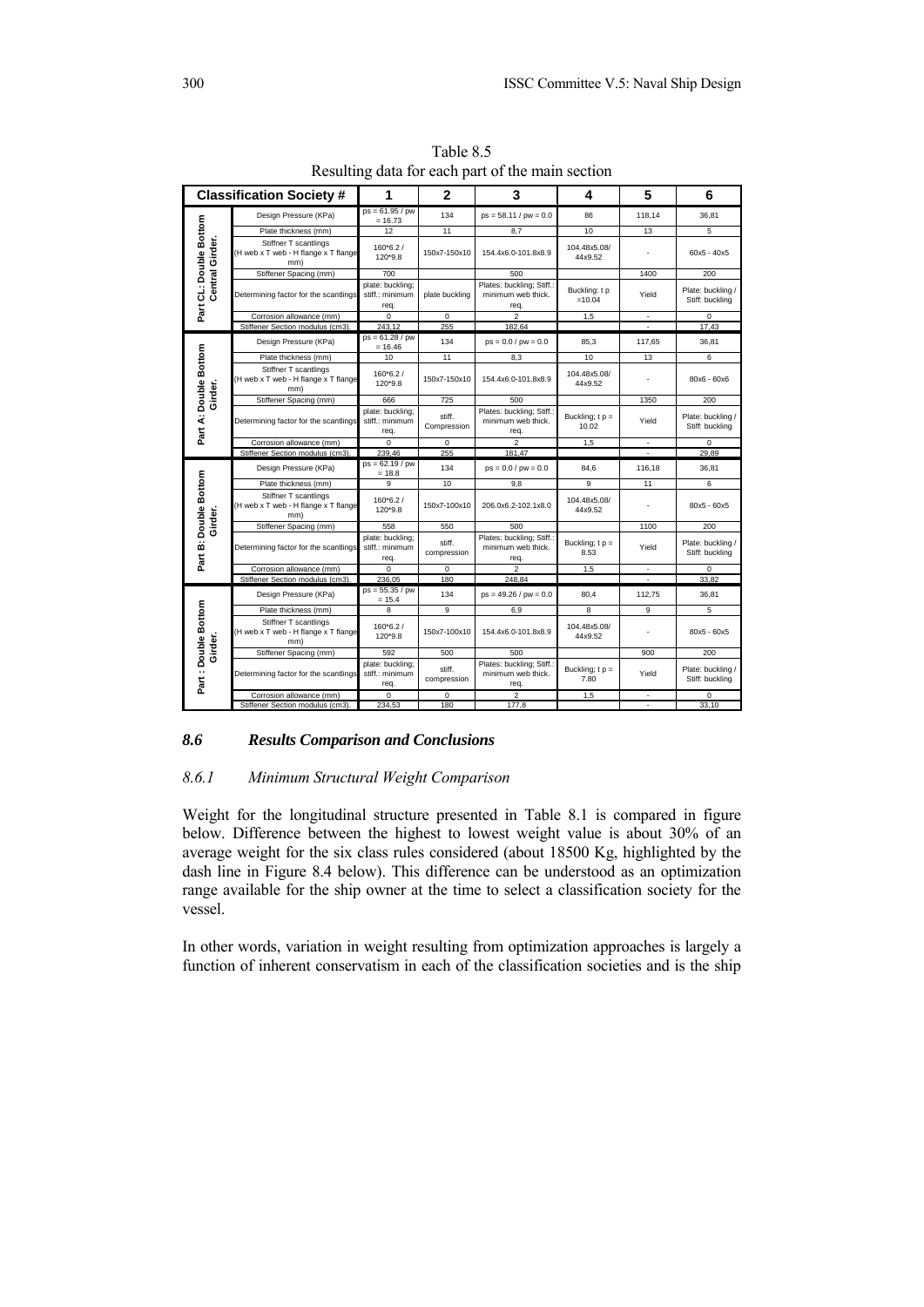owner who has to manage how much conservatism shall be used in the design. At the end of the day, the owner should be thoroughly familiar with the design assumptions inherent in the Rule set he has chosen so that he has full awareness of the limits of conservatism which have governed his design flexibility.



Figure 8.4: Structural weight comparison.

It is also needed to mention that a tiny part of the 30% range (no more than 5%) could be explained by the manual optimization approach used, in which the final and refined value for each minimum structural weight depends on the number of optimization loops carried out.

### *8.6.2 Vertical Bending Moment Comparison*

Figure 8.5 below, shows the vertical bending moment rule values due to wave loadings in hogging and sagging conditions, versus the deterministic computed expected extreme values obtained for HULL 5415. For the deterministic values, the adopted operational profile is such that the ship is considered during all her life in the North Atlantic area, facing pure head waves and with a constant speed, being equal to zero or to 66% of the maximum operational speed (that is, twenty knots in the present case). The annual wave atlases that are taken into account refer to IACS recommendation n°34, and to NATO area A00 respectively. The expected extreme values are defined as the values that have a probability to occur during a 30 years period, with a sailing factor of 80%, equals to 63%.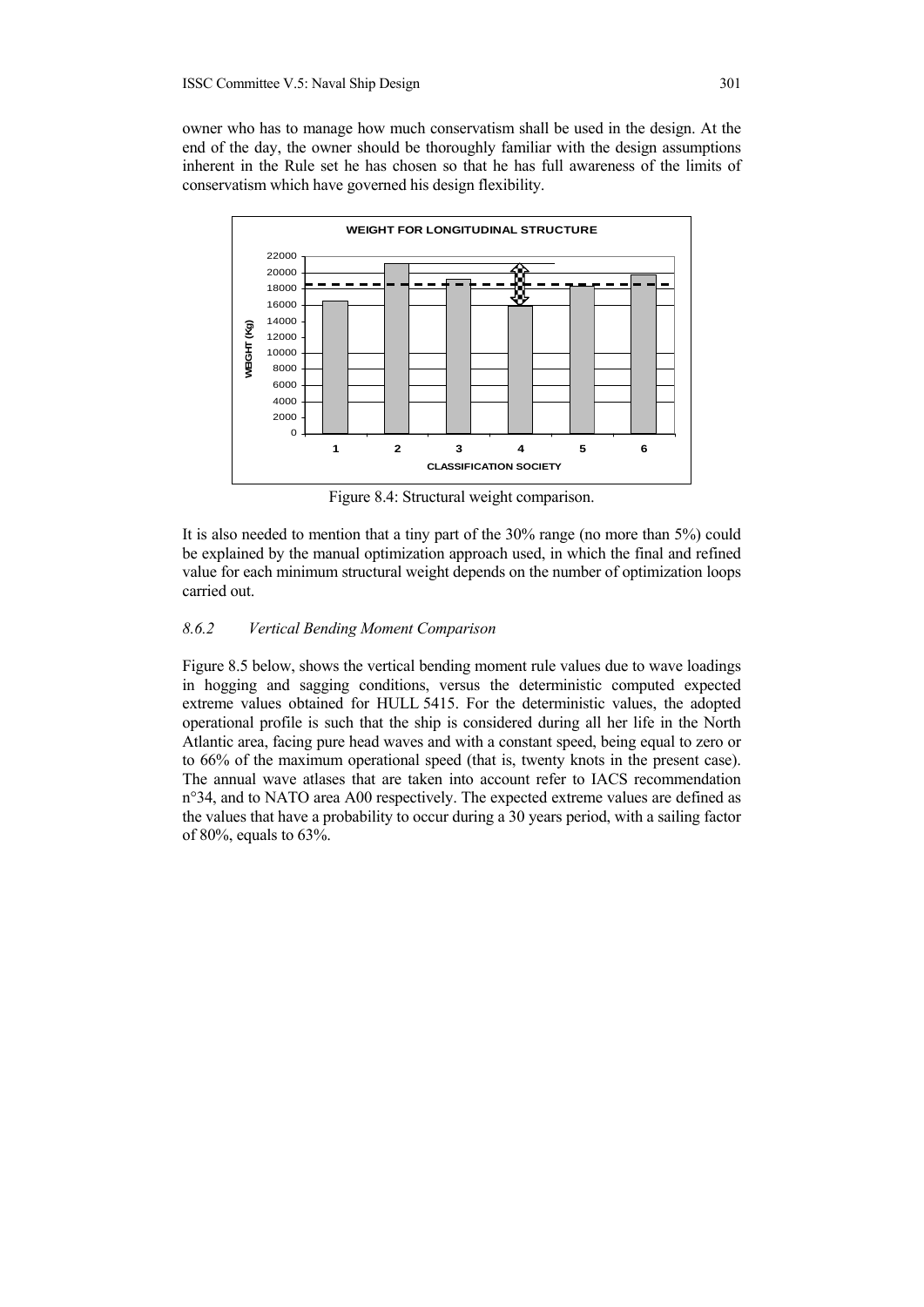

Figure 8.5: Calculated and class societies rule values of the vertical bending moment at the mid-ship section.

Comparison for long term stress assessment is also here presented. When considering a point of the hull, the probability for the normal stress to exceed a given level can be deduced from the bending moment probabilistic law through the local section modulus. The exercise has been made taking into account six different class societies and for two points situated on the centreline at the mid-ship section, the first being located on the strength deck and the second on the bottom shell. The still water component provided from Hull 5415 definition is added to the wave-induced components.

Hence, Figures 8.6 and 8.7 below shows for each class society and at each location, the various probability distributions for the longitudinal hogging and sagging stresses, when the ship is considered to be placed during all her operating life defined by the following parameters:

- 30 years with a sailing factor of 80%
- North Atlantic operation
- Facing long crested head seas
- Speed equals to zero or 20 knots.

The 30-year expected extreme stress, which has a probability of 63% to occur, can be read using the horizontal dashed line corresponding to the probability of the elementary event, in the neighbourhood of 10^8 for such a period.

The raw material limit strength is also represented to compare the above results to a physical limit.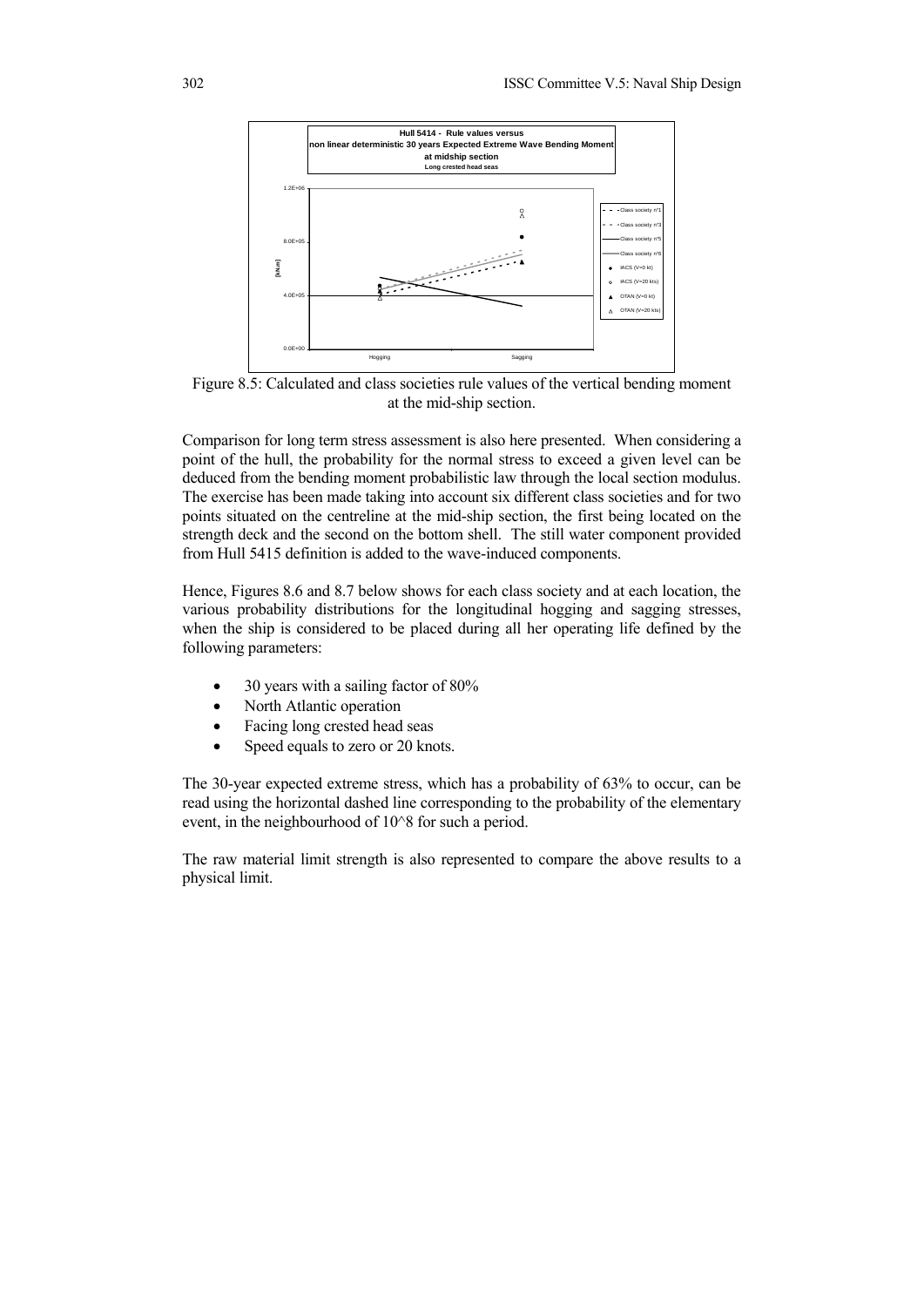

Figure 8.6: Longitudinal stress probability distributions at the strength deck of the Hull 5415 mid-ship section.



Figure 8.7: Longitudinal stress probability distributions at the bottom shell of the Hull 5415 mid-ship section.

# *8.6.3 Global Midship Section Properties Comparison.*

Midship section properties are compared in the Figure 8.8 by means of the deck and bottom cross section modulus, resulting in a very consistent set of values where nearly similar modulii are obtained for designs according to rules number 1, 3, 4 and 5. Design according to rule number 2 has resulted to be more conservative, while values resulting from design according rule number 6 is representing a design are 40% higher than average modulus due to ultimate strength criteria consideration.

Hull girder strength per unit weight is compared in Figure 8.9 which presents a clear reflection of the effectiveness of material distribution for global bending. The figure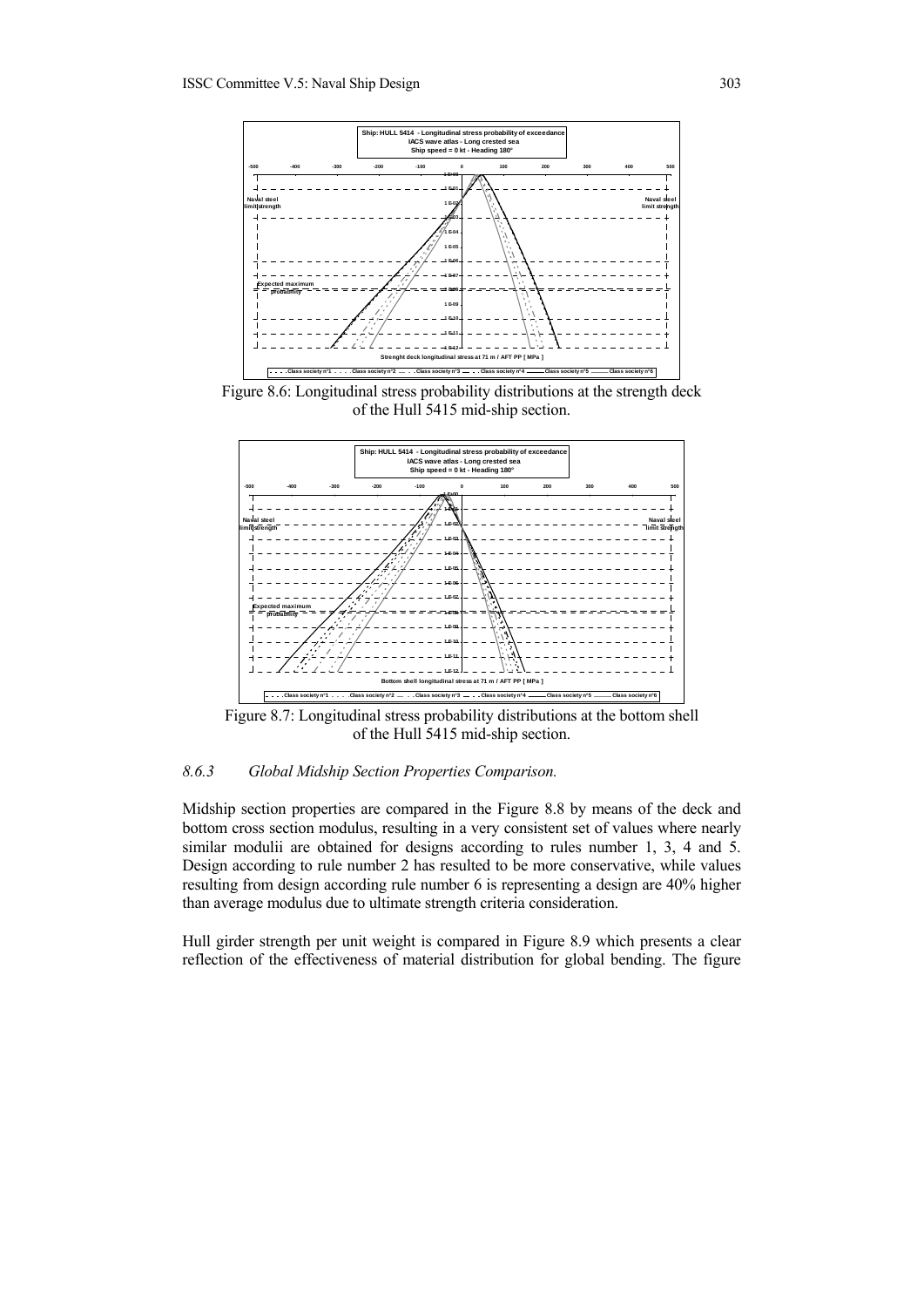shows that all values are quite similar for all the designs. Just the exception is for design according to rule number 6, which shows a higher efficiency due to inherent rule considerations for ultimate strength. On the contrary, the lowest value is for design according to rule number 5 and seems to be a consequence of the application of additional V-lines requirements.

It can be concluded that with the removal of the additional requirements for consideration of ultimate strength and internal deck loading, the results of all the rule sets are remarkably similar and show that each approach reflect sound physical principles.



Figure 8.8: Midship section modulus comparison.



Figure 8.9: Comparison of hull girder strength per unit weight.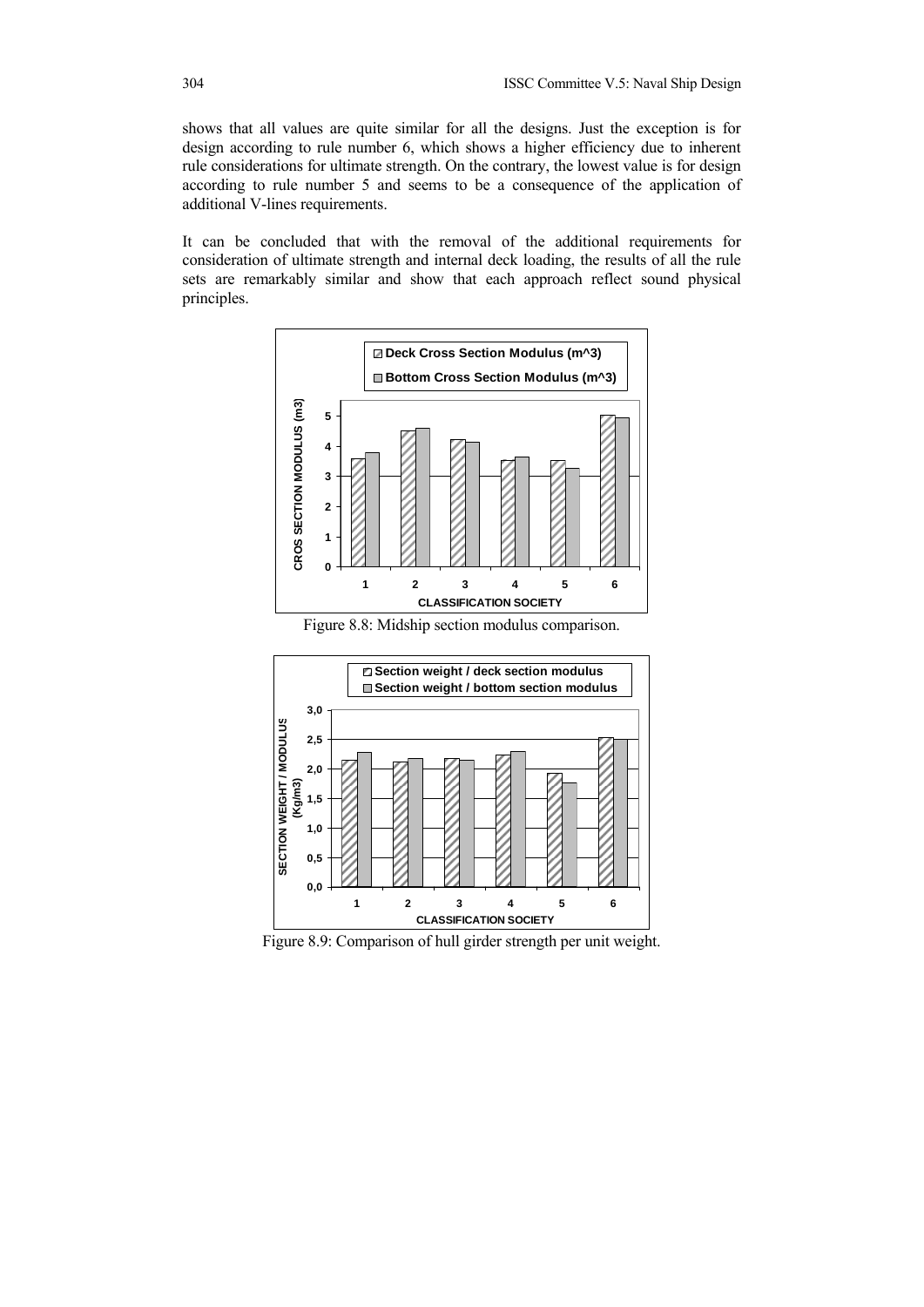### *8.6.4 Local Scantlings Comparison.*

Illustrated in the figures in this section (Figure 8.10) is a comparison of stiffeners scantling (by means of the cross section modulus) for each rule set and for each deck and bottom.

Here the comparison shows significant differences between each rule set which make difficult to extract some clear conclusion. These differences are driven by the common effect of several parameters such as:

- Stiffener contribution to global cross section properties
- Design pressures due to local loading
- Combination with adjacent plate thickness as well as stiffener spacing.

One of the most remarkable results here is for some of the rules set which dedicates the stiffeners at 01 level and outer bottom for the contribution to the global cross section properties, while stiffeners at intermediate decks are more dedicated to support local loadings. This behaviour can be observed for rule set number 6 and reflects basic physical principles for global longitudinal strength.

On the other hand, stiffeners at the inner bottom are mainly governed by the design pressure due to tank overflow resulting in a wide range of scantlings between different rule sets.



Figure 8.10: Stiffeners s cantlings.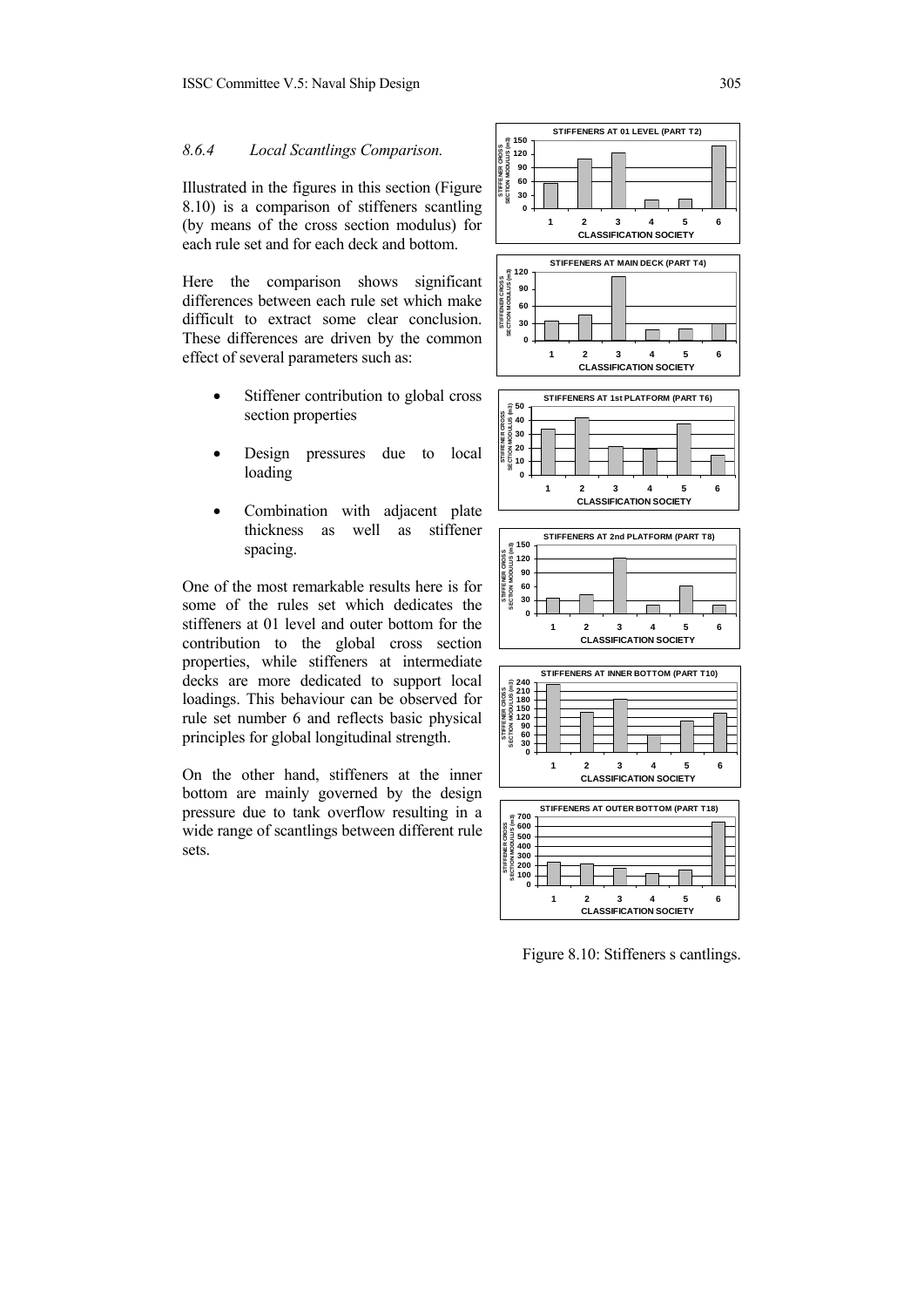# **9. CONCLUSIONS**

We have continued our exploration into those aspects of naval structural design which make it unique in the field of naval architecture and attempted to outline the considerations and approaches currently in use. We have focused on the move by navies worldwide to partner with classification societies for the development and application of technical baseline criteria including structural design. We have explored in more detail aspects of naval structural design which are of particular concern today including fatigue and overall design integration and optimization. We have found that, even though developing quite independently, approaches by the various classification societies and their naval partners have been remarkably similar. The centerpiece of our work has been the application of a number of existing classification Rule sets to the initial structural design of a common destroyer hull. This exercise clearly pointed out that there are differing structural design philosophies which appear to rest in a range of conservatism which may be attributable to the through life projected employment each navy views as central to its ships' missions. That said, having developed independently, it is remarkable how closely the overall structural capability of each approach remains in the global aspect.

#### **10. RECOMMENDATION**

It is recommended that this committee continue concentrating on extension of the actual design study which compared application of several Rule sets to a structure with the goal of addressing the entire hull girder design and optimization. This will allow better insight to just where the approaches differ.

#### **REFERENCES**

- American Bureau of Shipping. (2004). *Guide for Building and Classing Naval Vessels*, American Bureau of Shipping, Houston, Texas.
- Bridges R., Riska K, Shengming Z., 'Preliminary Results of Investigation on the Fatigue of Ship Hull Structures when Navigating in Ice', *ICETECH06-142-RF*.
- Czyryca E.J., Kihl D.P., DeNale R., 'Meeting the Challenge of Higher Strength, Lighter Warships', *The AMPTIAC Quarlterly*, Volume 7, Number 3, 2003.
- Det Norske Veritas. (2004). *DNV Rules for Naval Surface Craft*, Det Norske Veritas.
- Dexter, R.J., and Hussam N. Mahmoud, 'Predicting Stable Fatigue Crack Propagation in Stiffened Panels', SSC 435, March 2004.

Fatigue Design Assessment, ShipRight, Overview, Lloyds Register, August 2007.

Germanischer Lloyd. (2004). *Rules for Classification and Construction (III) Naval Ship Technology - Surface Ships,* Germanischer Lloyd.